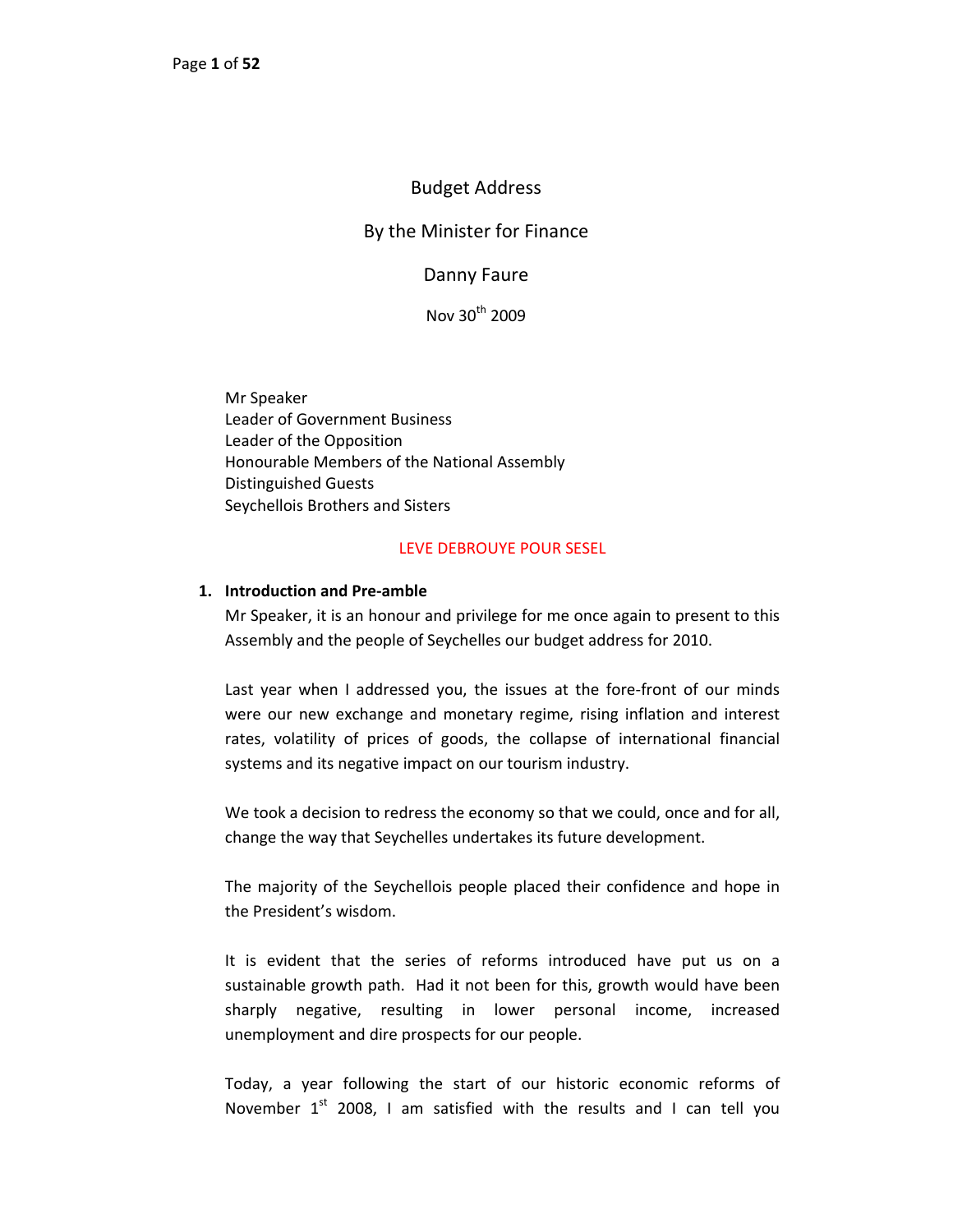unreservedly today, that our reforms are well on track and that we continue to make headway despite turbulent times, amid unpredictable domestic and international conditions.

Most importantly, we have succeeded in re-calibrating our economic strategy and have placed the country on a course towards a more modern economy and in 2010 we shall continue to build on what we have started and go further in refining it.

That includes continuing our work to further improve the efficiency of Government and to improve our service delivery, reduce and better manage Government spending, give the private sector a bigger role in, and better tools to contribute to, the country's economic growth and furthermore, make available to them a larger and better skilled labour force to help them achieve this.

We will go further in 2010 to improve the fiscal environment in which businesses operate , and in doing so, create a more level playing field so that everyone who wants to go into business can do, so with the same opportunities and incentives and those who need help to do so can get the necessary assistance.

The bottom‐line Mr Speaker, is that we have taken on board more of the aspirations, needs and wishes of the Seychellois people and we have redefined the directions of Seychelles and the Seychellois in order to achieve sounder and stronger economic progress and give ourselves and the next generation greater opportunities for a better life.

Following the economic shocks of 2008, the economy has regained a level of stability during 2009 and we now firmly believe that we will start on a path of sustained recovery from 2010.

Real GDP growth is projected to grow by 4 per cent in 2010 and inflation is expected to remain in the low single digits. Tourism and related services, the main drivers of our economic growth, have already begun a gradual recovery in the second half of 2009.

There has been and will continue to be, positive domestic and external debt restructuring, which will reduce our country's credit risk and support foreign direct investment.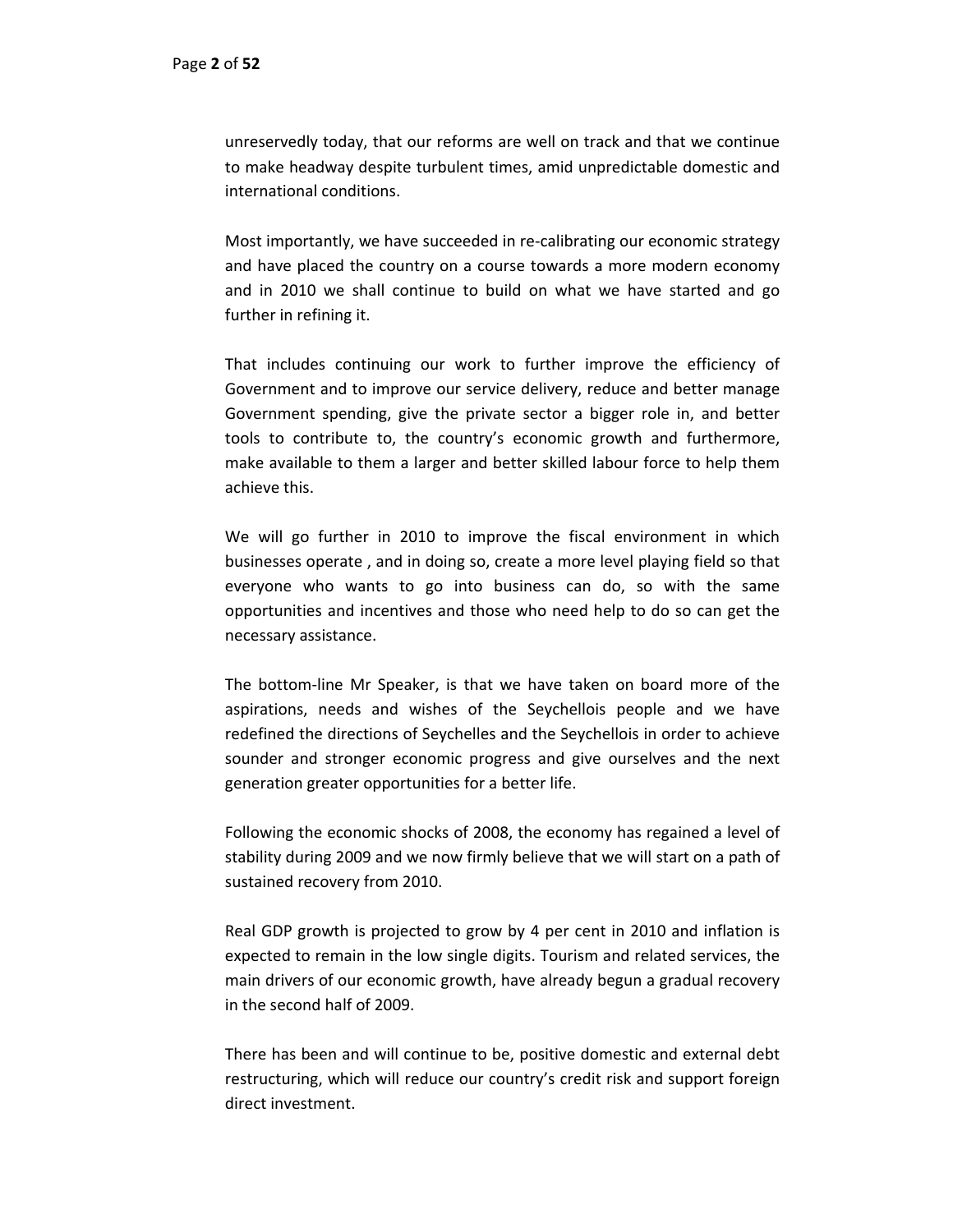In the absence of any new major external shocks, our currency is expected to remain stable and foreign reserves which today represent almost two months of imports are projected to rise gradually to nearly three months of import coverage, by the end of 2012;

Having said this however, I must also say that we should never sit back and rest on our laurels. There is more to be done.

Only recently we have negotiated an Extended Fund Facility with the IMF as part of our medium term plan. This facility will usher in many of the remaining reforms that need to be carried out in Seychelles if we are to become more efficient and make further economic progress.

All in all, this budget address gives me the opportunity to share with the Seychellois people how far we've come since last year and where we're heading.

I will touch on the impact of the economic reform programme on our people, and will review various sectors of the budget as well as our monetary and fiscal position.

I will explain the nature of the second generation of reforms which comprise mainly Taxation, Public Administration and the Public Sector.

I will go into detail on the tax reform that we are introducing and the various types of taxes that will apply as from January 2010. I will also explain the structural changes that are planned in ministries and departments from next year.

I will also announce the objectives of our medium term programme, our various agreements with our multi‐lateral partners and the assistance that we're benefiting from.

I will then detail the Budget's expenditure and revenue items and I will explain our negotiations aimed at restructuring our external debt. I will also inform you of new policies that will take effect from January 2010.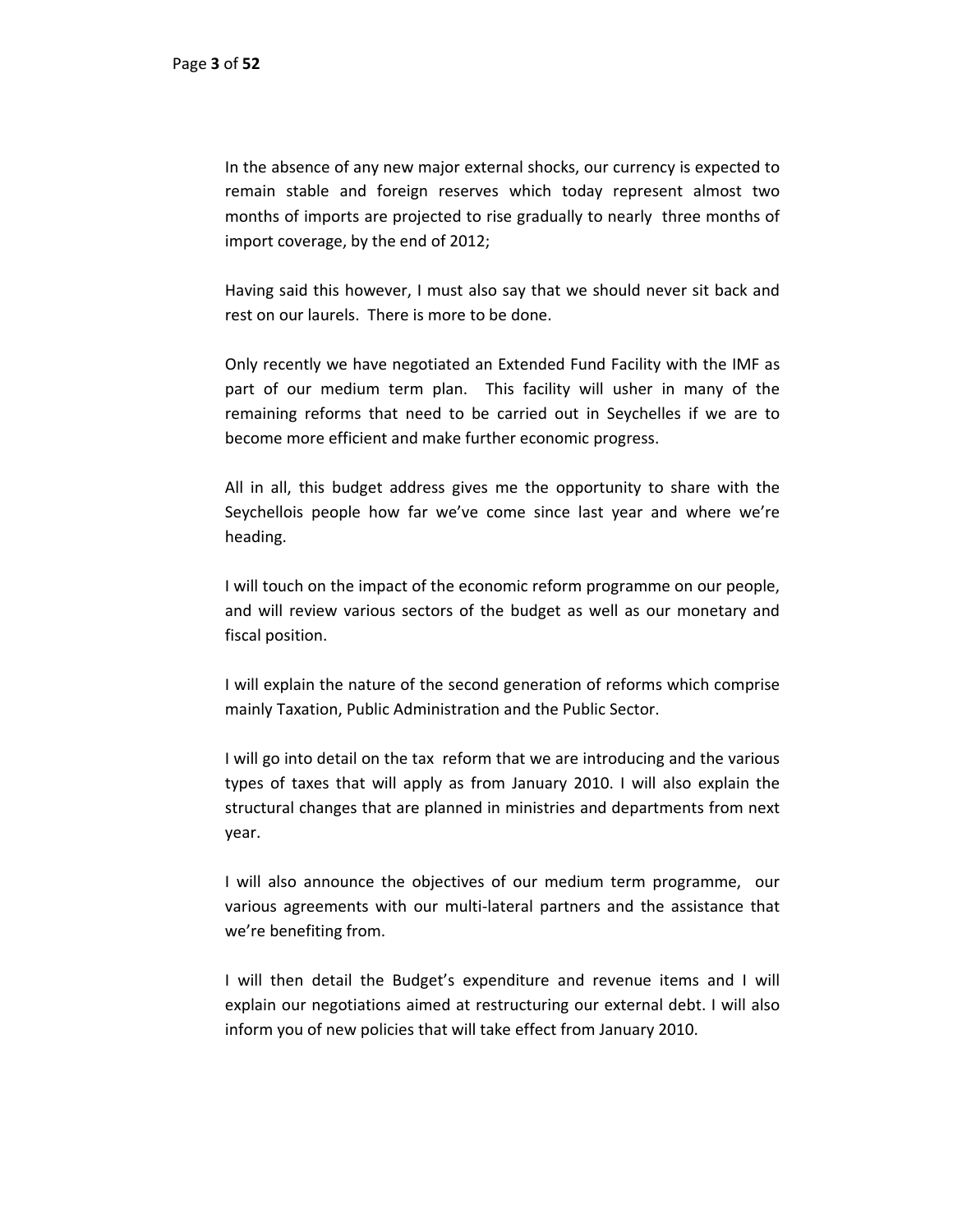I will run through a list of our priorities in terms of spending for capital projects, what we need to contribute and how we will maintain our social gains.

And last but not least I will speak about what we will be doing to continue to improve the lives of our Seychellois people and the economic health of our country.

# **2. Budgetary Performance 2009**

The government is expecting to complete the year with a total revenue collection of SR3.7 billion , exceeding the original revenue projection by almost SR 168 million or a 5% increase.

This has been achieved mainly as a result of additional revenue collected from business tax, other taxes, dividends from parastatals and other non‐tax revenues. In addition, government has benefited from a total of SR 309 million in support and grants from bilateral partners.

The Seychelles Revenue Commission has re-inforced its efforts on tax collection and this year we are starting to see the results of it. In 2009 total revenue collected from business tax is projected to surpass budget by almost SR 109 million or 20%.

The Government is also generating higher returns on its investments. This year we are forecasting that the total dividends to be collected from public enterprises will be SR 163 million which represents an increase of almost SR 40 million more than budgeted. These increases in dividends have come mostly from SIBA and Nouvobanq.

With regards to total expenditures but excluding public debt interest, government is anticipating to complete the year with an expenditure level of almost SR 2.5 billion which is SR 400 million or 14% less than the original budget estimate.

Mr Speaker, this lower than expected expenditure is mainly because we anticipate using only SR 2.8 million of the SR 300 million Contingency Fund that was budgeted in the event that there was a need for government to step in and assist government financial institutions, as has been the case in many countries around the world.. The use of only SR2.8million of the Contingency Fund has demonstrated that the government financial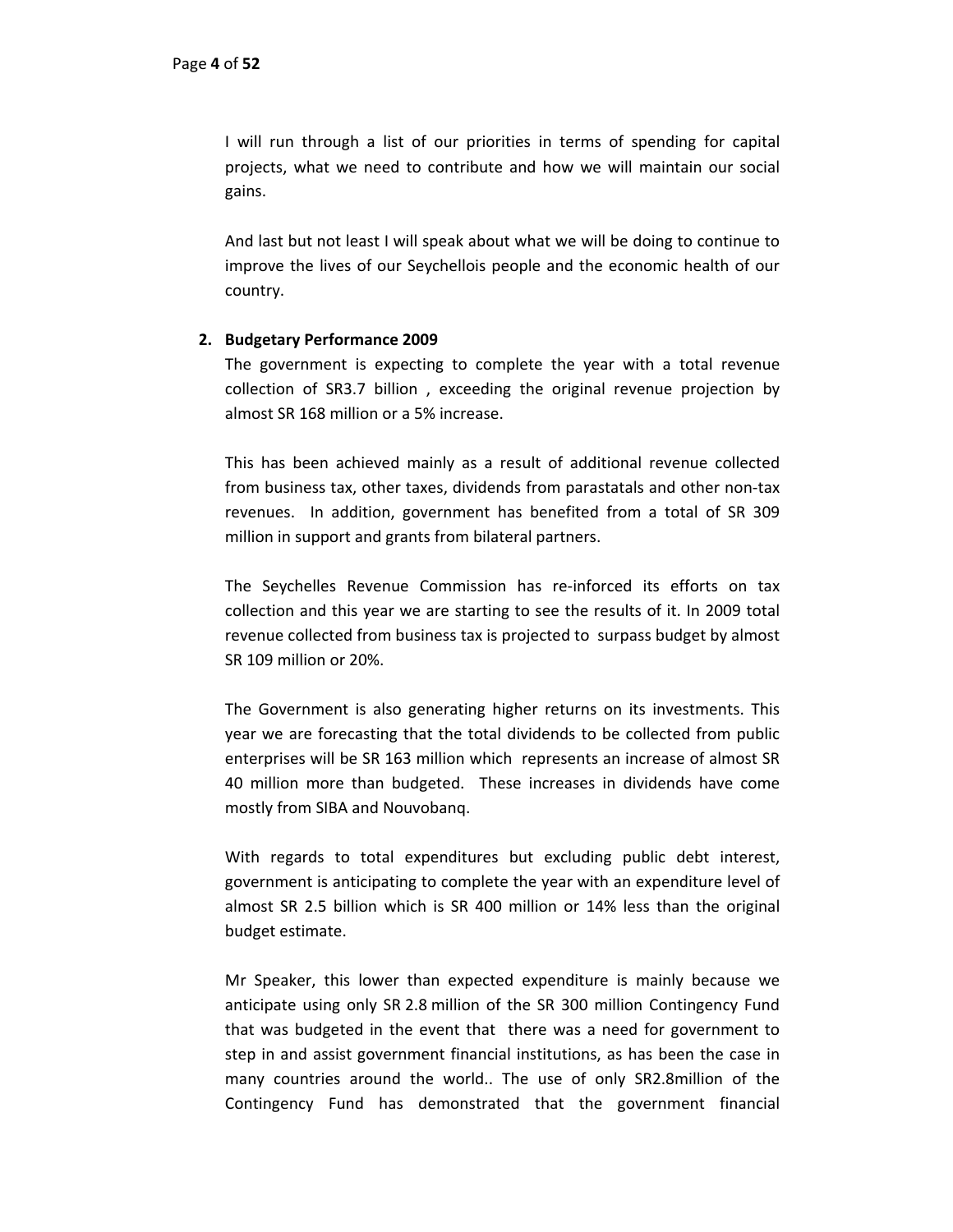institutions have been able to withstand the impact of the global financial crisis and our economic reforms.

Furthermore, we anticipate using only SR 36 million of the SR 100million that Government budgeted as part of the social safety net.

The total government wages and salaries bill for 2009 is anticipated to be SR 768 million which is SR 21 million or 3% more than what was originally budgeted.

As for total interest payments for 2009 government is anticipating to pay almost SR 1.1 billion compared to our original forecast of SR 1.2 billion. This is 10% below our original estimate and has been possible due to the appreciation of the rupee, debt rescheduling with the Paris Club and lower than expected interest rates that have been experienced in the second half of 2009.

## **3. Monetary and Financial Sector Developments in 2009**

The primary objective of monetary policy in Seychelles is price stability.

Today, a year on since the financial sector was liberalised, one of our biggest success stories has been our ability to bring down the inflation rate to a level that no one would have expected when we began our reform process in November 2008.

At the end of 2008, annual inflation had reached an historic high of 63 per cent but since then Mr. Speaker, we have come a long way. I am pleased to report that when inflation data is released within the next two weeks we expect it to be around only 2 per cent year on year.

Following the liberalisation of the financial sector last year some volatility in the key financial indicators was observed, as had been expected,. In particular, there was an overshooting in some key financial indicators.

From the time we floated the SR in November 2008 until the first half of 2009 the exchange rate was higher than the level that had been anticipated. During this period savings interest rates also rose to reflect real interest rate levels thus helping to stabilise the exchange rate.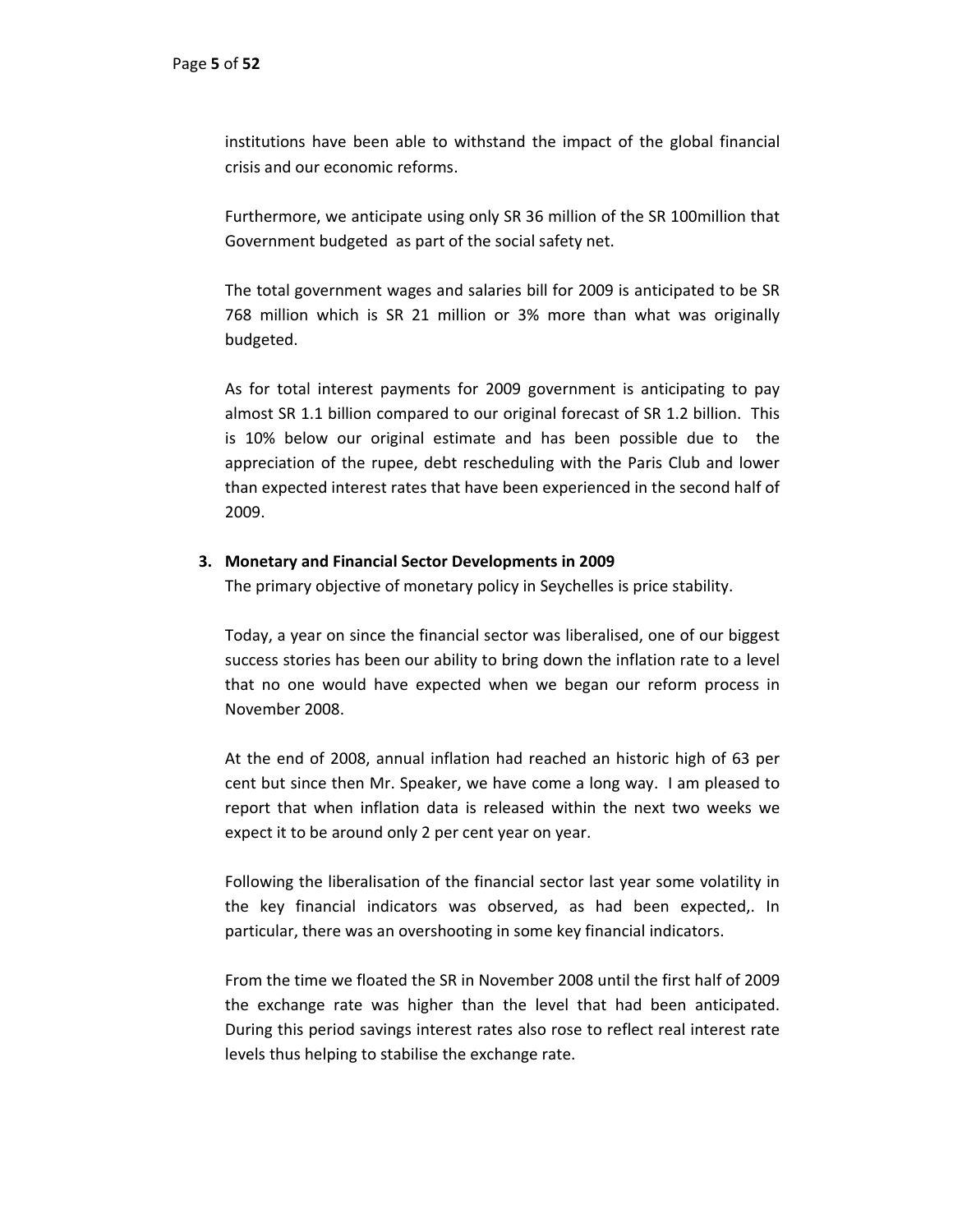However, due to disciplined fiscal and monetary policy being implemented throughout 2009 and the impact of the other wide ranging reforms reaching all areas of the economy, clear signs of improvement have been evident

Since the exchange rate reached a peak of SR 18 to the US\$ in December 2008 and short-term treasury bill interest rates hit a high of 30 per cent in January 2009, these rates have gradually fallen to much lower levels. The Seychelles Rupee is now trading at an average of SR10.9 against the US\$, while short-term treasury bill interest rates have fallen to below 2 per cent.

To complement these economic gains that we have experienced, our country has been able to accumulate foreign exchange reserves to more satisfactory levels. One year on, the net international reserves of the Central Bank stand at US\$ 156 million, equal to just under two months of imports. We expect that by end‐2009 gross reserves would reach close to US\$ 170 million.

Our key objective is to maintain macroeconomic stabilization in order to secure more benefits for the average Seychellois, and grow a new wave of entrepreneurial spirit.

# **4. Outlook for 2010**

With expectations that the world economy will begin to recover in 2010 the Seychelles economy is forecasted to grow by 4 per cent next year.

This, Mr. Speaker, is assuming that the global recovery would translate into increased tourism activities as well as an improvement in foreign direct investment levels.

Domestically, the conditions have gradually improved allowing for economic recovery to resume. The faster than planned macro‐economic stabilization has made it such that there is room for further easing of monetary policy on the part of the Central Bank through a further relaxation of the reserve money target.

Moreover, excess commercial bank reserves built up as a result of government's domestic debt repayment will provide greater scope for further reductions in commercial bank interest rates. This reality, we hope Mr Speaker, should encourage all banks to lend to the private sector at much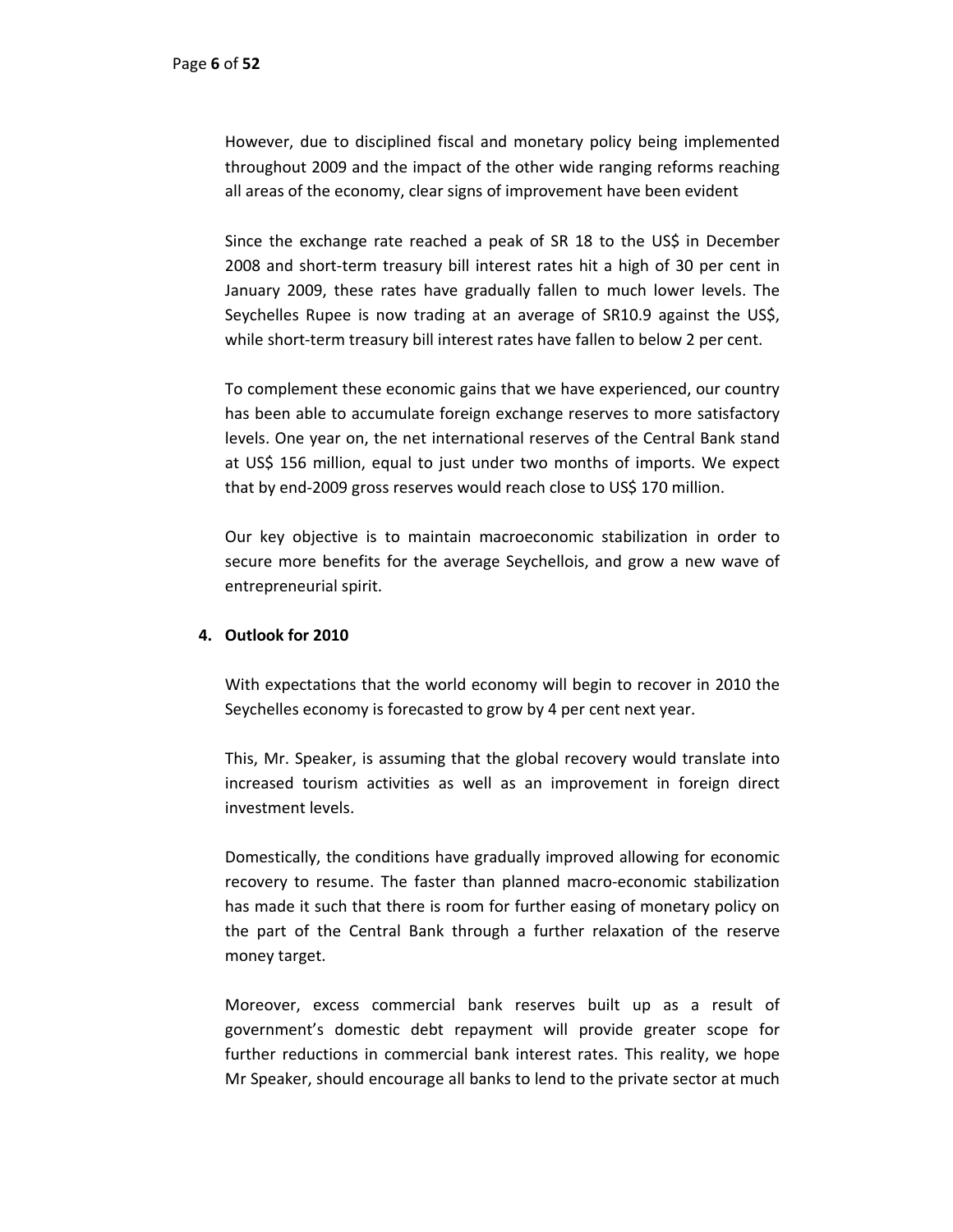lower lending rates which will help to grow the economy and create more jobs.

Our exchange rate policy for 2009 will continue to be based on a floating regime, which to date has served Seychelles well and we remain committed to a market‐determined exchange rate regime. However, we will rely on the Central Bank to remain alert against the risk of excess volatility and an over‐ valued exchange rate for the Rupee.

I want to assure the Assembly, as well as the business community, that Government is well aware of the risks that an overvalued exchange rate for the Rupee would have on our economy, notably on the tourism industry. We have lived through this experience and its adverse impact.

Government has been encouraged by the effectiveness with which the Central Bank has been able to intervene to eliminate the excess volatility in the exchange rate and to calm the market when the exchange rate appreciated sharply in recent months.

We are also confident that the effectiveness of the Central Bank in containing inflation and in maintaining financial stability will continue. The Bank today possesses modern policy instruments to cater for the demands of the banking system and this has been key to successful monetary policy implementation.

I am certain that Central Bank will continue to explore options for developing better instruments to ensure further development of the financial sector.

# **5. Sectoral Overview**

Our economic reform programme has had a strong impact on our education and health systems. But it is in these very sectors that we have seen how our firm principles of free access to education and health has cushioned our children from the toughest impacts that this economic reform could have had on them.

## **a. Health**

In the Health sector there was a need to relook at how best to maximise resources and facilities in the light of budget constraints.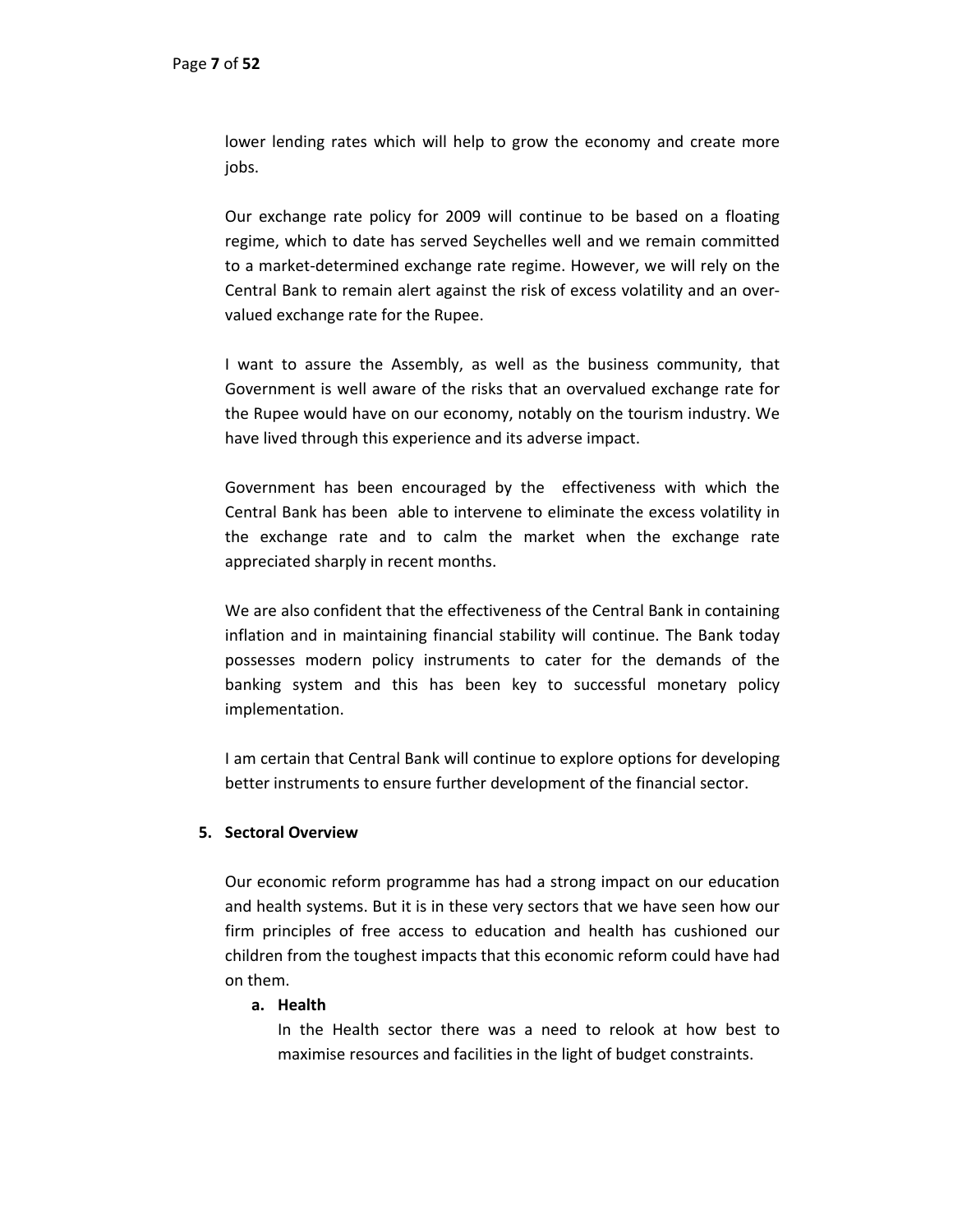Last year I informed this Assembly how much it cost Government to provide the level of health care for our citizens. It is worth noting that the pattern of sicknesses and health problems that exists in Seychelles is comparable to that which exists in the industrialised European countries and treatments for such cases are generally very costly.

As a result of such high costs, a significant allocation has been made in the budget to meet the everyday costs of operating the health system. In the 2010 Budget we have provided 34.9 million rupees for medicine, 27.7m for medical supplies, 12.4m for laboratory supplies, and 7.5m rupees for specialised overseas treatment.

#### *b. Education*

The Ministry of Education used 2009 to consolidate its new programme and to prepare for new challenges ahead.

That is because we needed to re‐orientate our educational system in line with new plans for development of our human resources.

It's important that our educational system and the new Seychelles University prepare our young people better for the world of work with more skills, better competencies, a better attitude and of course greater knowledge.

The structure and role of Government that we have known until now is changing. Our economy is transforming very fast and it's therefore necessary that our youth can master technology better and that in this new attitude that we are seeking in our youth as well as their parents, they are able to realise that every job has its value and every job is important. .

Government for its part will continue to make the necessary resources available to develop this quality level of education.

The 2010 Budget makes provision for SR10 million for this first phase of education reforms.

We will continue to provide financial support to state schools as was the case in 2009.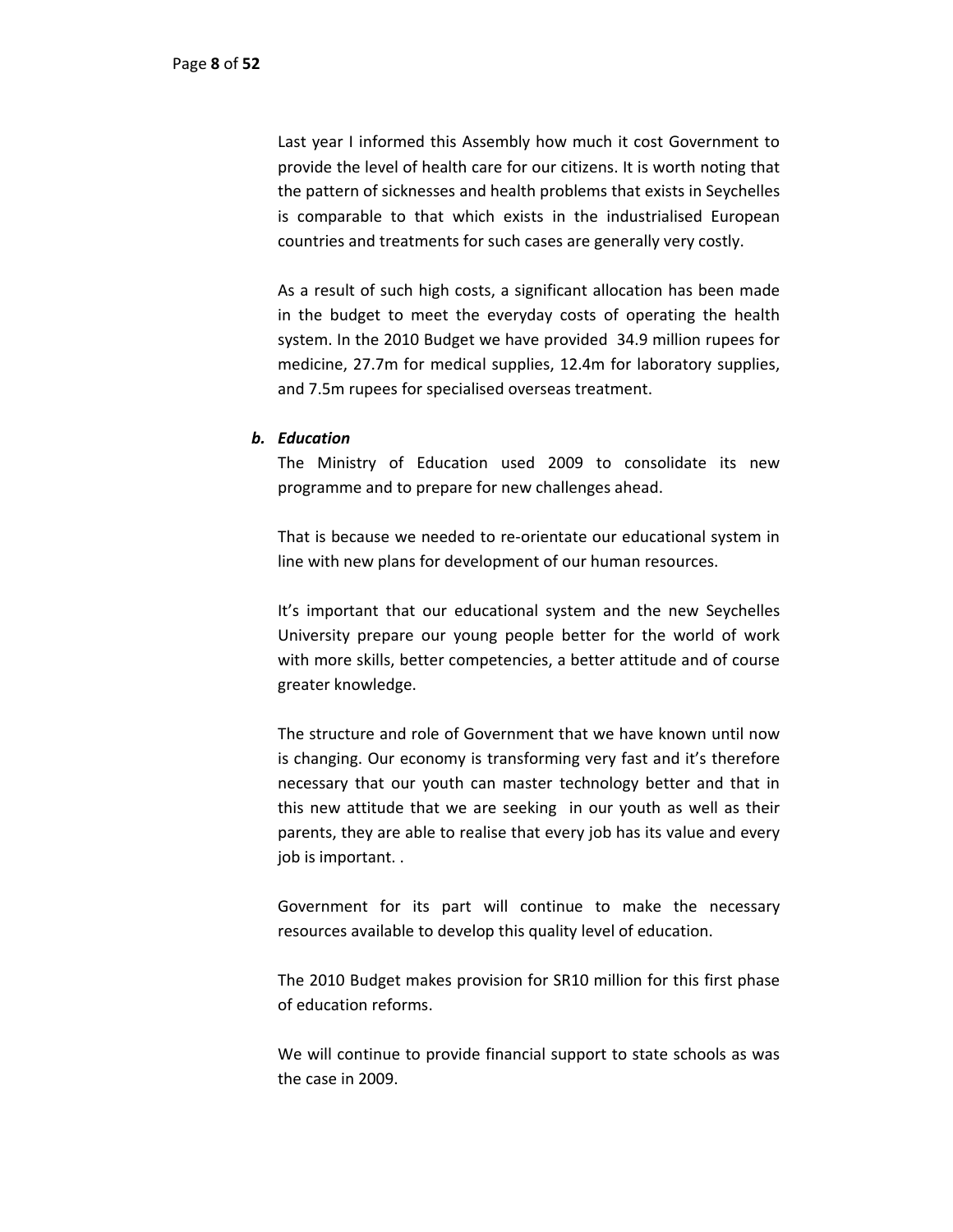## *c. Community Development*

President Michel's recent consultations in the districts gave an opportunity to residents to talk about the future of Seychelles as well as to make critiques and suggestions in areas where they believed things were not working well and to offer solutions for improvement.

The Government's policy is to continue with its district programme in order to reinforce community values and the spirit of volunteering.

We have therefore provided for SR20 million for the 25 districts to finance small projects in an effort to make a difference in the lives of our communities.

In doing so, Government will be helping districts to achieve self‐ sufficiency and at the same time go some way to decentralise government, through smoother cooperation between ministries and the agencies which serve these districts.

## *d. Youth*

Many programmes have been implemented with and for the Youth through the Department of Youth.

In August this year Government took a major decision concerning the Youth, within its programme of ongoing reforms in the public and administrative sectors. From January 2010, the National Youth Council, will be strengthened legally. All staff of the current Youth Department will be transferred to the National Youth Council (NYC), and all youth programmes will come under the NYC.

This change in the management structure will create a new synergy and coordination between the Ministries, agencies and civil society in a new all‐encompassing action plan on aspects of concern to youth such as Aids, Drugs, prostitution, life skills, employment, further education, empowerment and the entrepreneurial spirit.

## *e. Housing*

Mr Speaker, Government is committed to maintain housing as one of its priorities despite the economic situation.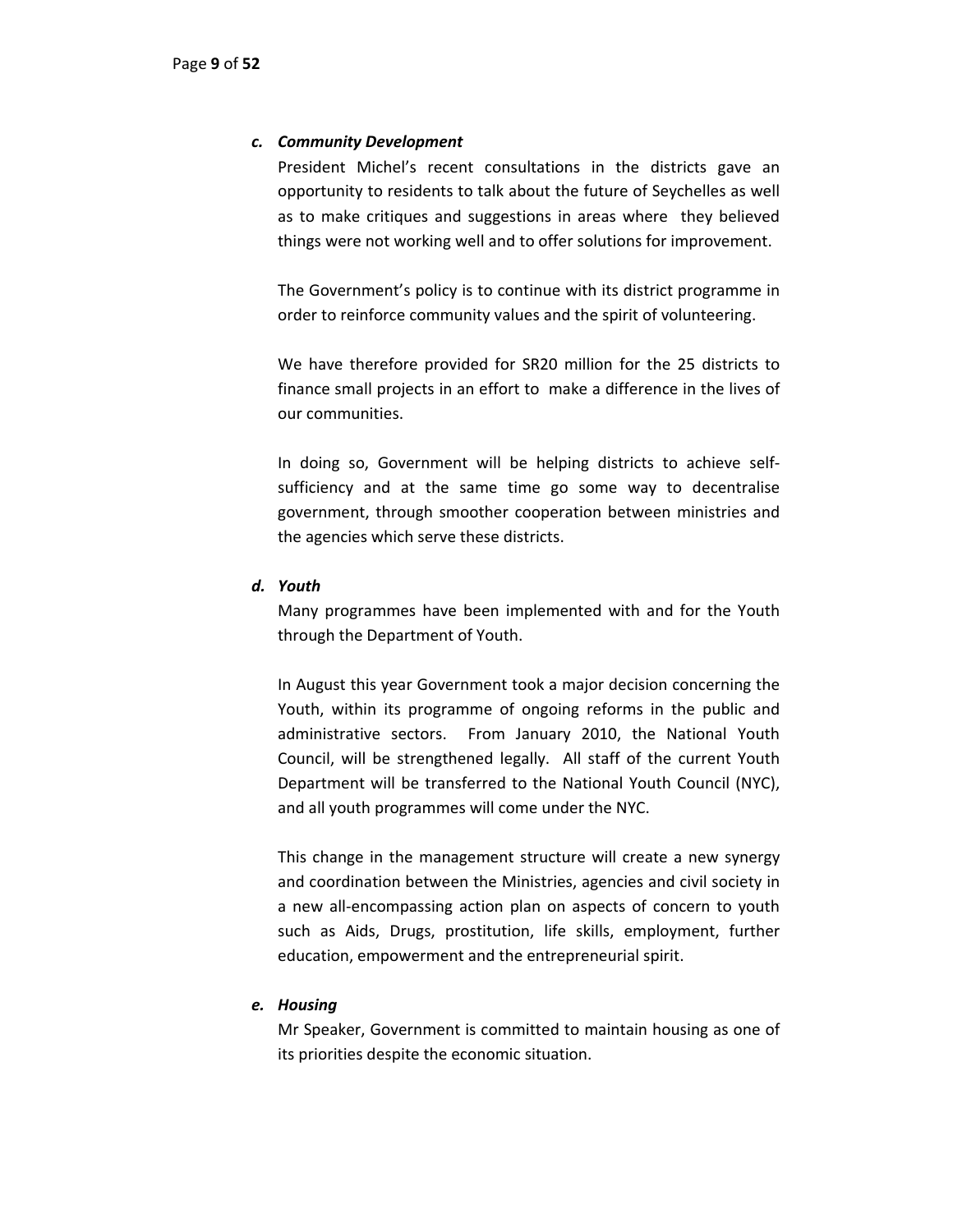In 2009, the implementation schedule of the on‐going projects in the various districts was hampered by the effects of the economic reform that resulted in a major increase in the cost of construction. As a result some projects that were planned to be completed in 2009 will now spill over into 2010.

For example, after a lull of two years, the Ile Perseverance project will kick off again early next year. In the reworked plan, we will aim to deliver 1,000 units by 2012. The first 200 units will be allocated towards the end of 2010.

Infrastructure for the new Ile Perseverance community is an important component of this project. We have already awarded contracts for the materials required to provide electricity, water, and sewage, and some of this material has already arrived in the country.

On Ile Perseverance, we have completed 128 units – the ones that accommodated the CJSOI athletes last year. We expect to complete infrastructure for these houses – electricity, water, sewage and roads, next year. As soon as these works are completed, we start allocation for these 128 units.

Before the end of 2010, a further 100 units and their infrastructure will be ready.

We plan to allocate 200 units in 2010, and a further 300 in 2011.

Government had planned to deliver 306 new houses in the beginning of 2009, but unfortunately some of these projects were delayed because of rising costs.

By the end of December this year we expect to have delivered 163 units including those of Dan Kan (Plaisance), Ex‐Troian Phase 2 at Barbarons, and Lower Petit Paris, Cascade.

The remaining 143 units will be completed next year and these will include Ex‐Albert (Pte. Larue), ex‐Onezime (Anse‐aux‐Pins), Carana Housing Estate, North East Point, and Ex‐Teachers, at l'Amitie Praslin.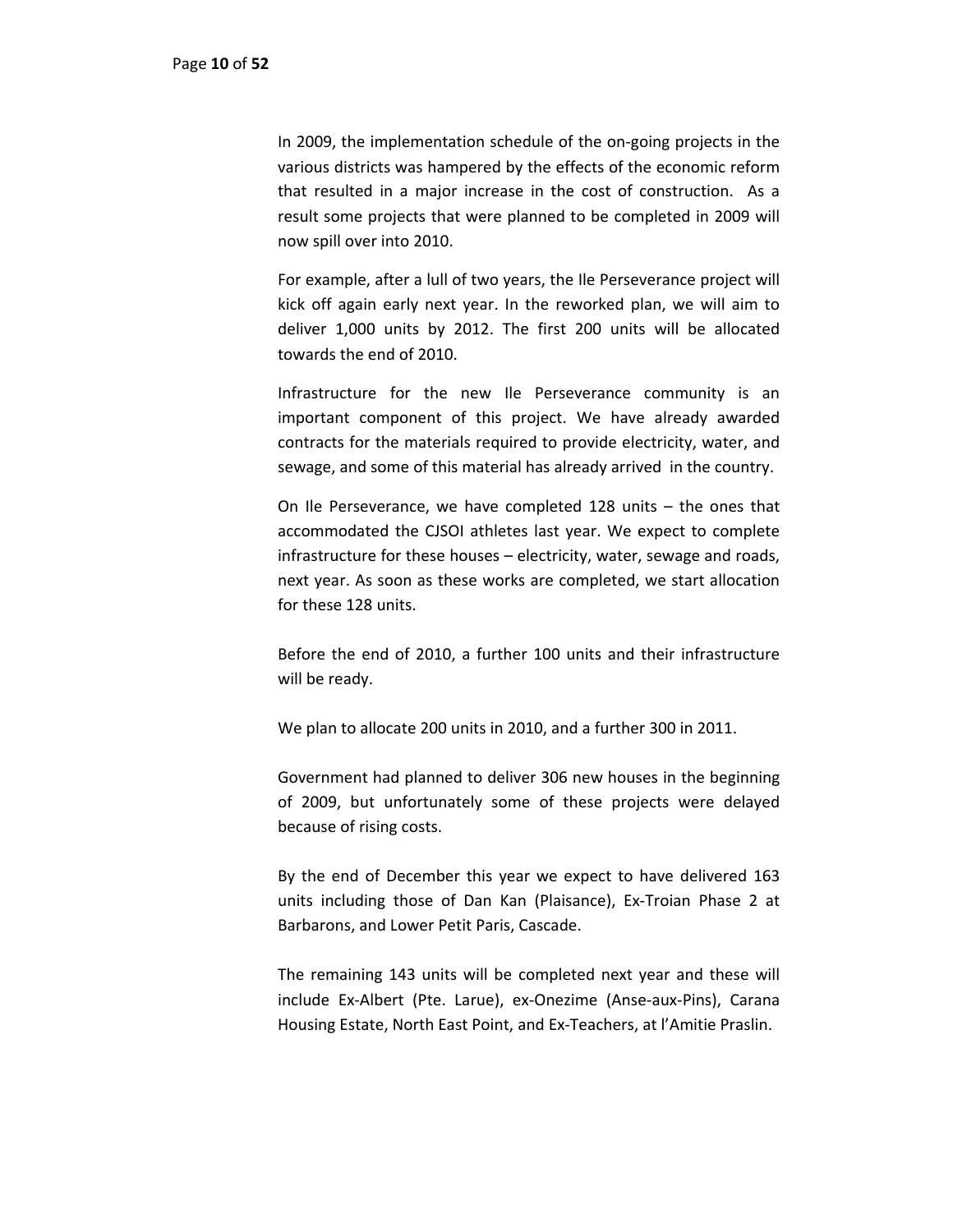## f. *Sports*

The development and promotion of sports plays a vital role in the process of nation‐building. It increases awareness on the importance and benefits of healthy living while fostering discipline, developing the competitive spirit and nurturing youthful talent and high calibre athletes to become national sports heroes and role models.

Over the last few months, Government has channelled resources towards the preparation of high quality athletes for the future. This strategy has begun to bear fruit as our young talent have won gold medals in the international arena in such fields as Weightlifting and Badminton.

Emphasis on youth sports will continue next year as we prepare for the Regional Youth Games (CJSOI) in Reunion in August 2010, the first Youth Olympic Games in Singapore in August 2010 and the Commonwealth Games in New Delhi in October 2010.

Participation in these games will also provide much needed competition in preparation for the 8th Indian Ocean Island Games, which Seychelles will host in 2011.

## g. *Culture*

Government has always embraced the importance of our country's culture and its development and over the years several companies and individuals have also made their own contributions.

Government has created and sustained the Creole Festival and other countries have followed suit. Festivals of art and culture that are celebrated in Seychelles continue to feature on our annual events calendar.

Countries throughout the world have come to realise that culture, especially cultural industries, can play a greater role in the national economy. The Department of Culture has taken steps to ensure that this happens in Seychelles as well, since a growing number of tourists travel the world to discover and experience different cultures.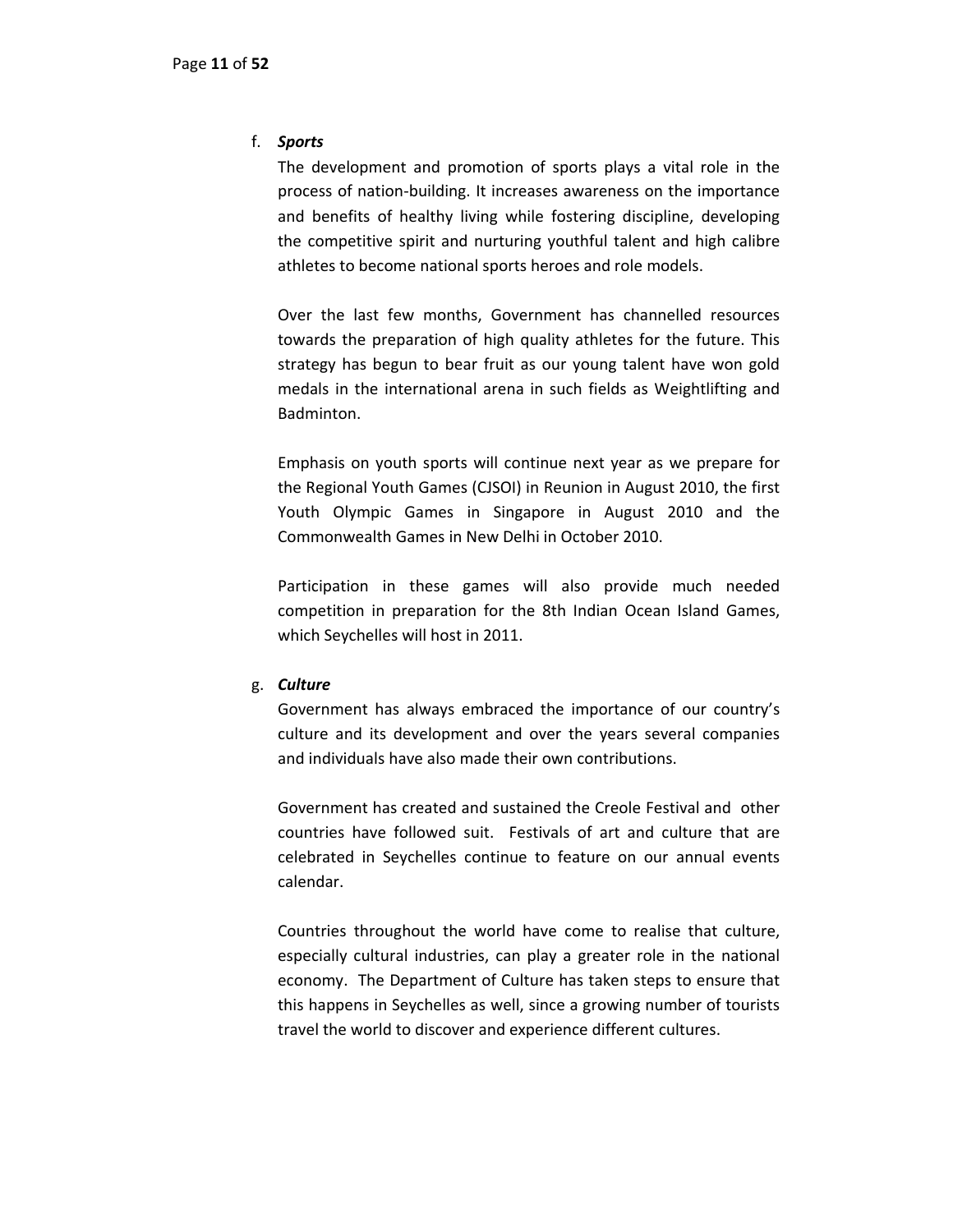Culture is set to play a greater role in our tourism industry and as such, private sector and other interested parties are encouraged to foster this new trend in our economic development.

For instance, a small home business that makes and packages pickles or jams for sale is promoting our culture, just like a restaurateur who ventures into setting up a Creole restaurant and consequently both are helping to grow our culture and our economy.

It's therefore timely for us to take a closer look at our culture and at our national heritage, to better understand and appreciate how we can make them play a social and educational role as well as an economic one.

## *h. Agriculture*

The creation of the Seychelles Agricultural Agency (SAA) in January 2009 marked another major milestone in the development of the agricultural sector.

The Seychelles Agricultural Agency has been vested with the primary responsibility of providing a wide range of goods and services to the farming community so that collectively we can achieve a better level of national food security.

The year 2009 saw marked divestment by government from all traditional sectors inclusive of agriculture. The Seychelles Farmers' Marketing Cooperative has taken on the responsibility for the livestock feed factory, the abattoir and the hatcheries.

Members of the farming community have benefited through import tax concessions amounting to over 20 million rupees for the year 2009 on the importation of machinery, equipment and raw materials into the agricultural sector.

Despite the fact that we are still importing much of what we consume, our agricultural sector generates some 200 million rupees in annual turnover.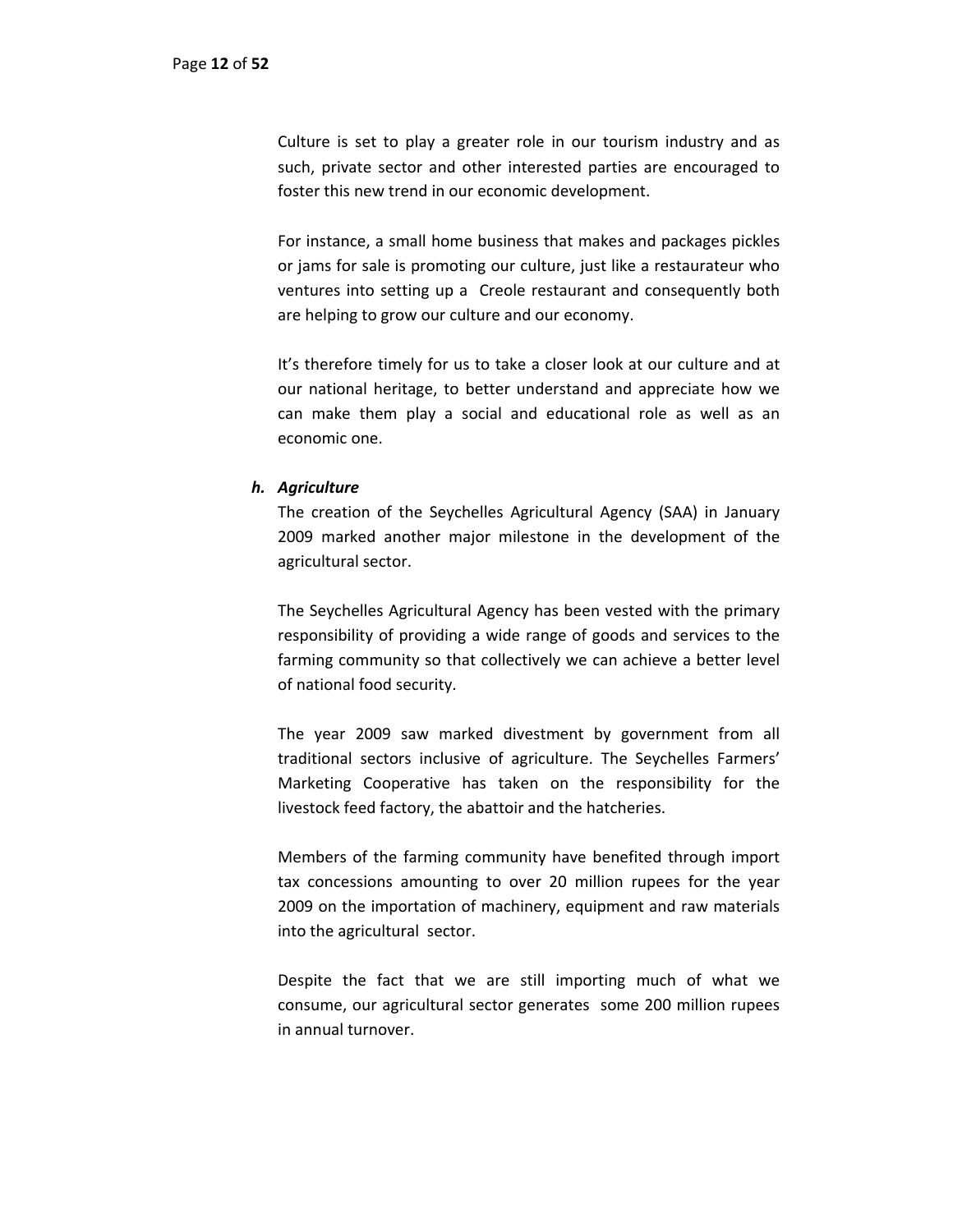Government will continue to sustain the agricultural sector through institutional support, with the aim of seeing quality of produce go up and prices come down for consumers.

#### *i. Fisheries*

Mr Speaker, we are seeing some worrying trends in one of the most important sectors of the Seychelles economy.

The total catch in the Western Indian Ocean by purse seiners holding licenses to fish inside the Seychelles EEZ for the first semester of 2009 was estimated at 62,142 MT compared to 101,507 MT and 122,416 MT for the same period of 2007 and 2008 respectively.

The 2009 total catch figure represents an approximate 50% reduction over 2008 figures and this is the lowest catch reported for the first semester of any year since the late eighties.

Total catch reported from inside of the Seychelles EEZ also dropped by about 50%, from 30,951 MT in 2008 to only 15,586 MT.

Port Victoria has been the principal port for tuna trans‐shipment by purse seiners in the Western Indian Ocean region for many years. For the first semester of 2009, we recorded a 67% reduction (from 99,084 MT to 32,644 MT) in trans‐shipment and landing of tuna, compared to the same period of 2008.

This reduction in trans‐shipment volumes translates into reduced earnings from related activities, as spending by fishing vessels in Port Victoria is by far the biggest component of foreign exchange earnings from industrial tuna fishing .

The reduction of catches in the Western Indian Ocean can be attributed to a number of reasons. Firstly, it should be noted that the catch in the period 2003 ‐ 2006 was considered as exceptional, due to large catches of yellow‐fin tuna reported over this period. Over the past 3 years, tuna catches in the Western Indian Ocean appear to be returning to the pre 2003 level, hence lower catches.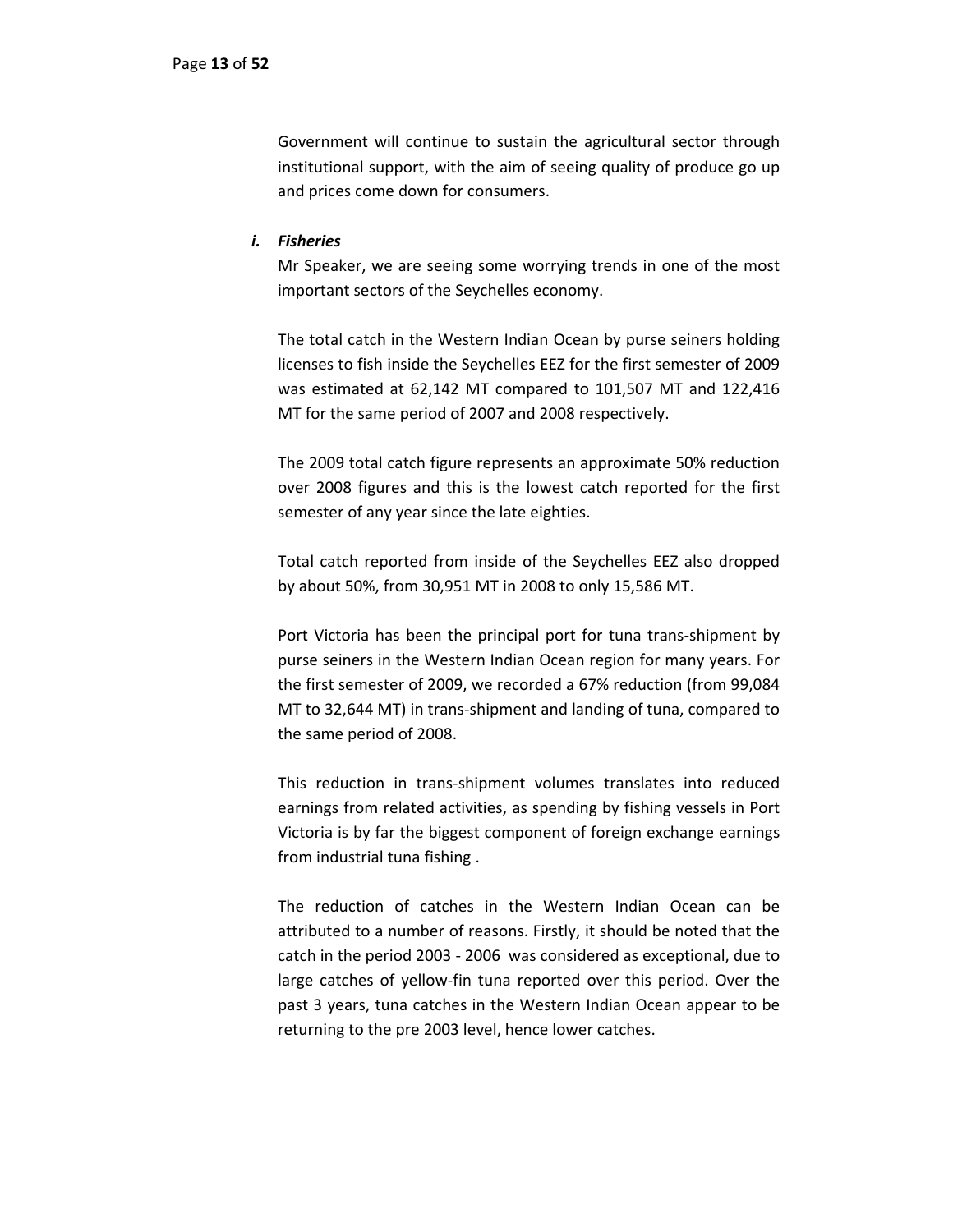Secondly, it must be said that fishing activity is facing serious threats. The activities of Somali pirates in our territorial waters have forced fishermen to abandon some of the more lucrative areas.

Through our negotiations we have succeeded to achieve a better level of security to encourage the purse seiners to carry on fishing in our waters.

Our challenge is to find further solutions with the help of our partners to protect both foreign fishing operators and our local fishermen, who today are wary of venturing too far out.

## **j. Defence Forces**

A planned restructuring of the Defence Forces is under way. This will mainly entail measures to increase the capacity and efficiency of our Coast Guards in carrying out surveillance of our territorial waters and to be able to react suitably to threats especially those from pirates.

Already a special forces unit has been created.

The 2010 Budget makes provisions for our Defence Forces to implement this restructuring.

## *k. Tourism*

The new partnership between Government and the private sector on the Seychelles Tourism Board is working well and the new dynamics have already contributed to a reversal of the downward trend in arrival figures.

Although we were experiencing a drop of 18% in arrivals in March 2009 compared to the same period in 2008, thanks to our collective efforts, this reduction is now at 2‐3% today.

It appears that our visitor arrival numbers will finish this year at about the same level as last year, despite the serious economic crises in our principal European markets. On an even more positive note, STB is forecasting a 5‐6% increase in visitor arrivals in 2010.

We are also beginning to see the fruits of our joint overseas marketing initiatives between STB and the Ministry of Foreign Affairs,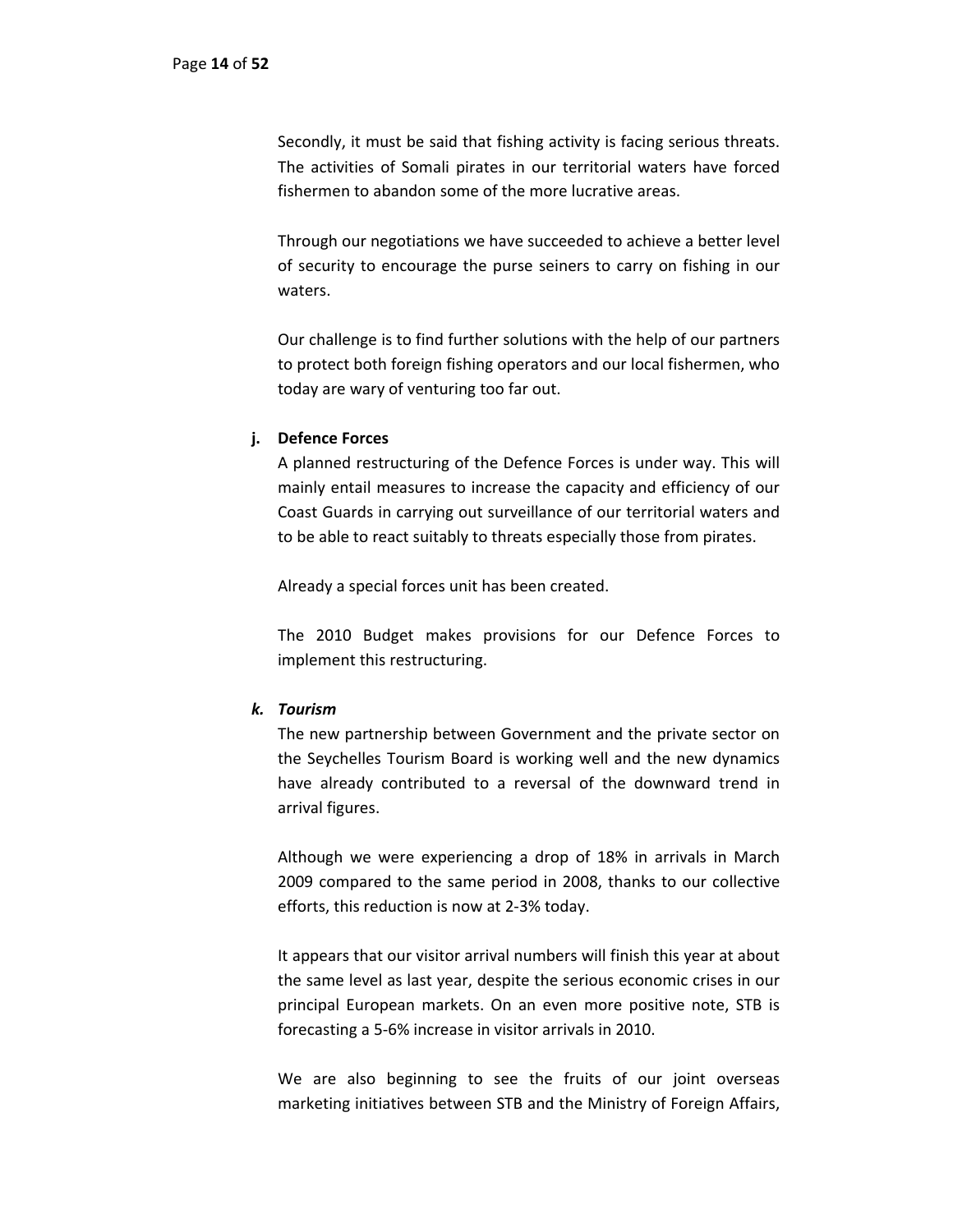as well as cost savings being achieved through the sharing of some overseas offices for both STB and MFA representations.

The State‐private sector partnership in STB is therefore bearing fruit and this should be further reinforced in the future.

#### *l. Energy*

Government's main concern is for the energy demand by all sectors of the economy to be met through reliable and affordably‐priced energy.

An Energy Commission has been created under the Ministry of Environment and Natural Resources with responsibility for the oversight and planning of the country's approach on energy issues.

The Commission is responsible for the Energy Policy and the country's Energy Master Plan and for overseeing and co-ordinating their implementation.

A new legislative framework governing the energy sector will be developed to attract investment into the sector and to ensure the observance of the principle of fair competition.

Government will promote the use of renewable energy through the establishment of adequate institutional and legislative framework, the development of human resources, public awareness and a suitable financing system.

#### *m. Electricity, Water and Sewage*

This is a sector that touches the lives of every Seychellois as well as being key component in the country's development.

We all recognise that the recent development of the country has been very rapid.

In these past 5 years the Government has invested SR1.6 billion in capital expenditure projects in education, health, housing and roads.

Given the growing demand for electricity, water and sewage in the country, the time has come for the Government to ensure that more investment is undertaken in these key areas, by PUC.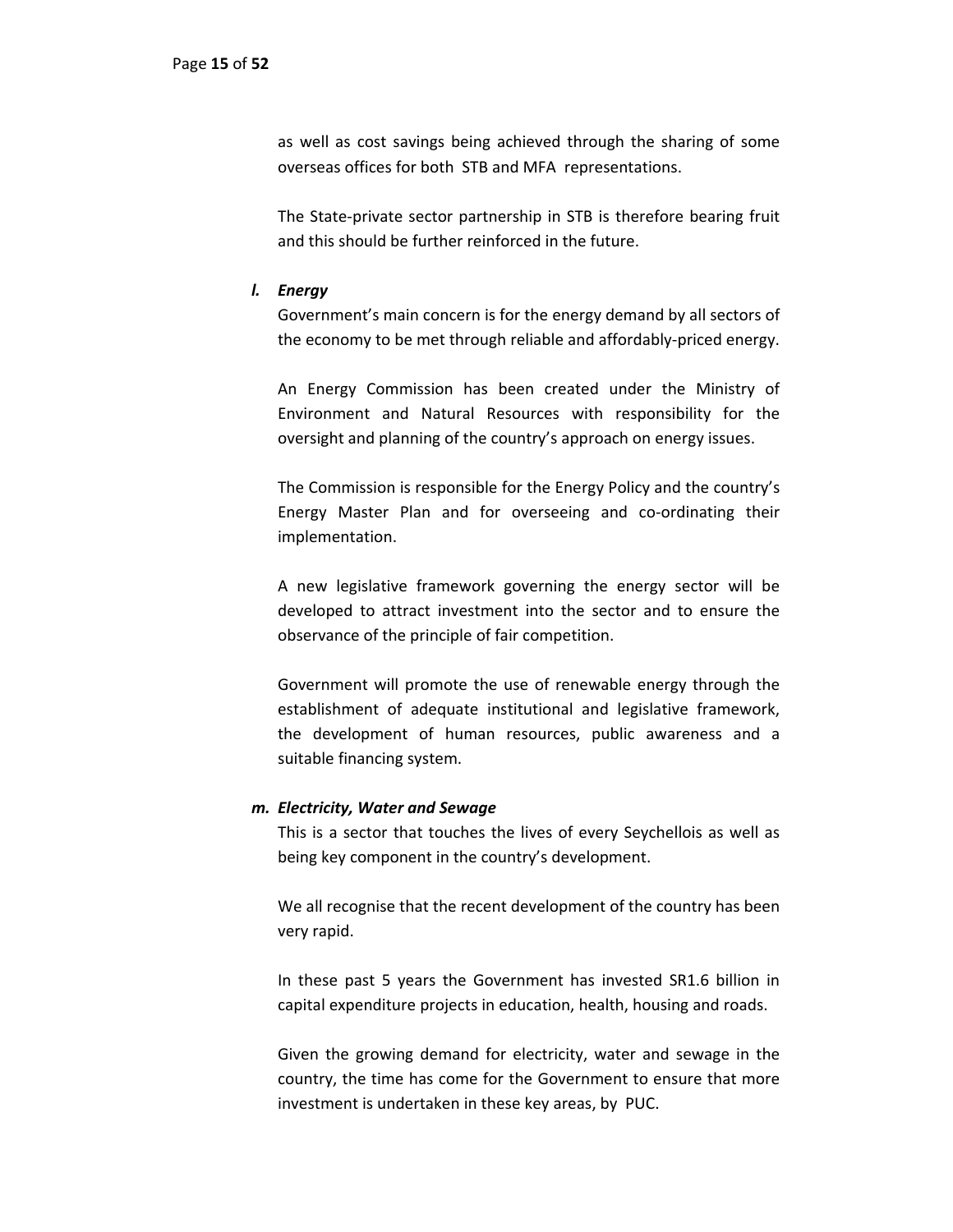Over the next 3 years this will entail a total of SR2.2 billion in investments.

Under our new economic programme, Government is not able to borrow more than SR500 million per year to finance projects. New policies also dictate that PUC can no longer receive Government subventions and it needs to operate on a commercial basis.

Therefore, in order for us to meet our country's demand in these three key areas of life and development and bearing in mind the Government's budget limitations, we have earmarked development grants worth SR675 million in PUC over the next three years.

PUC will then need to find the balance of the money – about SR500 million annually– through commercial loans and by reviewing its tariffs.

PUC is currently finalising the new rates which will be announced shortly.

#### *n. International Business*

Our Off‐shore Industry faces unprecedented challenges but at the same time numerous opportunities. December 2009 will mark 15 years since the conception of the Industry in Seychelles.

Over the years, our off‐shore Industry has played an increasingly important role in the development of Seychelles economy, firmly establishing itself as one of our main economic pillars.

The numbers of new IBCs incorporated this year decreased by 10 percent compared to last year, believed to be due to the current world financial crisis. However, we have seen some positive growth signs over the past two months.

The economic benefits to Seychelles of the international business industry is now valued at an estimated SR400 million per annum with SIBA on its own having a turnover of SR 60 million.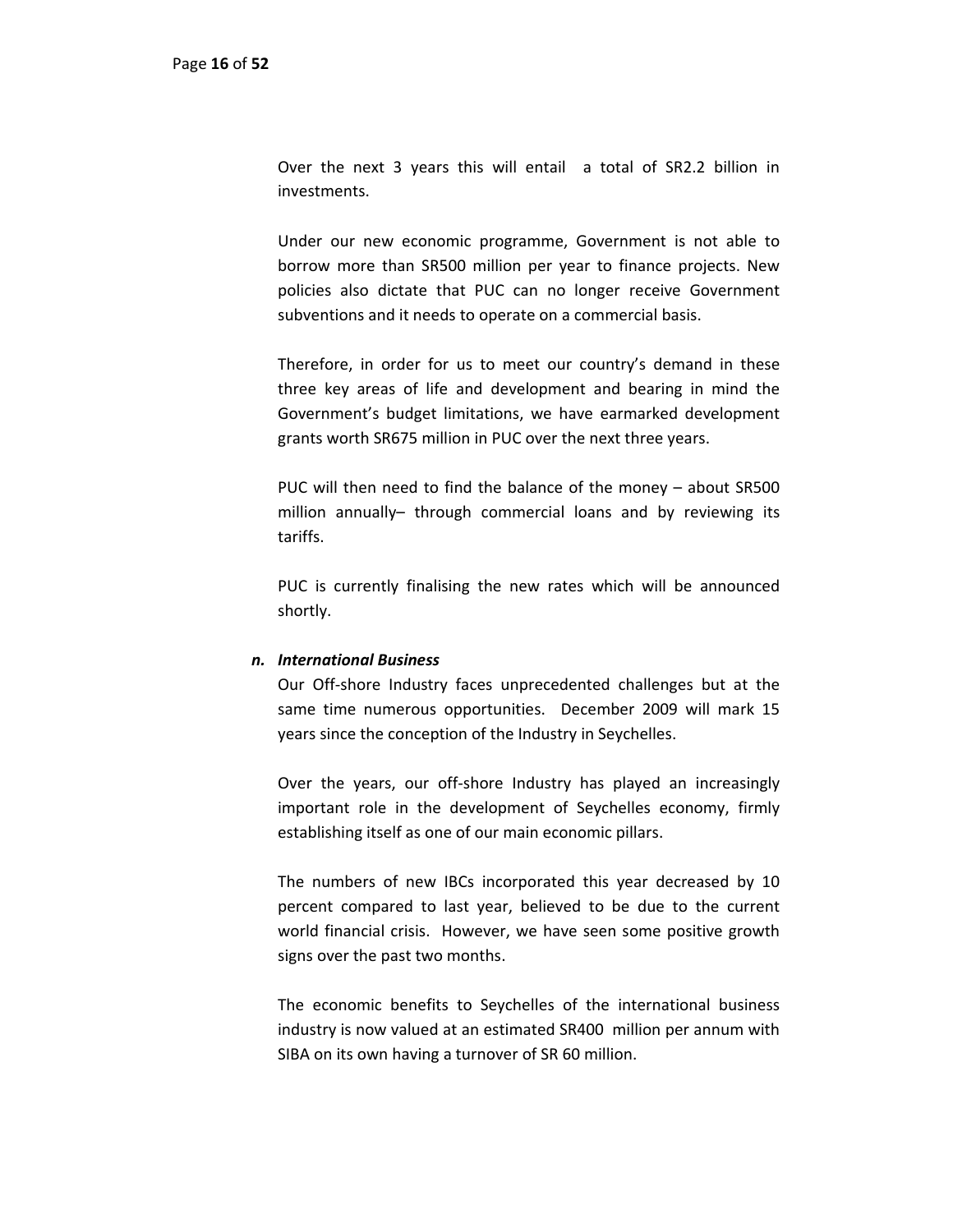During 2009 SIBA has managed to increase its total revenue by 12% and paid an interim dividend of SR 50 million to the government in the third quarter of this year.

The future of the Industry will depend very much on promotion and innovation. The Ministry of Finance, CBS, SIBA, and SAOPRA and all other stake holders are committed in the quest to market Seychelles as a preferred financial services jurisdiction for International Investors.

## *o. Information Communications Technology*

Unlike many other countries, as the economic slowdown intensified, consumer spending power in Seychelles remained buoyant. Statistics indicate that the international incoming minutes, Internet subscribers and the total number of SMS's increased by 4.4%, 5.7% and 1.8% respectively during the first half of the year.

On the other hand, other ICT performance parameters such as the number of mobile subscribers, outgoing international minutes and fixed line subscribers have all reduced. Outgoing international minutes were the hardest hit of all, experiencing a reduction of 6%.

It is our view that access to the Internet, especially broadband, is vital for the participation of a country in today's information economy. The recent launching of a Detailed Feasibility Study (DFS) for the building of a submarine fibre optic cable system to serve Seychelles's communications bears testimony to Government's recognition of the powerful effects that investing in ICT has upon our development and economic growth.

The study is being financed by a grant from the African Development Bank. Preliminary findings are very encouraging and it is expected that following the outcome of this study, interested parties will be in a position to make their investment decision in a project that should take the local ICT sector to greater heights and provide the public with a much needed boost in internet speed and ease of access.

## *p. National Assembly*

As an independent legislative arm of our country for the last 17 years, the National Assembly will finally get its own building.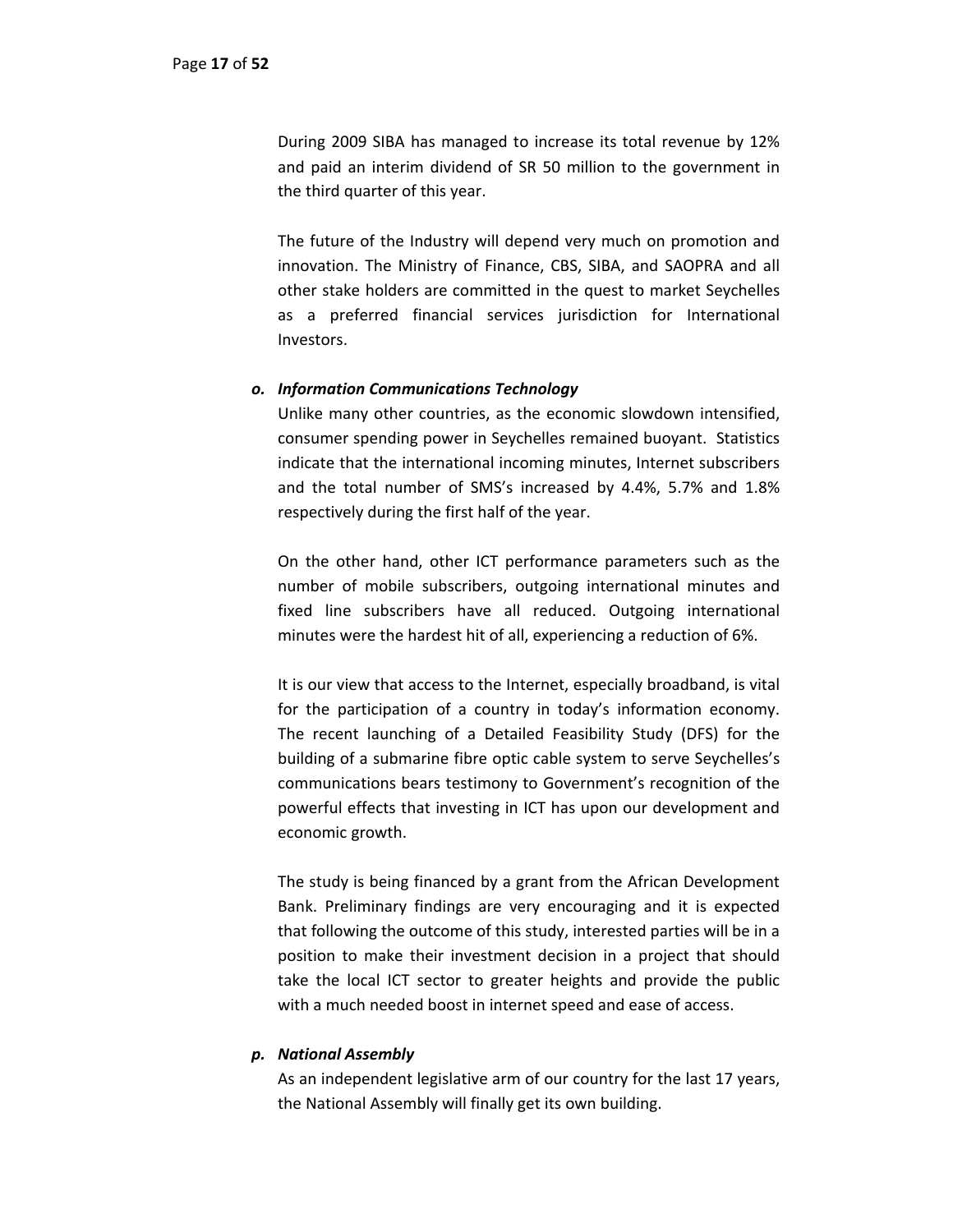The Assembly is also implementing its own programme of reforms. The 2010 Budget provides for more resources to support the Assembly's work.

## *q. Judiciary*

Also as an independent arm, the Judiciary is embarking on reforms that will change the way it functions.

The 2010 Budget provides support for these reforms, including the technology component of the project, and support for the development of court administrators.

## *6. Public administration and public sector reform policies*

The implementation of the economic reform programme has obliged Government to further re‐define its role.

Government will focus on its core functions. That is formulation of national policy, whilst executive agencies will operate and provide services on behalf of the State.

This second stage of our reform process is to determine what services and functions of Government may be outsourced or contracted out to the private sector or independent agencies. In doing so Government must ensure that it is achieving the most efficient use of resources within an affordable expenditure framework and eliminate duplication of functions across its policy cells by consolidating and streamlining its administrative and regulatory structures.

These strategies are set out in the Memorandum of Action on Public Administration and Public sector reform policies which was approved by Cabinet in August 2009.

## **i. Services Off Payroll**

As from January 2010, the Government will begin the process of outsourcing its non‐core services.

For example, cleaning of Government offices will be carried out by the 'Cleaners Co‐operative Service'.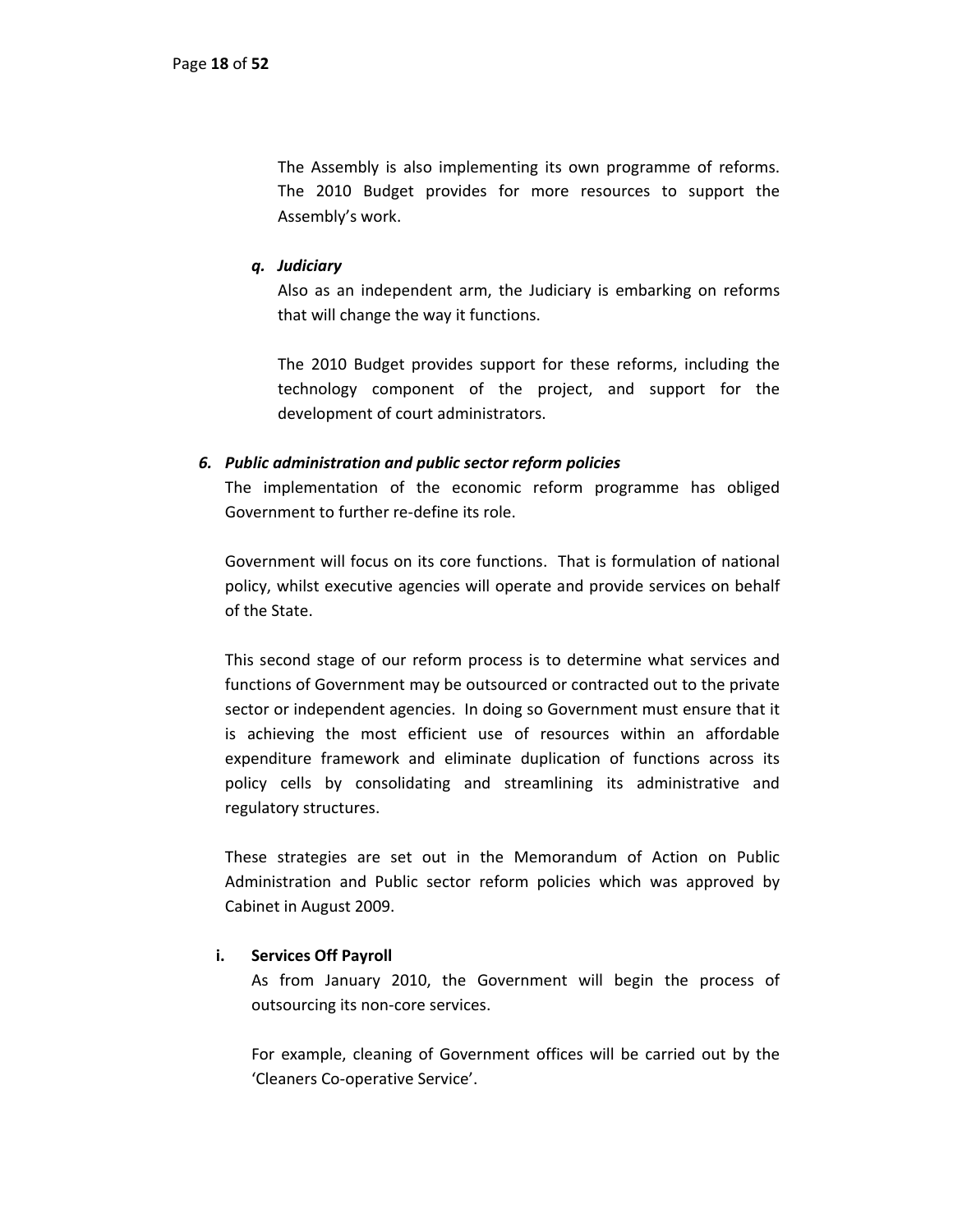Clerical staff not exercising strategic functions in Government will all follow a training program from January 2010 that will provide them with the necessary skills to fill other vacancies in the labour market. The Ministry of Employment and Human Resource Development through the National Human Resource Development Council (NHRDC) will oversee the re‐training of those people exiting under the reform. Government has allocated R 10 million in the 2010 budget for retraining.

## **ii. Ministry of Finance**

To further strengthen and improve on public financial management systems, a Comptroller General has been appointed in the Financial Planning and Control Division.

To improve on budget execution, the role of accounting officers has been redefined and enhanced for improving the financial management function in line ministries.

As from January 2010 all Financial Controllers/ heads of finance and accounts in all Ministries and Departments, will report directly to the Comptroller General instead of reporting to their respective Principal Secretaries.

Also, as from January 2010, audit officers who work in other ministries will fall under the office of the Chief Internal Auditor in the Ministry of Finance, with the aim of strengthening the Government's auditing capacity.

Postal Services which currently falls under the Ministry of Finance will become an statutory body.

## **iii. Department of Information and Public Relations**

Nation Publishing will become a statutory body. It is to be named National Information Services Agency with the mandate to operate on a commercial basis and to provide Government with a return on its investment as from 2011.

#### **iv. Environment Department**

The Botanical Gardens and Biodiversity Centre will fall under the auspices of the National Botanical Gardens Foundation.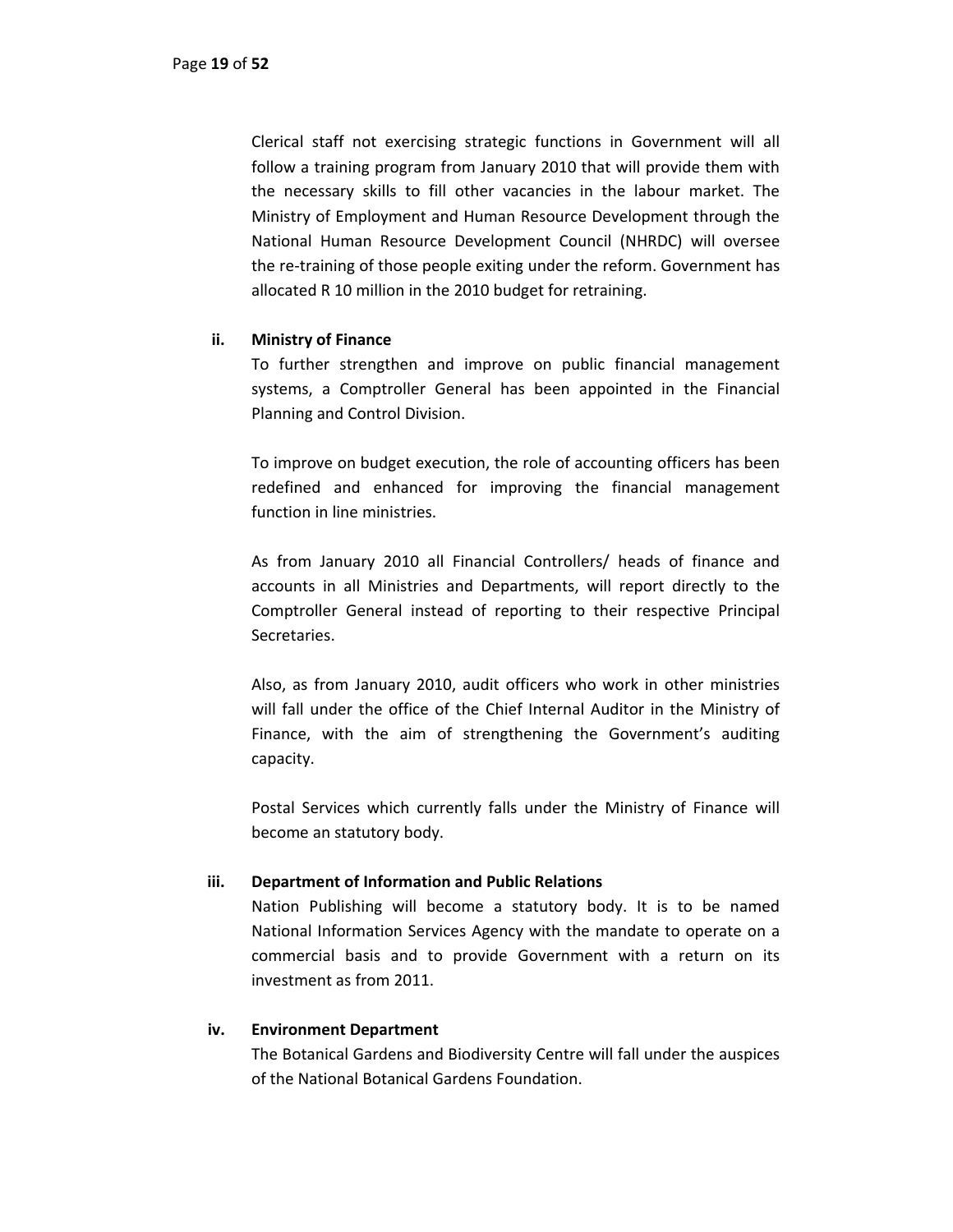# **v. Community Development Department**

As from January 2010, the management of homes for the elderly and cemetery services, which currently come under the Community Development Department, will transfer to the Social Security Fund.

# **vi. Youth, Sports and Culture**

The Creole Festival Secretariat will be transferred to the National Arts Council. The management of the International Conference Centre will transferred to the Seychelles Tourism Board. All staff of the Youth Department will be transferred to the National Youth Council.

## **vii. Social Development Department**

The management of the Half Way Home and the President's Village will be transferred to the Children's Home Foundation.

## **viii. Department of Police**

The Seychelles Fire Brigade which currently falls under the Department of Police will become a statutory body.

## **ix. Ministry of National Development**

The Film Unit in the Department of Information, Communications, and Technology will be transferred to the Department of Information and Public Relations.

# **x. Ministry of Education**

The Creole Institute that currently falls under the Department of Culture will fall under the Ministry of Education from January 2010.

The Adult Learning and Distance Education Centre (ALDEC) will no longer fall under the Ministry of Education and instead become autonomous.

## *7. Privatisation*

In the last Budget speech, I spoke of the need to continue with Government's privatization process.

I am pleased to report that the following units have been successfully privatized during the year 2009:

- Meat corner retail outlet
- Enterprise landing crafts
- Tomato sauce production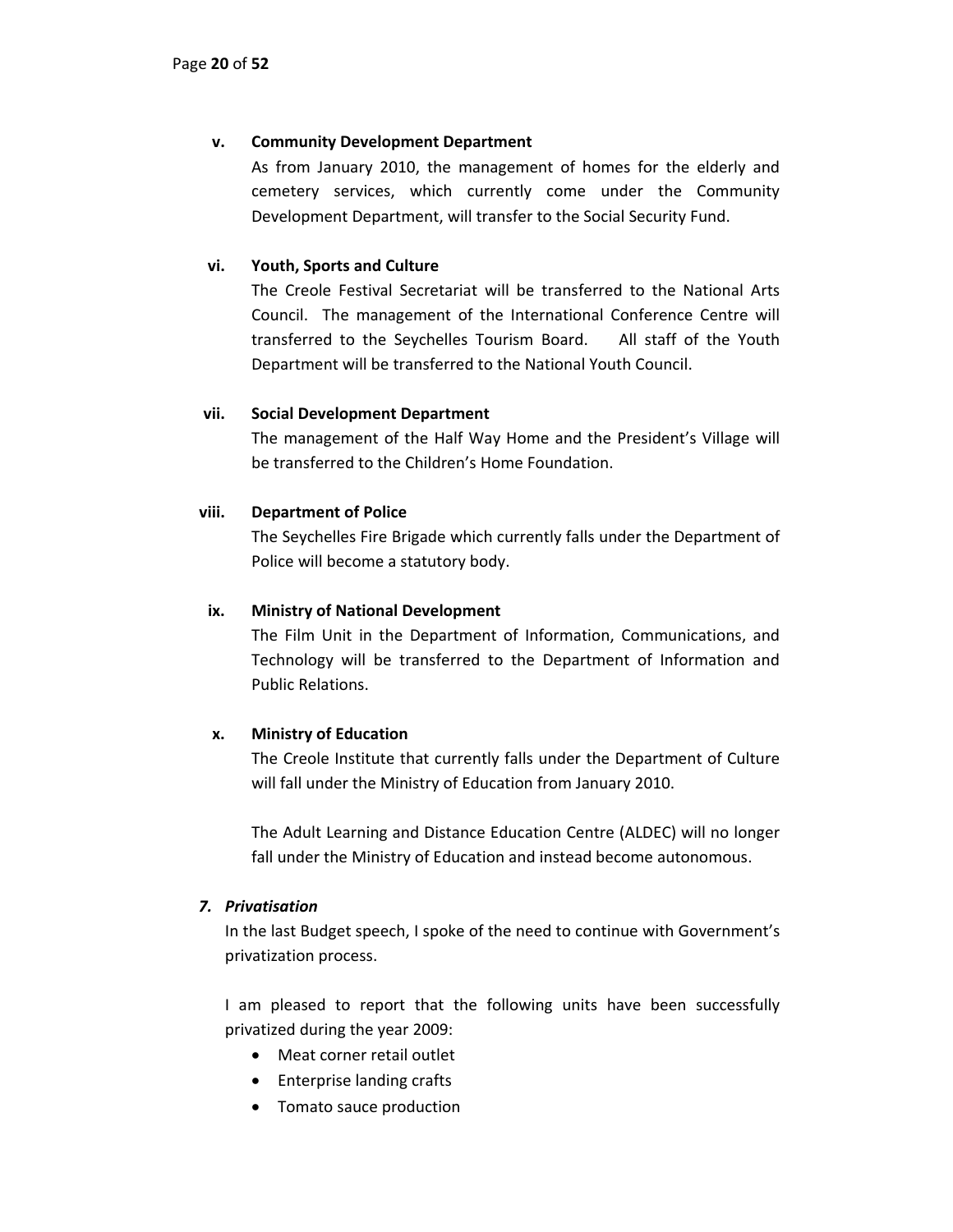- Water bottling operation
- Hatchery
- Animal Feed
- Abbatoir
- Agro‐Industries

Government has collected a total of SR103 million through this programme.

## *8. Public Procurement*

Public procurement is a central pillar in Government's ongoing efforts for good governance.

The objective of Public Procurement Act is to change the way public procurement is practiced by all levels in government and by the business community, so as to improve the accountability and integrity of the procurement process.

Public procurement world‐wide is an area that is seen as vulnerable to irregularities, scandals, corrupt practices, influence peddling and opaque transactions.

It is because of this fact, that the Government takes the functions of the Procurement Oversight Unit, the National Tender Board and other governance institutions very seriously.

The Government will, therefore, endeavor to ensure that such institutions like the National Tender Board, will continue to enjoy the autonomy they deserve in order to properly discharge their duties.

Let me assure you that with Government's stance of zero tolerance on corruption, the National Tender Board will be given the required environment to ensure its sustained autonomy.

# *9. Out‐sourcing*

Government continued with it's programme of outsourcing to seek efficiency by identifying activities that can be best undertaken by the private sector. We started the out-souring programme in 2005 and we have over the last 4 years approached out-souring in systematic way. We have already outsourced most of the cleaning and landscaping works in the districts and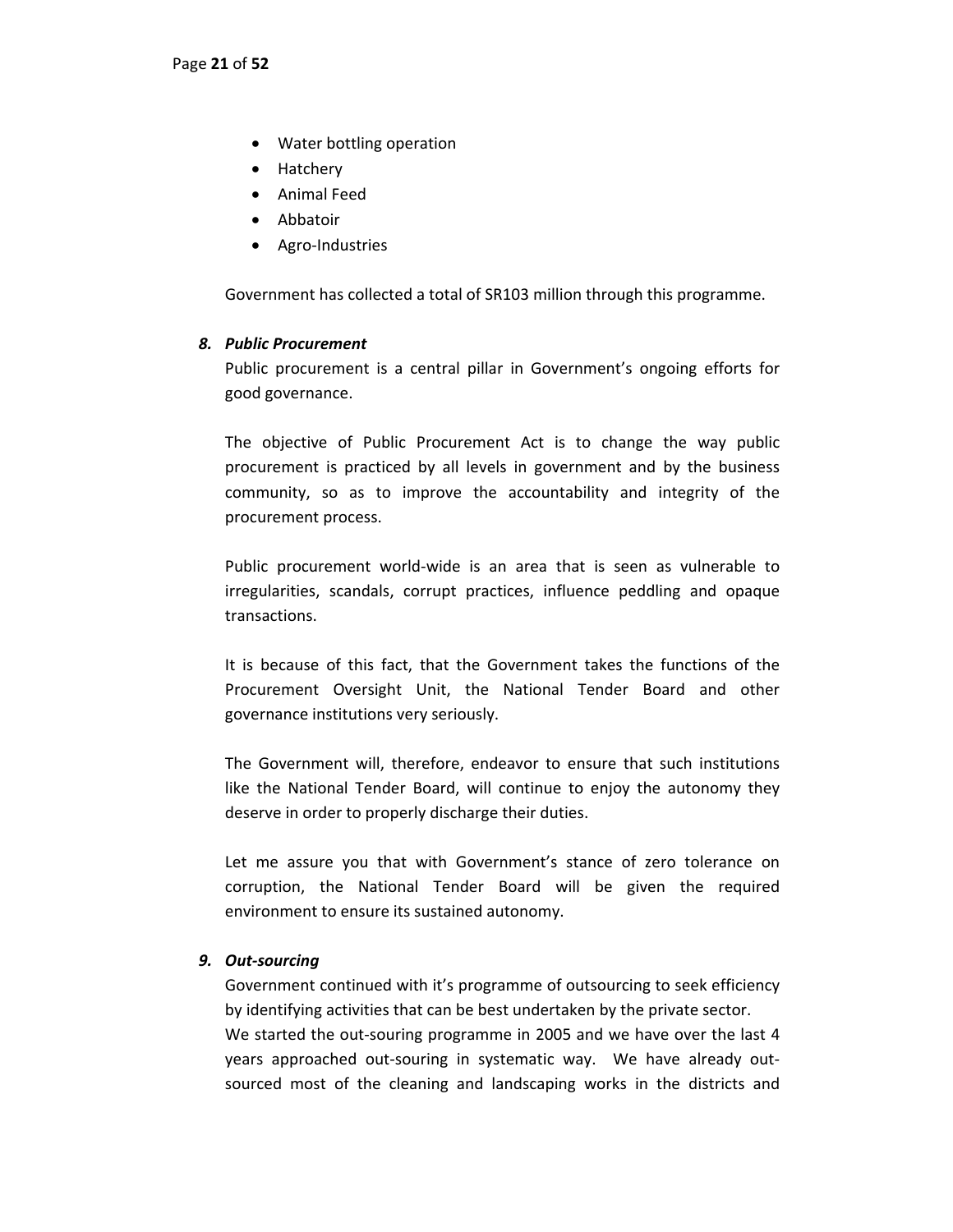cleaning of schools, which this year alone has resulted in the creation of almost 900 jobs.

Outsourcing not only provides opportunities for Government to cut cost and increase productivity, but create a more competitive environment and also create productive capacity in the economy. Next year as more government Agencies become autonomous, more services will be out‐sourced to the private sector.

## *10. Trade*

A Working Group comprising representatives from government, Civil Society and the private sector has been established and mandated to prepare the negotiating position for Seychelles' accession to the WTO

The WTO has assisted Seychelles in the establishment of a WTO Reference Centre; this Centre will be available to the public and will provide access to WTO documents, books and internet resources. The centre is to be located at Trade Offices, Latanier Road and is expected to be fully operational in 2010.

#### a. Interim Economic Partnership Agreement

The interim agreement extending preferential trade terms to Seychelles from the European Commission (EC) was signed in August this year. We have received notification from the European Union (EU) that the agreement has been ratified on their side. We have submitted the agreement to the National Assembly. Negotiations with the EC will continue during 2010 to reach a full agreement that deals not only with goods but other aspects of trade.

## b. Regional Integration

Seychelles is taking great strides in terms of aligning itself with international best practice. We are working intensively with our regional partners so as to strengthen regional integration. In 2009, Seychelles became a member of the COMESA FTA and 2010 will see us become a party to the SADC Trade Protocol.

As part of our efforts to widen our trading avenues in both our imports and exports, we are exploring a number of Free Trade Agreements. Only this month, Seychelles had a first round of negotiations towards a bilateral FTA with Turkey, which is a world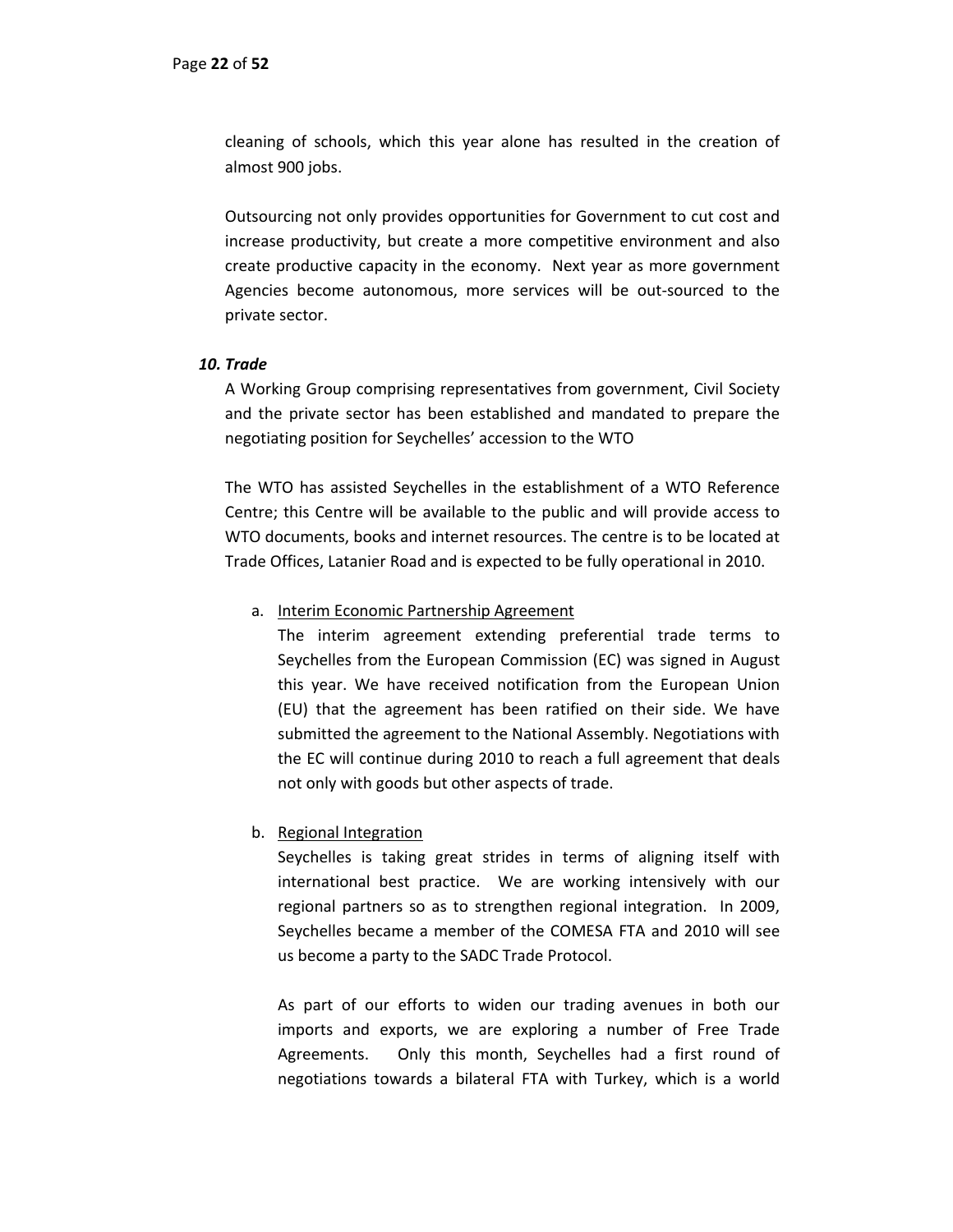leader in manufacturing. It is hoped that this FTA will lead to cheaper imports such as intermediate goods and finished products.

c. Fair Trading Commission

The Fair Trading Commission has been established. As was announced recently, the Fair Trading Commission will regulate domestic competition and ensure a level playing field for all economic operators.

## d. Seychelles Trading Company

STC has played a leading role in anchoring prices of essential commodities at affordable rates.

It is worth remembering that in the new economic environment, STC does not enjoy any Government subventions and does its business just like any other company.

STC's new role in this new economy will be primarily to ensure the supply of basic items at affordable prices and still balance its books.

## *11. Government – Private Sector – Civil Society Partnership*

Government will continue its efforts to develop a more solid partnership with LUNGOS and the Seychelles Chamber of Commerce and Industry.

These two organisations represent civil society and the private sector, and Government will continue to support them financially. In the 2010 budget, we've provided for SR700,000 for LUNGOS and SR900,000 for SCCI.

During the course of 2009 many worthwhile projects that have a positive impact on society have been launched by NGOs which fall under LUNGOS, and we need to encourage these through the budget.

## *12. Multi‐lateral Institutions*

Mr Speaker, 2009 has seen a resurgence of activities with our multilateral partners.

After years of absence, both the World Bank and the African Development Bank re‐engaged with Seychelles. Endorsement by their respective Executive Boards and the issuing of Interim Strategy Notes spell out their re‐ engagement strategy with Seychelles.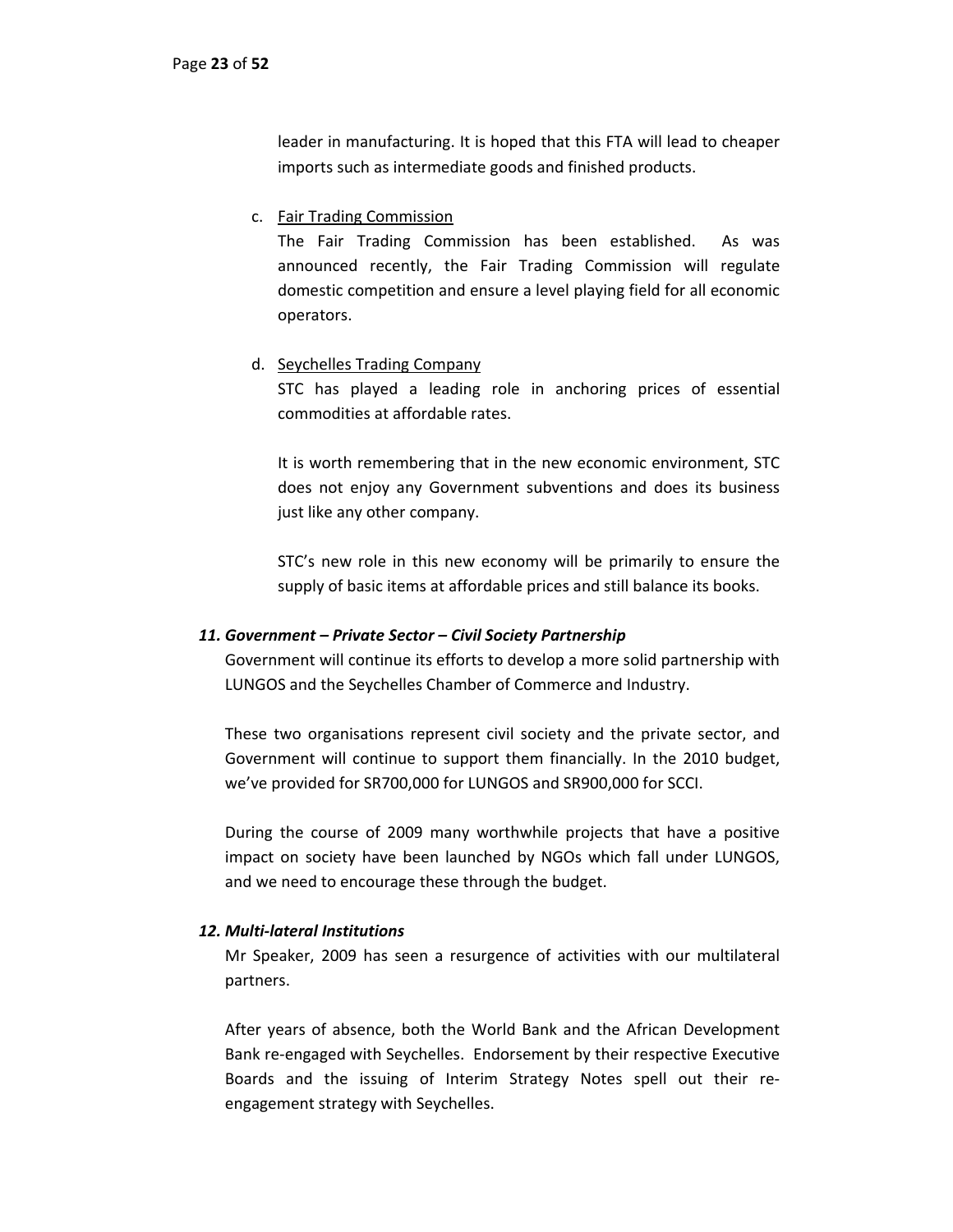Seychelles also hosted the first Seychelles Forum in May 2009 which brought together the majority of its bilateral and multilateral partners. The theme chosen for the Forum was 'Paving the way towards a sustainable economy'. The Forum provided a platform for the exchange of views and the sharing of experiences amongst the participants on the recent economic reform programme of Seychelles.

During 2009, we also saw the visit of Seychelles' Executive Directors at the AfDB and the IMF. They came to Seychelles to witness first‐hand the effect of the economic reform program and to show their continued support.

#### *a. World Bank*

During the course of 2009, the World Bank has assisted Seychelles in various sectors.

The Bank conducted and published the findings of the first Public Expenditure Review (PER) Exercise, concentrating on 3 main sectors; health, education and public administration. Through the PER exercise, areas of weaknesses were identified which the Government has taken steps to address as it moves forward to the second generation of reforms.

Since the introduction of the reforms, more than ever, statistics have had a crucial role to play and to address the weaknesses. To help address this situation, the World Bank has agreed to support the National Statistics Bureau with a grant of USD 376,200 for Statistical Capacity Building.

The Bank also gave its approval for a  $\epsilon$  6.4 million Development Policy Loan, which will assist the country in the implementation of its economic reform programme.

## *b. African Development Bank*

On the 25th August 2009, Government signed a  $\epsilon$  15 million loan which will finance the country's Economic Governance Reforms program.

We have also had high level discussions with the ADB with regards to a partial guarantee of the bank to be attached to the new bonds that will result from Seychelles's forthcoming external debt exchange offer.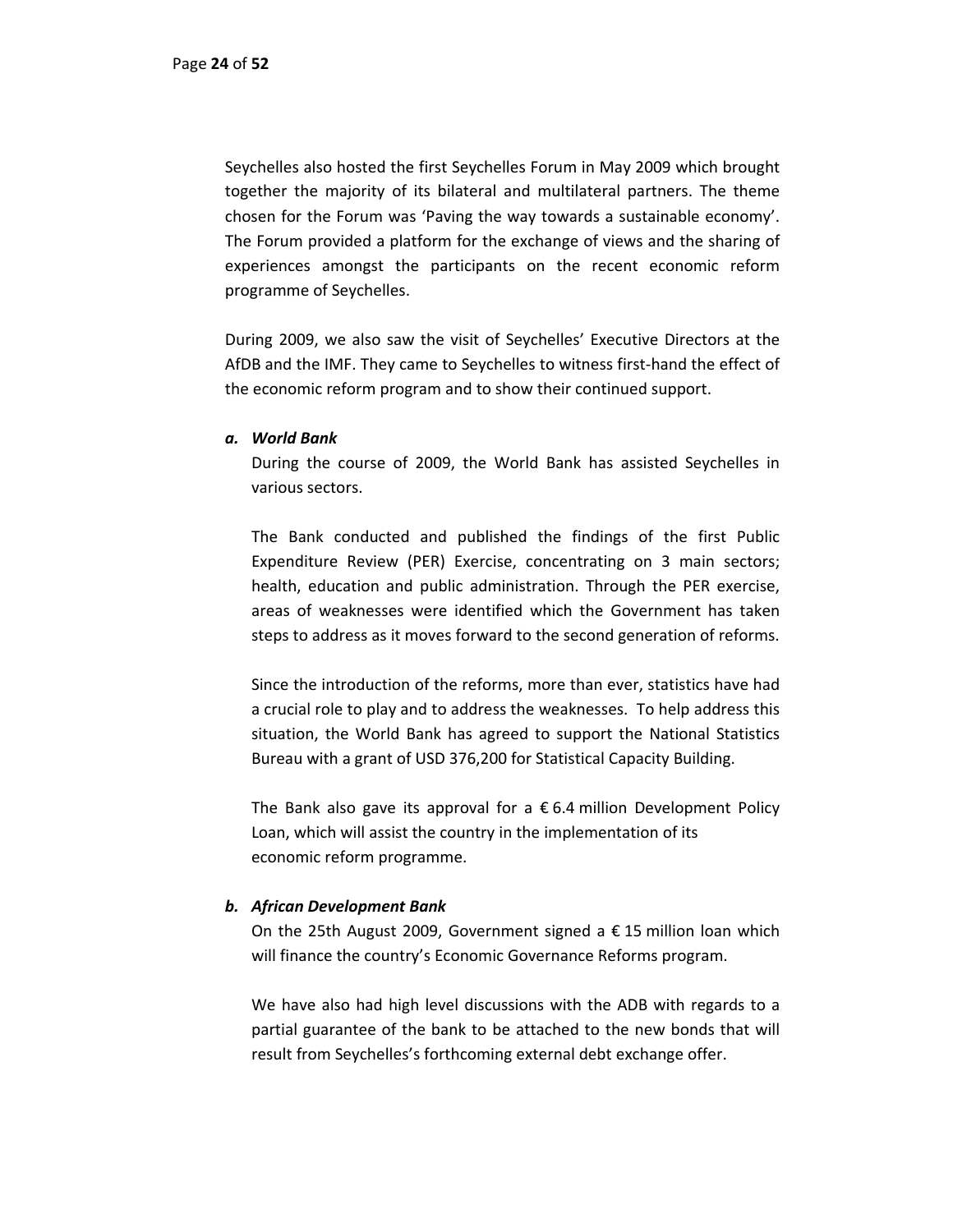As part of the forthcoming exchange offer, holders of our Eurobonds due in 2011 will be invited to tender their instruments for new bonds. This partial guarantee will provide additional value to creditors affected by the exchange offer and thus make it more attractive.

It is now expected that the AfDB will review the partial guarantee proposal in the next few weeks. The Government of Seychelles wishes to launch the exchange offer shortly.

## *c. European Union*

The European Commission is assisting Seychelles through a General Budget Support programme including €9 million from the Vulnerability Flex Fund and €7.5 million from the 10th EDF.

Mr Speaker, it should be noted that the above mentioned loans are meant to support our eonomic reform programme as well as help us to sustain our Reserves.

## *d. International Monetary Fund*

In addition to monitoring the Stand By Arrangement, the IMF continued to support Seychelles by providing technical assistance in numerous areas such as taxation and public finance management, as well as technical assistance to the Central Bank.

This year we have received USD 13.2 million from the IMF.

We hope that by the end of this year, Seychelles will be in a position to sign off on a new Extended Fund Facility with the IMF.

## **13. Objectives of the Medium Term Strategy**

The major objectives of our medium term strategy are to:

- preserve macroeconomic stability;
- achieve external sustainability; and
- improve economic efficiency and durably raise growth through the implementation of a second phase of structural reforms.

The main goals of our fiscal policy are to put public finances on a sustainable path, while creating the fiscal space to raise public investment and support our targeted social safety net.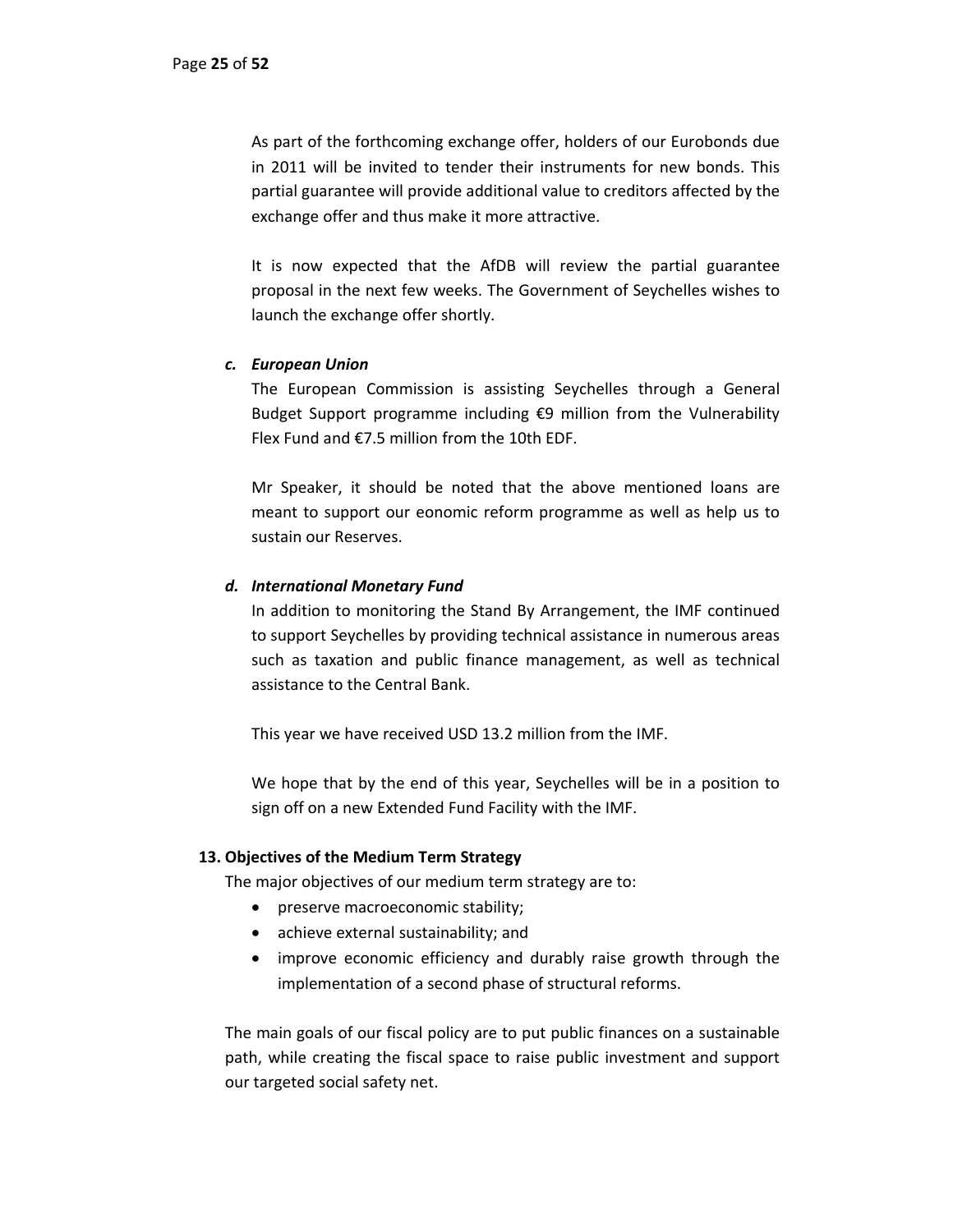We hope to achieve primary fiscal surplus levels that are consistent with our medium‐term sustainability objective, assuming full external debt restructuring. This profile will allow us to reduce domestic public debt significantly, releasing resources to support private sector development.

One key objective is to have a tax reform that delivers a simple, fair, and equitable tax system, which will promote growth, improve self‐compliance, and level the playing field for investors.

Our new macroeconomic framework will guide fiscal and financial policies over the next three years. After the shocks of 2008‐09, we expect the economy to start a sustained recovery from 2010.

There are positive signs that tourism and related services—the main drivers of growth in our economy—commenced a gradual recovery in the second half of 2009, and FDI is expected to rebound in 2010.

FDI would be further supported by a successful public external debt restructuring in late‐2009/early‐2010 that would improve our country's sovereign rating. Real GDP growth is projected to recover to 4 percent in 2010 and to 5 percent in 2011‐12, while inflation is expected to remain in the low single digits.

The GDP projection in 2009 is estimated at SR10.3b, will grow to SR11b in 2010, SR11.8b in 2011 and SR12.9b in 2012.

We have assumed an exchange rate equivalent to current levels over the medium term.

The external current account deficit is expected to widen again in 2010, due to higher growth and FDI, but will narrow over the medium‐term as tourism earnings recover. Foreign exchange reserves are projected to rise gradually to nearly three months of import coverage by end‐2012.

Primary fiscal surpluses will be targeted at 7% in 2010, 6% in 2011 and 5% of GDP in 2012.These levels are consistent with our medium‐term sustainability objective, assuming full external debt restructuring.

This profile will allow us to reduce domestic public debt significantly, releasing resources to support private sector development.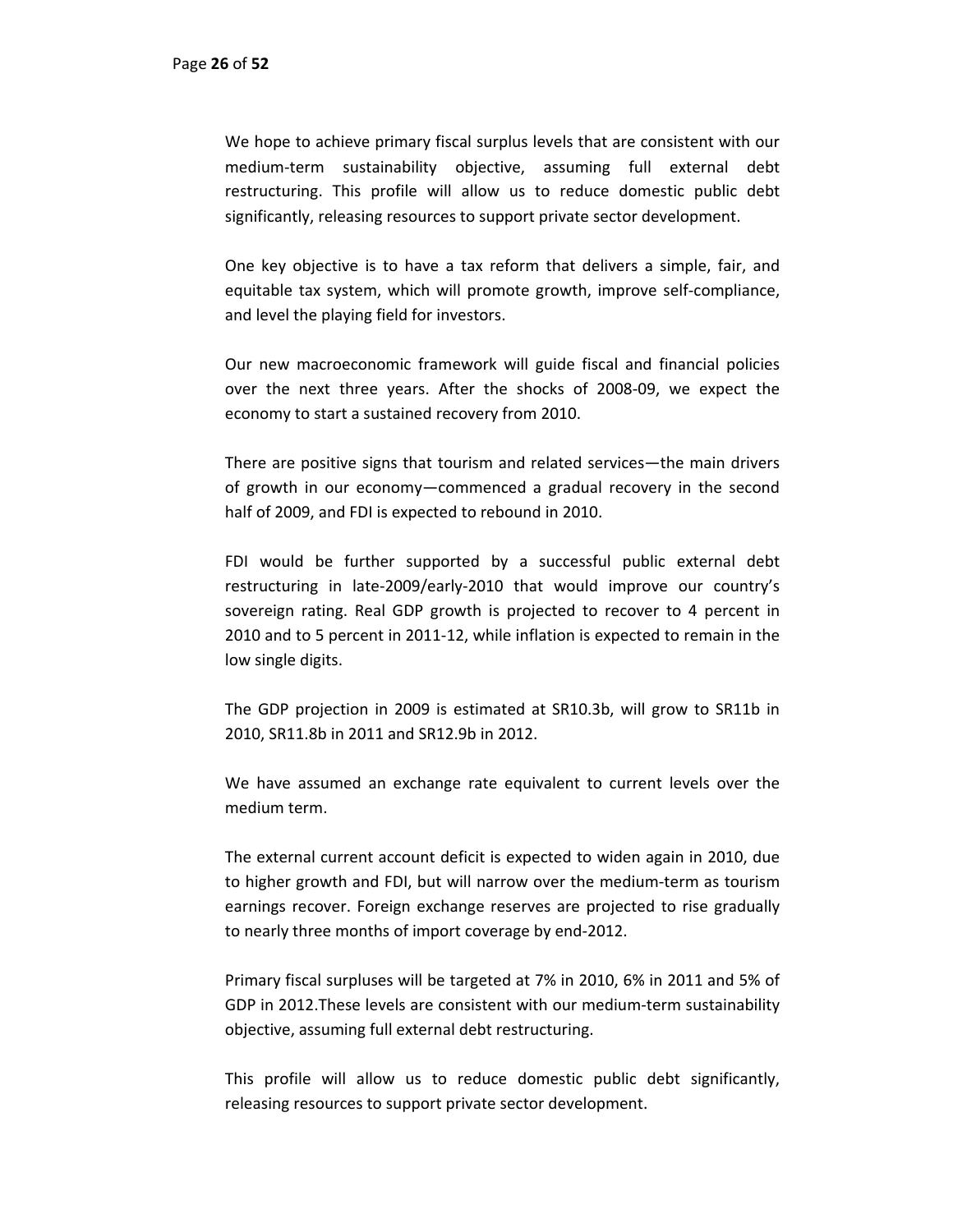#### **14. New Policy**

#### *a. Current Macro‐Economic Environment*

Mr Speaker, our strategy under the programme is very focussed.

The initial phase of our programme has been to restore convertibility in the currency, stabilise inflation and bring about real interest rates within the monetary system.

With the clearing of the exchange system, the wiping out of the black market, month on month inflation being currently slightly negative and Treasury bill rates down to less than 2% we believe we have achieved our initial set of objectives.

The economy has slowed down nevertheless mainly driven by external factors especially those affecting the tourism sector.

Our future strategies will be underpinned by strong fiscal performance guided by reforms in the taxation system, further streamlining of Government, improved governance and adherence to a debt strategy that is consistent with our long term objective of debt reduction and sustainability.

We must focus on the creation of more jobs for our people. Our workforce must become more competitive and together we must continue to diversify our economic base.

Government's role must remain that of a facilitator, regulator and enabler and we must provide the private sector with a conducive environment which allows all businesses to flourish with minimum bureaucracy and administrative barriers.

In the coming year Mr Speaker, we must do everything we can to improve our ranking on the World Bank's "Ease of Doing Business" index.

## *b. Wage Grid*

Government has often stated in the past that work is being undertaken with the assistance of the Commonwealth Secretariat to do a comprehensive salary review of the public sector.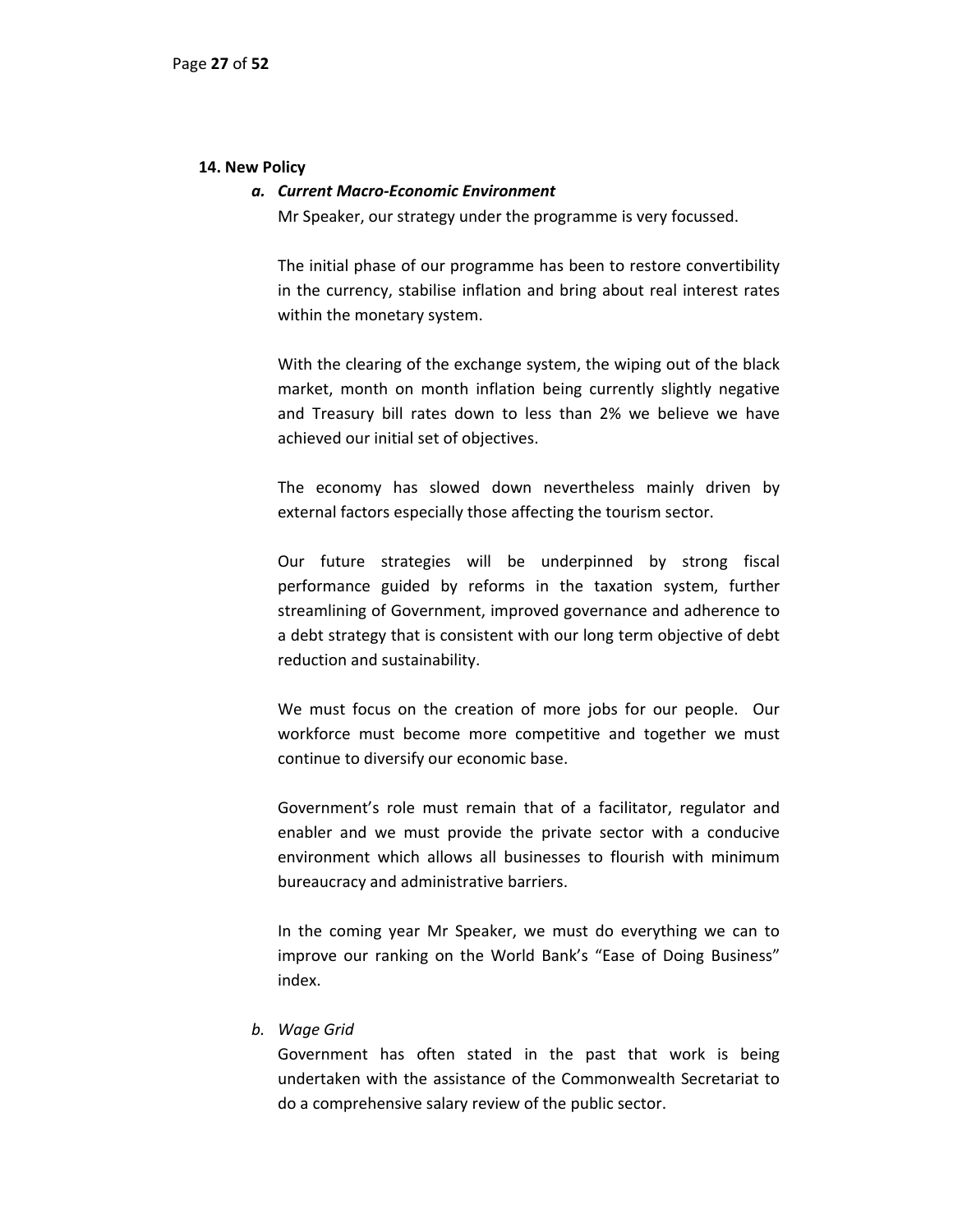A large part of this work is now completed and we are ready to implement the new wage grid from 2010.

From January 2010, a more flexible and transparent wage grid will be adopted. It will provide for an average salary increase of 4.3% within the public sector.

Some 77% of workers will get a pay rise depending on their base salary and policies to be established on how the increases are to be administered. These increases will also vary based on a grading system on the grid today.

Positions at the level of Director General and above will not receive any increases under the new wage grid.

It is important that we appreciate that this project was complex and was done in two phases:

- (i) The first phase comprised:
	- research on the evolution of salary structures in the past 30 years
	- analysis of private sector salary schemes with a comparison of those in the civil service
	- developing a comprehensive system to evaluate jobs
	- develop a wage grid that takes into account other human resource issues
	- to develop a detailed report with recommendations on the first phase of the project

(ii) The second phase comprised:‐

- the training of 110 directors and human resource officers on ways to use this new system in evaluating jobs and sensitising them on ways to manage the changes to accompany this implementation of the new salary system
- collect job analysis questionnaires (more than 700 have been analysed to get a reasonable base)
- evaluation of jobs in different grading levels or profession
- re-classification and re-grading of jobs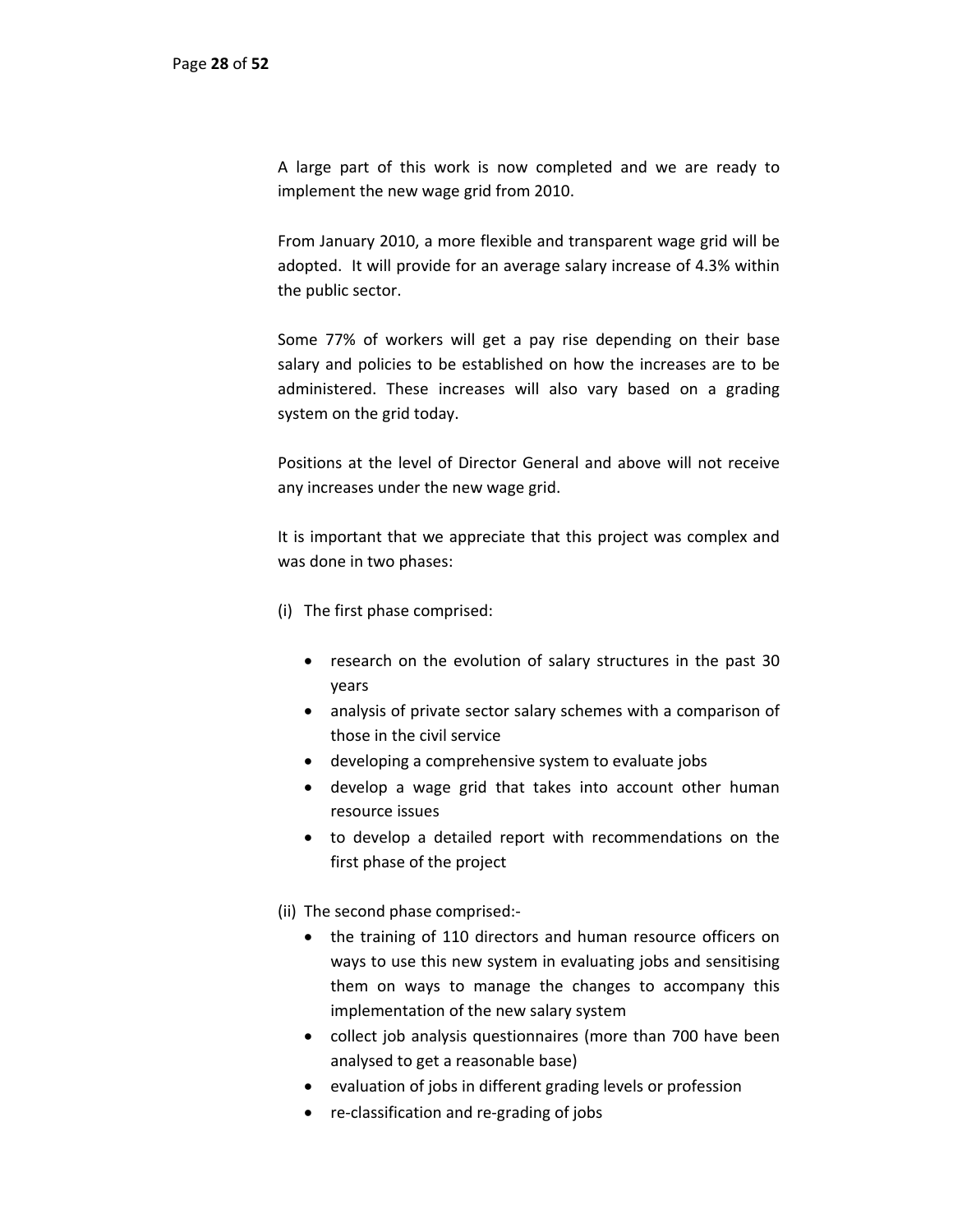- re-drafting new policies to adapt to the new grid
- re-drafting new schemes of service to take into account the framework set by the Seychelles Qualification Authority (there are over 170 schemes of service today)

The adoption of the new wage grid will change the way salary increases are administered in the public sector. Instead of giving fixed increases across the board like before, Government will instead rely on a percentage change of actual salaries based on salaries as at Dec 2009. All workers will, as from January 2010, be paid according to the new wage grid based on their qualifications and experience.

This wage grid will apply to all Government ministries and departments as well as other Government agencies. Commercial public enterprises are not obliged to adopt this new system.

It is also my pleasure to announce that the new "scheme of service" in the Health Sector will be implemented from January of next year. In this sector there are currently 23 schemes that will be restructured into four categories: medical, dental, technical operations of health, graduates and nursing staff.

As regards education, a new scheme of service for teachers will be introduced from January 2010.

As announced earlier in September, Government will implement a strategy to retain its professionals who work in ministries and departments.

## **c. Social Security Benefits**

It's thanks to the courage and determination of the Seychellois people that we have succeeded in creating a Social Security system.

The Social Security Fund will be financed by revenue collected by Government and the payment of benefits is in line with Social Security legislation.

The 2010 Budget provides for SR252 million to pay such benefits, such as benefits for:

• Pensioners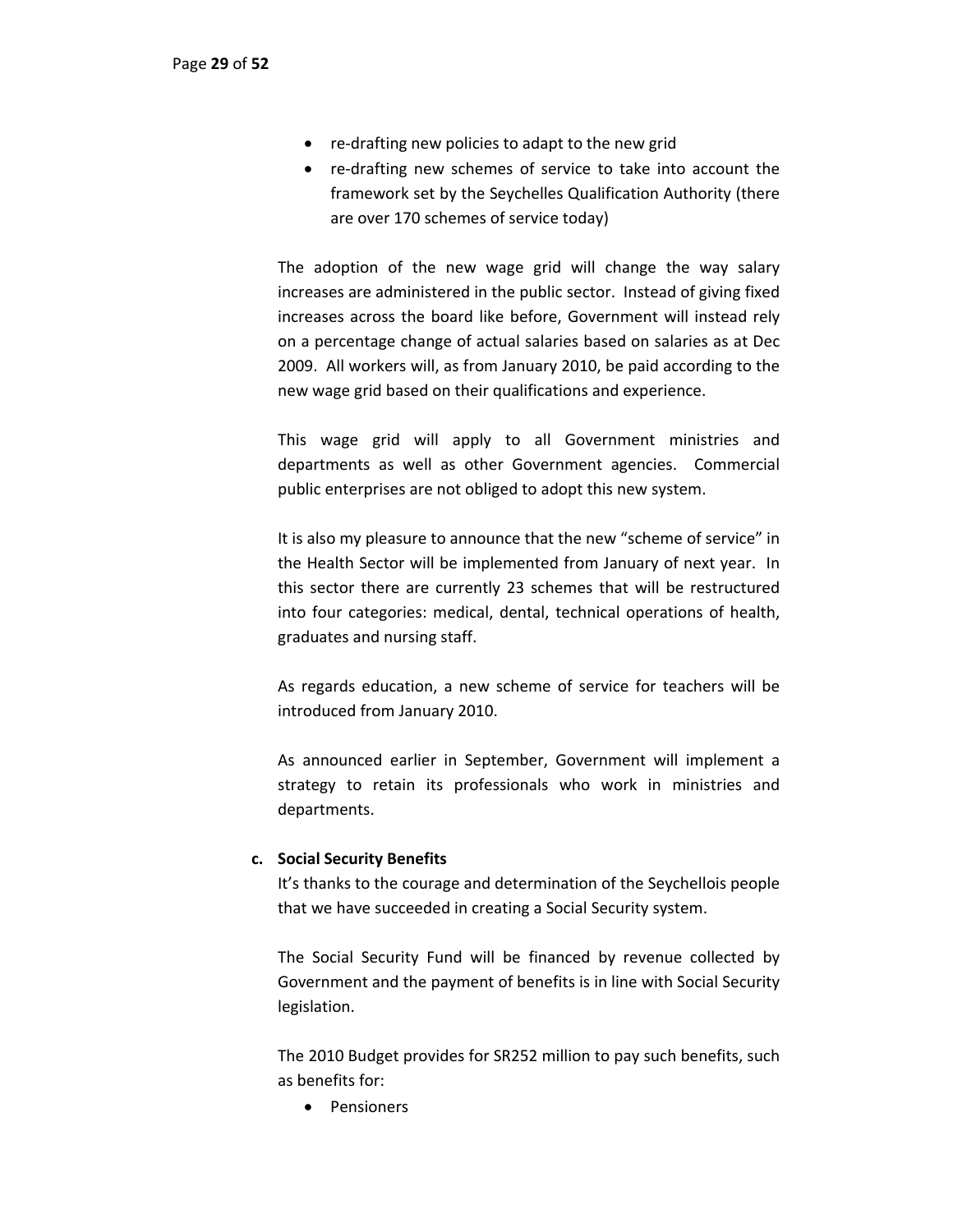- Invalids
- Accidents at work
- People incapacitated through illness
- Orphans and abandoned children
- Maternity leave

In line with our policy of social protection, we will maintain our programme of home care. The 2010 budget has earmarked SR35 million for this. We will also continue our programme of Family support.

Our programme to assist children, students and pensioners who use SPTC buses will cost a sum of SR 28 million, and this will be financed by the Social Security Fund.

Post secondary students' allowances and allowances for students from Praslin and La Digue residing in the Youth Hostel will increase as from January 2010.

*d. Social Safety Net*

Government introduced the Social Welfare Agency in October 2008 to mitigate the impact of the economic reform by establishing a safety net for the most vulnerable in the society.

By the  $30<sup>th</sup>$  of October 2009 the Agency had assisted those in need with financial support for up to R30m.

The reasons for financial assistance vary from case to case and will include situations where there is a need to help due to:

- a. Low household income
- b. Inability to work such as due to sickness
- c. Emergency Temporary unemployment
- d. One off cases, e.g. in cases of emergency financial assistance
- e. other social cases

The agency will re-inforce its mechanism, increase efficiency and curtail abuse.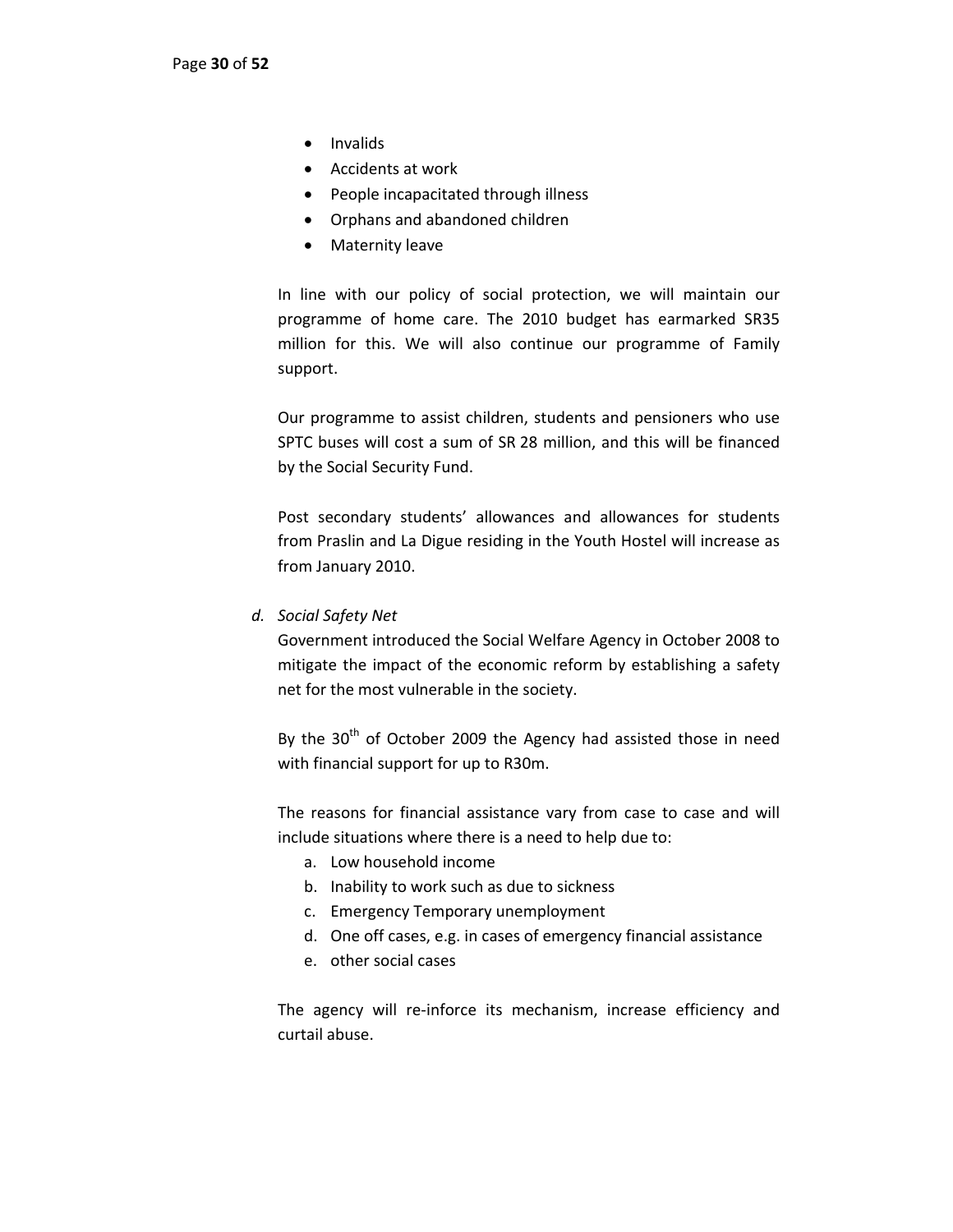#### **15. New Measures**

#### *a. Tax Review*

Mr. Speaker, since the overall economic reform process started in 2008 work has progressed towards the implementation of major reform of the taxation system that currently operates in Seychelles.

With the assistance of a number of international taxation experts, a comprehensive review of our existing taxation regime has been undertaken and recommendations flowing from this review have been taken on board.

Several principles were considered in our decision to undertake this taxation reform and these included:

- Ensuring a level playing field is achieved in the next three years for all businesses in Seychelles
- Ensure all businesses in Seychelles enjoy the same benefits and are bound to the same obligations under the law
- Broadening the taxation base to ensure that the imposition of taxes is more fairly and equitably distributed.
- Establishing systems and structuring the rates of taxation in Seychelles to be more in line with regional and international norms.

I am pleased to announce that in January 2010 the reform of our taxation system in Seychelles will commence.

We have weighed this carefully and we are convinced that in the next 3 years we will achieve our objective to establish a new tax system which is fair, modern and equitable.

## *i. Business Tax*

In January 2010 we will see the introduction of a new taxation Act for all businesses operating in Seychelles.

New tax thresholds will be set and rates of Business tax will be reduced, with the top marginal rate of 40% being lowered to a rate of 33%.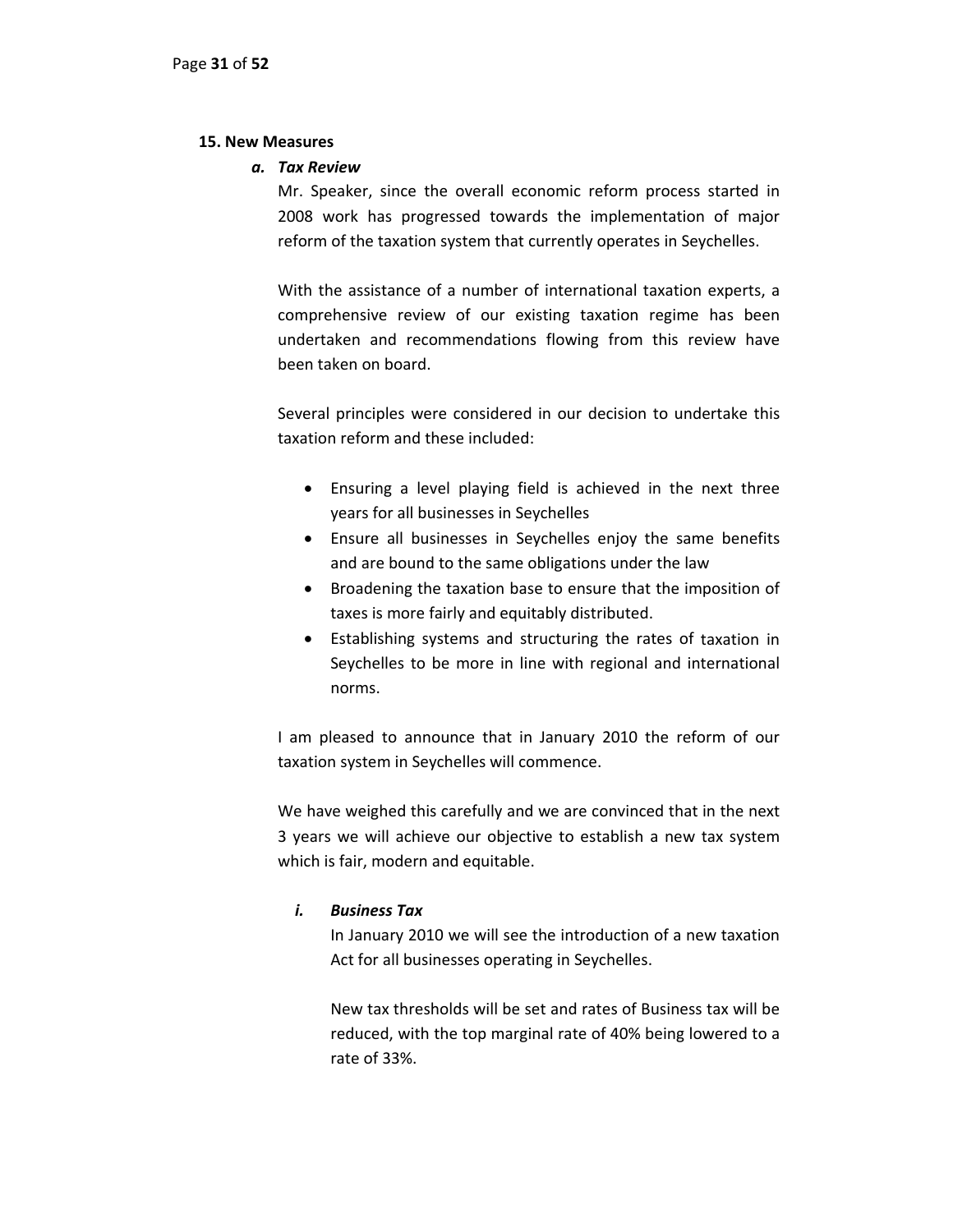For companies and trusts there will be no tax free threshold (as compared to the situation today where the first R250,000 of taxable income is at a taxation rate of nil) however, for companies and trusts, the first R1m of taxable income will be taxed at a rate of 25% and taxable income over R1m will be taxed at a rate of 33%.

For sole traders and partnerships the tax free threshold will be reduced from the current level of R250,000 to R100,000 and taxable incomes over this amount, up to R1m will be taxed at a rate of 18.75%. Taxable incomes for sole traders and partnerships above R1m will be taxed at a rate of 33% the same as is the case for companies and trusts.

It is clear that many of our businesses will benefit directly from this move to lower rates of business tax and Government would hope to see this result in positives for the economy through improved employment opportunities for Seychellois, increases in wages in the private sector and a lowering of costs and charges to consumers.

From January 2010 a 15% rate of Withholding Tax will be applied on interest and dividend income. The 10% GST on interest will at the same time be abolished.

## *ii. GST*

As has been announced previously, Seychelles plans to move towards a full VAT system by 2012 and we are currently reviewing various scenarios so that we are able to implement a system that is suited to the Seychelles economy.

To alleviate the problem of the cascading of taxes where GST is concerned, from January 2010 those businesses that are currently liable to pay GST on the goods and services that they produce will be exempted from GST on all goods that they import that are used in their business.

By removing the cascading effect of GST on businesses that are liable to pay GST on their services or goods it will result in cost savings for these businesses and should provide scope for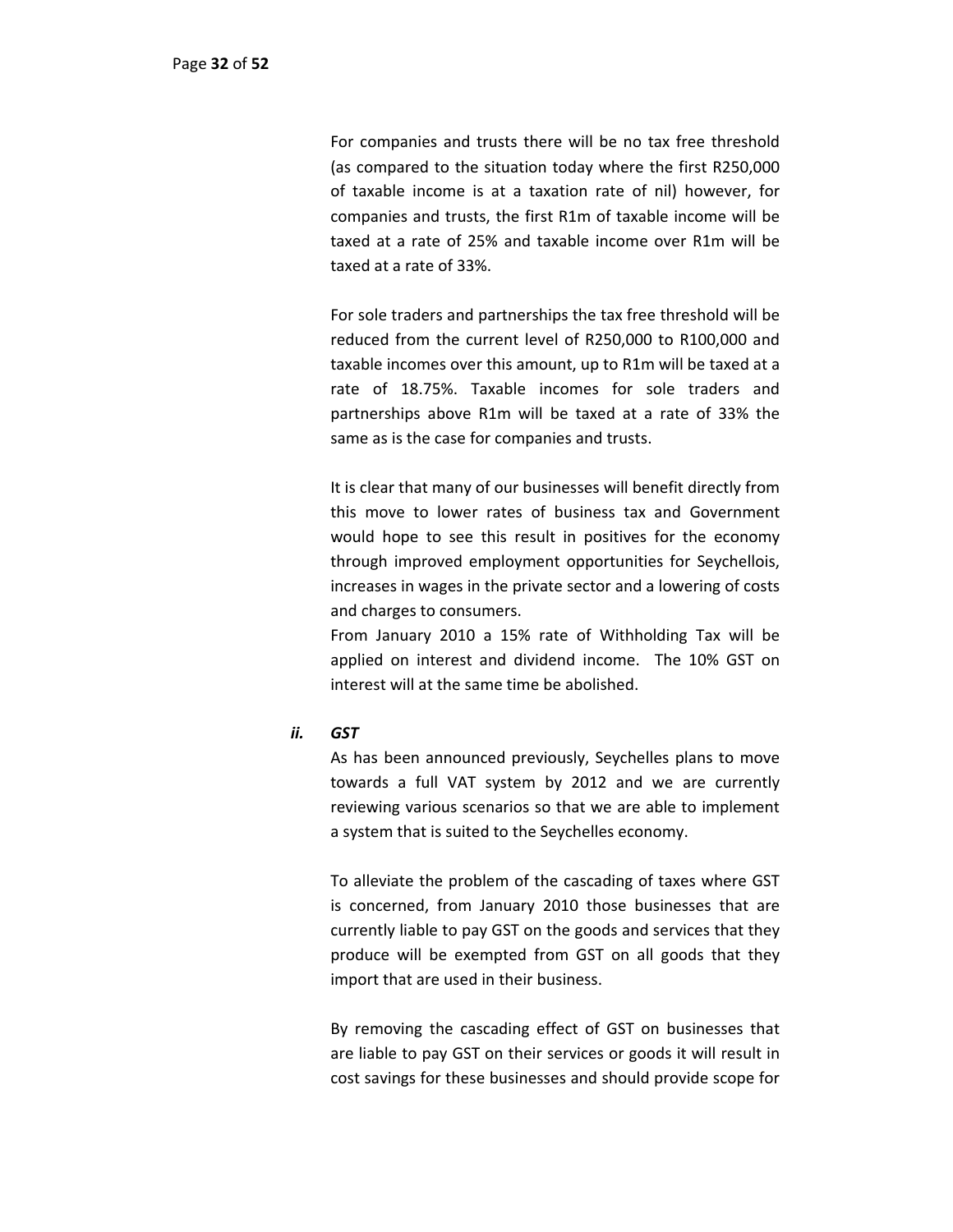them to reduce the price of their services or goods to the consumer.

Businesses that will directly benefit from this change will include telecoms, insurance companies, professional services, restaurants, hotels and other operators in the tourism sector and I call upon all of these business owners to analyze their GST savings under this change and to pass on the benefit to the consumer.

The GST calculation for imported goods will be simplified, with a flat rate of 15% being applied to the value of the imported goods (inclusive of the Trades Tax) without any recourse to the current practice of having to nominally increase the value of the imported goods by 15 to 30%, for GST calculation purposes, to take into account a deemed profit margin.

This change in the way the GST is calculated will result in a lower amount of GST being incurred on most imported goods than under the current system, again with the aim of this reduction of GST to be passed on by the importer to benefit consumers.

## *iii. Tourism GST:*

After consultations with the Tourism sector in 2008, Government announced that there would be an increase in GST payable by tourism operators, from 10% to 12% as from November 2009.

Given our economic situation this year it was decided to delay this increase until November 2010. So I would just like to remind the industry that this change in the rate of GST on their services will kick in from November 2010.

## *iv. Trades Tax and Excise*

Mr. Speaker, in January 2010, as part of this major taxation reform process, Seychelles will move to align itself with international taxation norms and to prepare itself to meet its international Customs Tax commitments through a revision of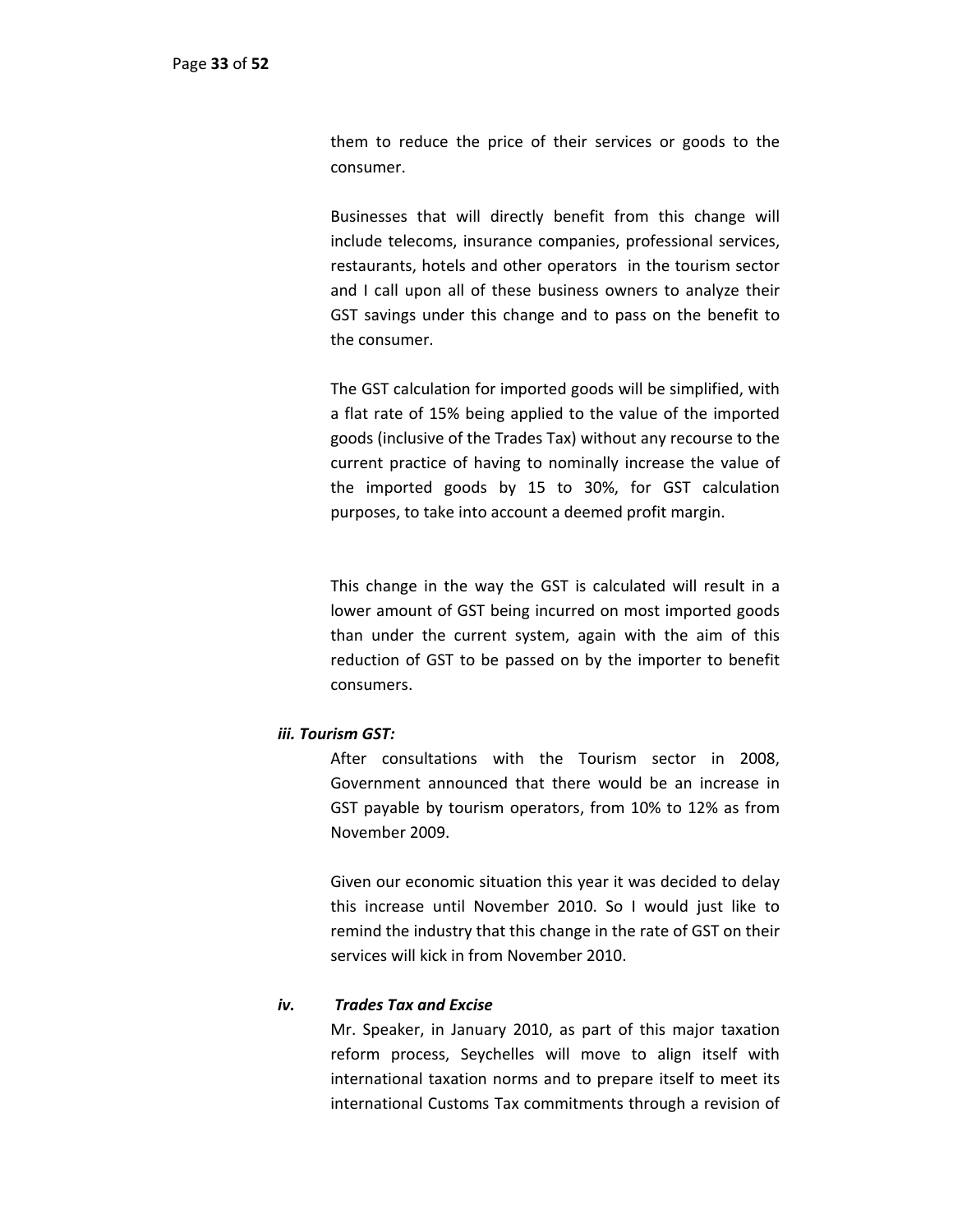its rates of taxation on imports and the introduction of an Excise Tax regime.

In its initial form the Excise Tax will cover the four main revenue items, namely:

- Petroleum;
- Motor Vehicles;
- Alcohol; and
- Cigarettes.

The introduction of an Excise Tax regime will see a common rate of tax applied to these four items and the tax will equally apply to the imported and locally produced item.

One significant outcome of this change will be a reduction in the rates of taxation for motor vehicles to a level that is broadly consistent with those business sectors that currently have access to concessional rates of tax for the import of a motor vehicle, substantially levelling the playing field and removing the need to consider future concessions for such imports.

The total combined excise and trades tax on vehicles will be as follows:

- On passenger vehicles with an engine capacity of up to 1600 cc the combined trades tax and excise tax will total just 50% of CIF
- On passenger vehicles with an engine capacity of more than 1600 cc litres but not more than 2000 cc the combined trades tax and excise tax will total just 75% of CIF
- On passenger vehicles with an engine capacity of more than 2000 cc the combined trades tax and excise tax will total just 100% of CIF

Mr Speaker, in line with our tax reforms the levy that was introduced on motor vehicles in July 2008 will remain.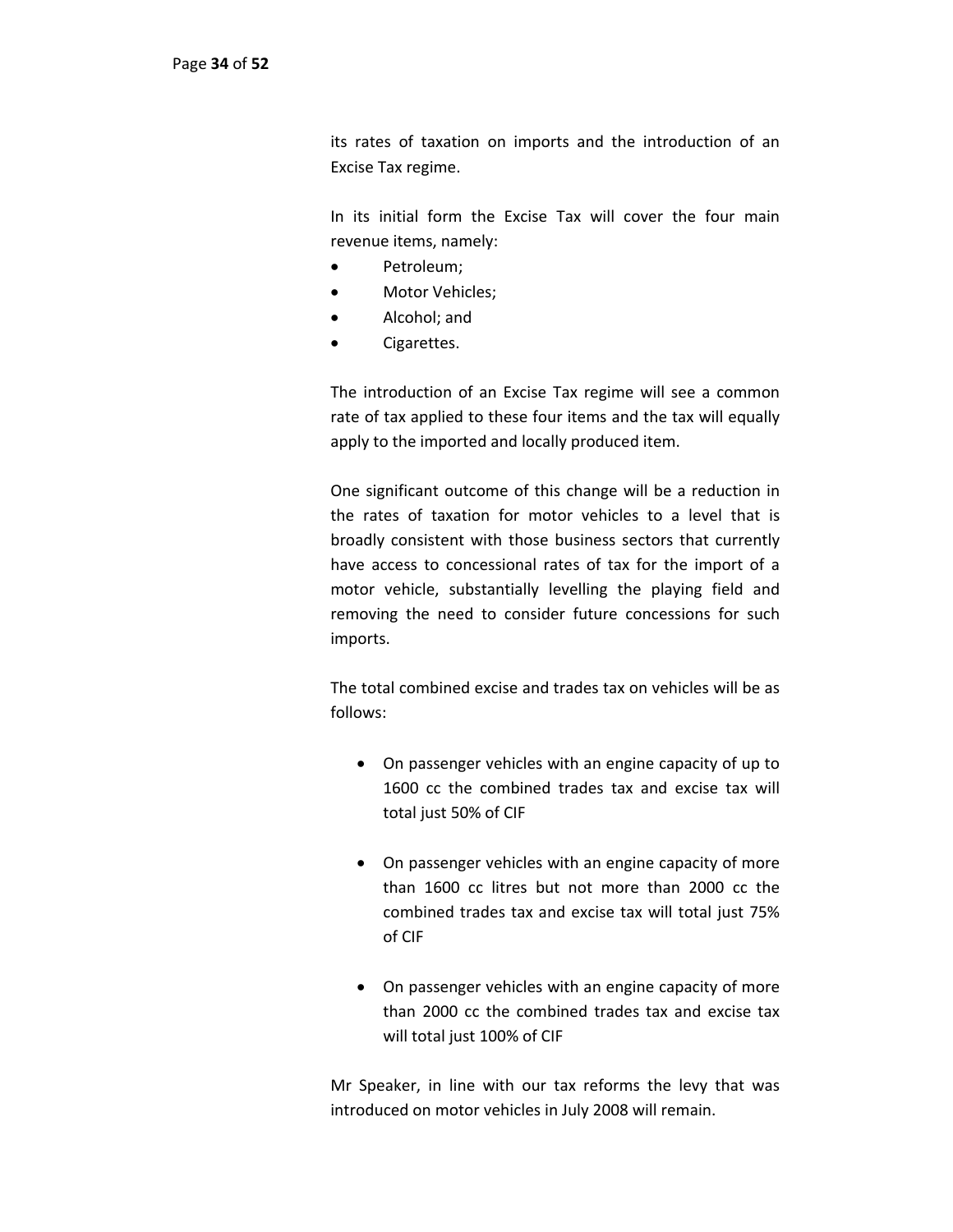#### *v. GOP*

In an effort to bring parity to the cost of a work permit for Non Seychellois, all GOP fees will be set at R700 per person per month.

The Government will tighten up on the application, approval and monitoring process of GOPs.

#### *vi. Personal Income Tax & Social Security Fund*

Mr. Speaker, one of the major changes in our taxation reform process will take place on the  $1<sup>st</sup>$  of July 2010 with the introduction of a Personal Income Tax system that will replace the Social Security Fund contributions that are currently paid by employers and employees.

Currently employers contribute 20% and employees contribute 2.5% of an employee's salary. From July 2010 this employer and employee contribution will be replaced by one tax with a flat rate tax of 18.75% that will be levied under a Personal Income Tax system.

Under this Personal Income Tax system, employers will be required by law to raise the salaries of all employees, to offset the employer's contribution that will no longer be required to be paid by them, and the employer will then deduct from this new "higher" salary, a flat 18.75% which will be paid over as a personal income tax by the employer on behalf of the employee, to the Seychelles Revenue Commission.

As a result of this move to a Personal Income Tax system, no employee will take home less than under the current system.

On the  $1<sup>st</sup>$  January 2011, the personal income tax rate will be reduced from 18.75% to 15%.

In the case of foreign workers, the fact that they do not qualify for benefits from the social security system and they pay for education and health, their PIT contribution rate will initially be 10% as from  $1<sup>st</sup>$  July 2010.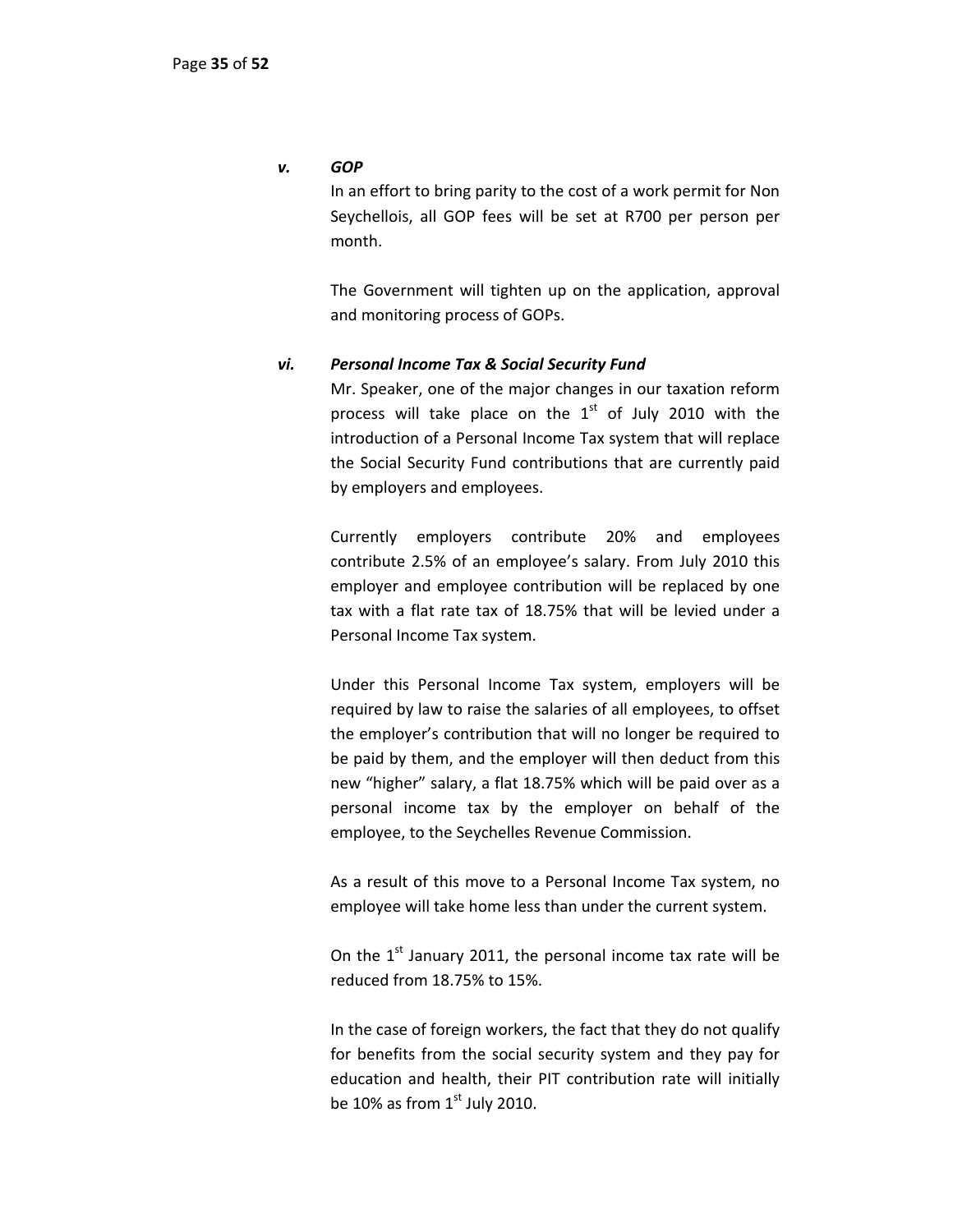This rate will be harmonised with that applied to Seychellois from January 2012.

Mr. Speaker, the current concessions in the rate of SSF that is applied to domestic workers and to employees of day care centres will continue under the PIT system so that employer's and employee's in these sectors are not adversely affected by this change.

Similarly, the concession on SSF that is available to an employer when paying annual bonuses will also continue to be enjoyed by the employee and therefore bone fide annual bonuses of 1 month's salary (up to a R10,000 maximum per employee) will be exempted from liability to the 18.75% PIT.

From January 2010, the liability for social security contributions on employee benefits on staff accommodation, meals and transport will be exempted for the construction and tourism accommodation sectors.

## *vii. Personal Income Tax Rebate*

Under the new Personal Income Tax regime there will be a rebate system for those workers who earn the least in the country. A threshold will be set, below which those workers will be reimbursed all or a percentage of the PIT that has been deducted during the year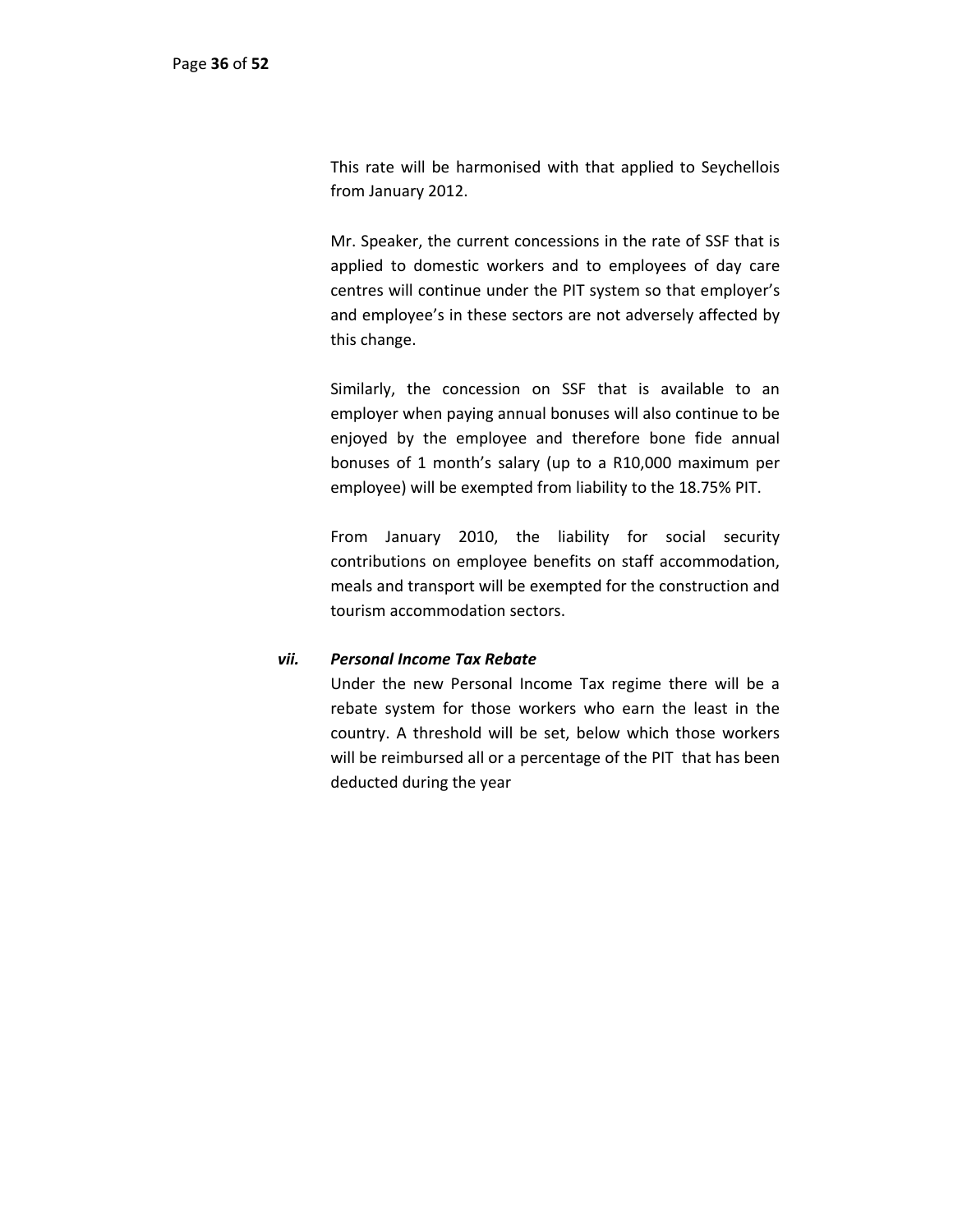#### *viii. Social Security Statutory Benefits*

From January 2010 there will be an increase in Social Security Benefits, excluding benefits for Funerals.

Mr. Speaker, from January 2010 some of the monthly benefits that are paid under the Social Security Fund will be increased as follows:

|                           | From  | To    |
|---------------------------|-------|-------|
| <b>Retirement Pension</b> | 2,200 | 2,300 |
| <b>Invalidity Benefit</b> | 2,100 | 2,200 |
| Orphan Benefit            | 1,050 | 1,100 |
| Injury Benefit            | 1,800 | 1,900 |
| Survivor (widows) Benefit | 1,800 | 1,900 |
| Sickness Benefit          | 1,800 | 1,900 |
| <b>Maternity Benefit</b>  | 1,800 | 1,900 |

#### *b. Minimum wages*

Minimum hourly wages for full time workers, except casual workers, will go up from R15.50 to R16.50 per hour. For casual workers, the minimum hourly rate will increase from SR18 to SR19 per hour.

#### *c. Exemptions under Employment Law*

As from July 2010, we are doing away with exemptions in minimum wages for overseas workers (non-Seychellois).

#### *d. Pension Fund Contributions*

To help businesses plan well ahead I would like to announce today that as from January 2011 the system of contributions to the Seychelles Pension Fund will change.

From Jan 2011 every employee and every employer will contribute the equivalent of 1.5% of the employee's salary to the employee's pension account.

This new system will bring us more in line with international practice as well as ensure higher pension benefits for retirees.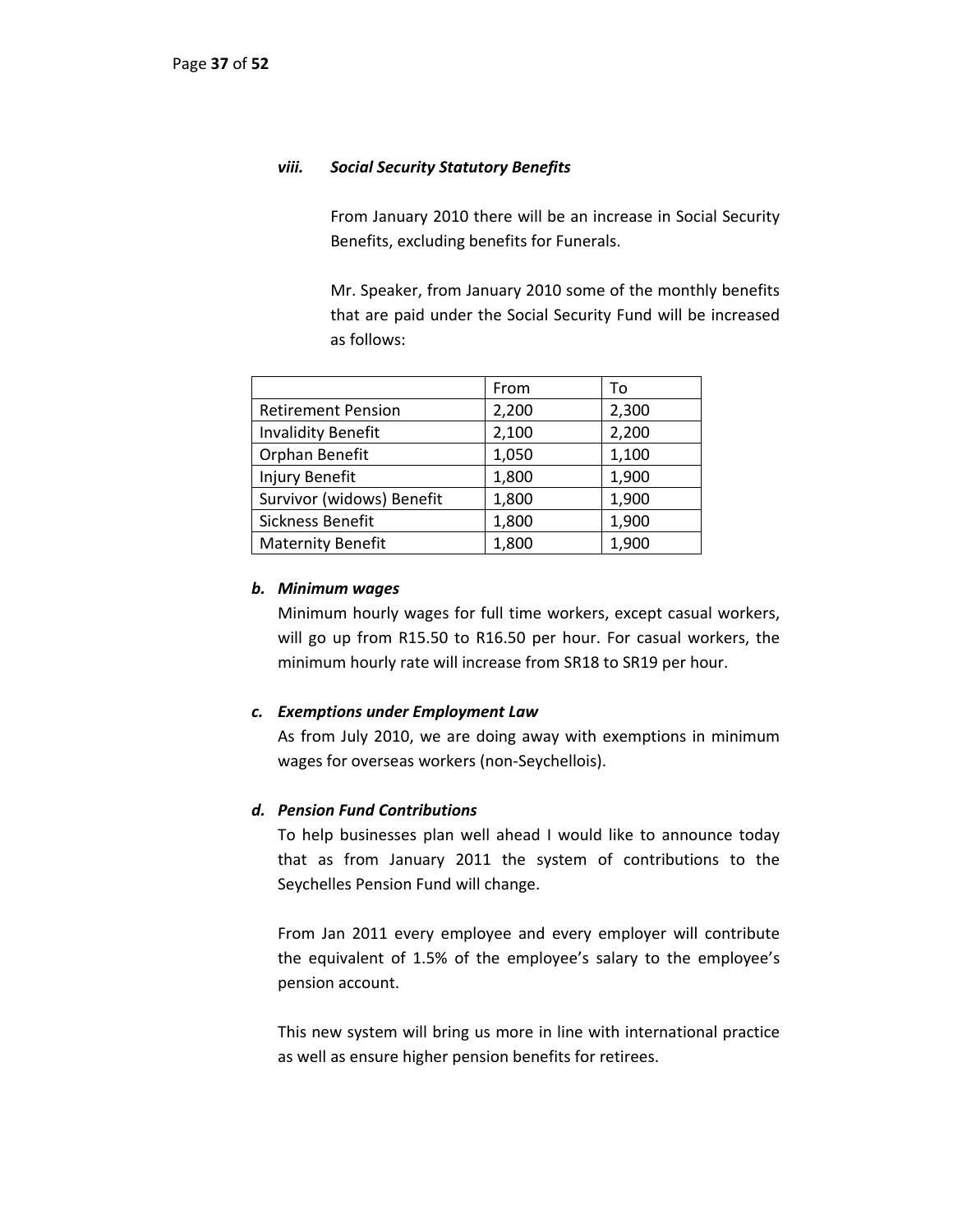## *e. Other Government Pensions*

Government pension and the public sector special pension will increase as from January 2010.

# *f. Contributions for Transport*

From January 2010, all secondary and post-secondary students who use SPTC bus passes that are covered by the Social Security Fund, will have to contribute SR125 per year.

This charge represents a mere 1% of the cost for the service. Parents who cannot afford to meet this cost will be means-tested prior to being assisted.

# *g. Home Savings Scheme*

From January 2010 Government will be introducing a "Home Savings Scheme" to allow people waiting for state housing assistance to save money with the Housing Finance Company before they can receive a loan or be allocated a house.

New housing clients will be expected to contribute 10% of the cost of their housing before they become eligible to receive assistance. Those who cannot meet this requirement will be means-tested prior to being assisted.

## *h. License Fees*

Licence Fees for telecommunication companies will drop from 12.5% to 10% as from January 2010. We trust the consumers will see the benefits of this reduction.

In consideration of the role that Taxis play in the transportation sector, Government has decided to reduce taxi licence fees from SR3,000 per year to SR500.

There will be an increase in licence fees for banks: as from January 2010, small banks will pay R0.25 million, medium‐sized banks will pay SR0.5m and large banks will pay SR1m per year.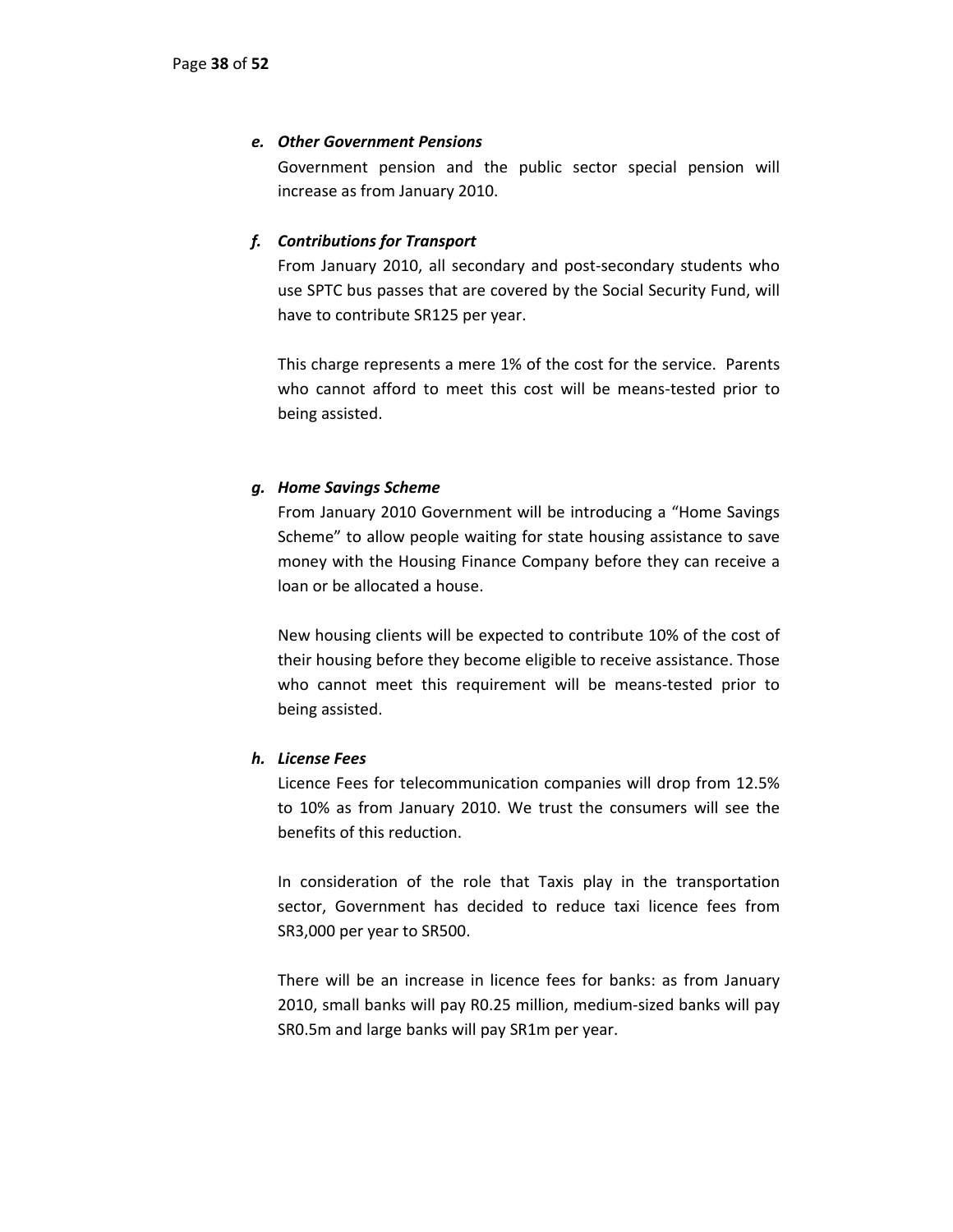## *i. Public Enterprise Monitoring*

The government has adopted a public enterprise reform strategy aimed at making our Public Enterprises more efficient, transparent and accountable. This strategy includes a detailed work plan for the new Public Enterprise Monitoring Division (PEMD) directed at reinforcing the monitoring and control of public enterprises, strengthening governance, reducing dependence on public funding and minimizing financial risks to the state.

Performance targets will also be established, where possible, against which all public enterprises will be assessed.

Government is also undertaking a strategic assessment on all public enterprises to determine their role and performance in the context of economic programme.

## *j. Improving the Business Climate*

Government is committed to undertake far reaching and coherent reforms in order to modernize the Seychelles' business regulatory framework.

We recognize that without focusing on these much needed reforms, our efforts to build a modern and prosperous economy may not be realized.

The primary objective of the reforms to is to ensure the provision of effective services and achieve greater efficiencies. We have to minimize procedural steps and transactions that require the direct involvement of businesses. Rather than requiring business to travel from office to office to fill in different forms to obtain related services, we intend to provide citizens and businesses with the ability to conduct single transactions from a single entry point, accessed over the Internet, the telephone or the counter.

We will achieve this effective "one stop shop" by strengthening Seychelles Investment Bureau to provide advisory services to businesses.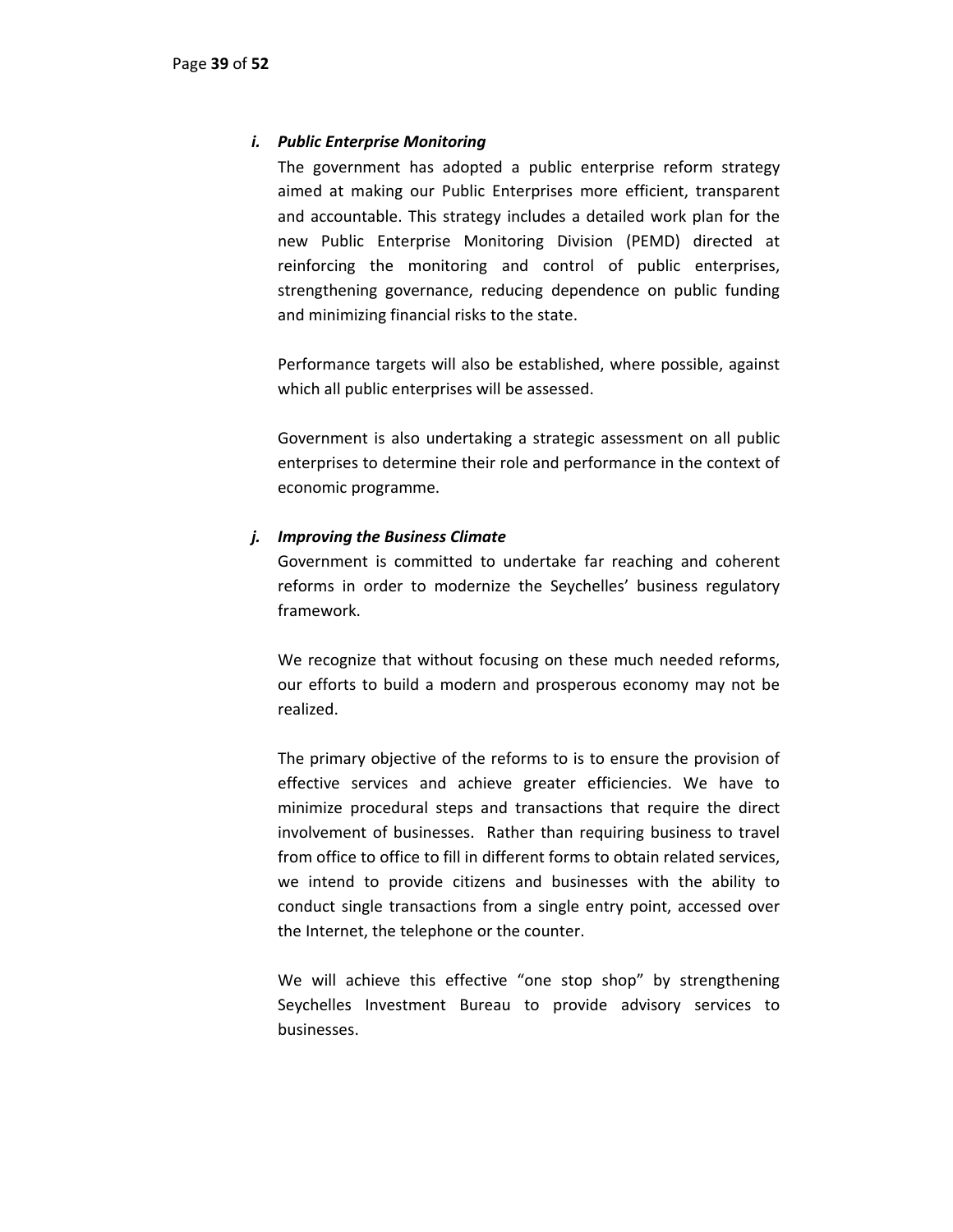Seychelles Investment Bureau should serve as single access point which will allow businesses to meet public obligations more easily and quickly rather than deal separately with many diverse agencies.

Small businesses in particular, will benefit from the easing of red tape to complete such basic activities such as obtaining permits, approvals for projects, providing statistical reports, access information on laws and regulations.

To achieve this, Governments will fast‐track implementation of the necessary regulatory laws. The following legislations would be submitted to the National Assembly during the first half of 2010:

- i. a modern Licensing Act which will redefine the role of Seychelles Licensing Authority and introduce modern principles governing the coverage and issuance of licenses.
- ii. amendment to the Investment Code to streamline the investment approvals procedure, clearly set out decision criteria and specific recourse/appeals mechanisms
- iii. a law to establish Seychelles Investment Bureau into a statutory body, with the authority to provide direct investment approvals.
- iv. a new Employment Act and
- v. amendments to the Companies Act

## *k. Support for small businesses*

Government recognizes that the entrepreneurial creativity and ambition amongst our youth could be frustrated by the lack of dedicated financing vehicles to enable such enterprises to establish and flourish. As a result, Government established the Concessionary Credit Agency to support the growth and development of young entrepreneurs in Seychelles.

Over the last 3 years, the Concessionary Credit Agency has been the primary source of start‐up capital for our young entrepreneurs. The Agency has assisted over 1,000 small businesses which has empowered our youth through self‐employment.

The entrepreneurial spirit is no doubt alive but needs to be further nourished. Whist maintaining the access to credit for our young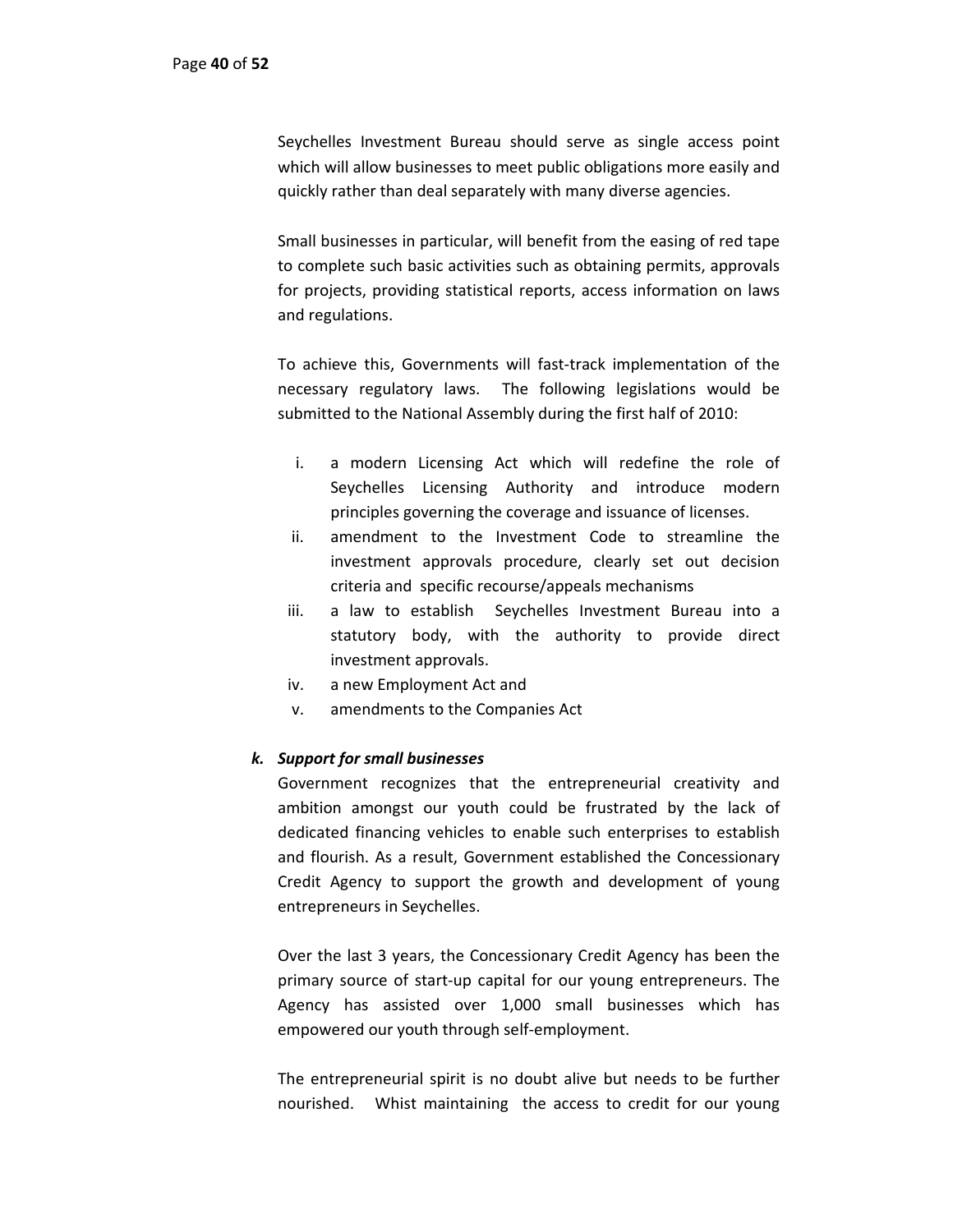entrepreneurs, we will streamline government bureaucracy affecting small businesses; we will provide training and support to these small businesses in such areas as the preparation of tender documents, bookkeeping and accounting and marketing of products and services.

The successful introduction of proactive and creative programmes would result in a thriving small business community, which in turn creates more prosperity and opportunities for Seychellois to become owners and create more job opportunities in the country.

#### *l. Employment*

Earlier this month, Government launched the "Leve Debrouye" campaign ‐ a new wake up call to our people to take on their responsibilities and to be more productive.

We should intensify the national effort for our population to become more resourceful, more industrious and more productive. This will be achieved through education, training, re‐skilling and localization of posts held by non–Seychellois.

We have managed to bring down the unemployment level to low levels. But we believe that there are still able‐bodies who can be involved in productive work. Government will thus intensify the efforts to move those, who are on welfare due to lack of employment, into the workforce.

As was announced earlier, Government carried out a reform in the public sector with the aim of encouraging Seychellois to move to the private sector. By the end of April 2009, 2,500 Government employees had made this move. Statistics show that the majority of them are now in integrated in the private sector, leaving only 109 still registered as job seekers.

As you will see in this budget, there is a lot of effort both Government and the private sector to re-train these people and increase their employment opportunities.

This is symbolic of the collaboration that exists between Government and private sector and it bodes well for the country.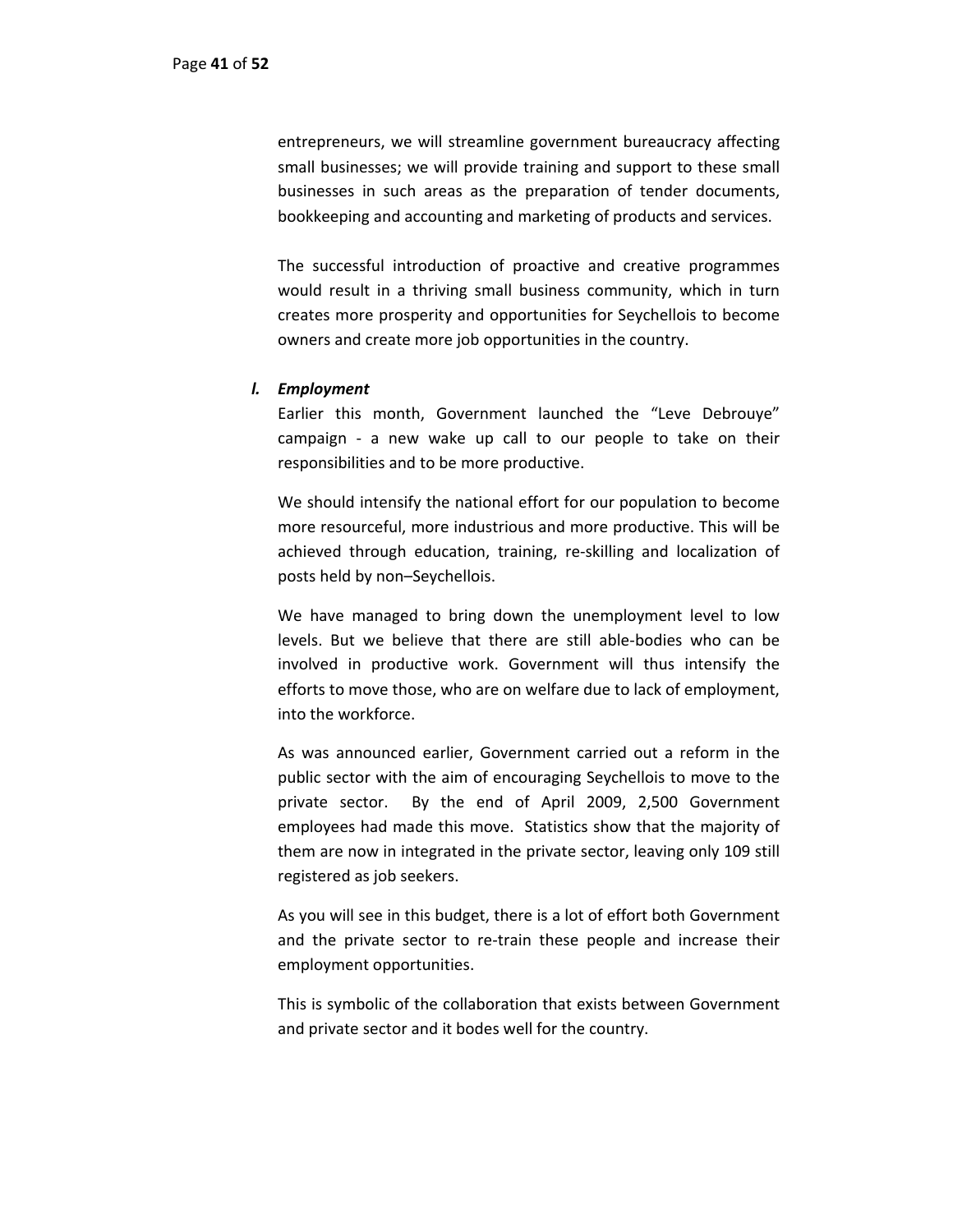## **16. Budget 2010**

*a. Main Objectives*

The aim of the 2010 Budget is to achieve a primary surplus balance of 7% of GDP in order to improve the fiscal position of Government and to further sustain the debt reduction program.

# *b. Highlights*

# **i. Revenue**

In year 2010, total revenue is forecasted at SR 3.72 billion which represents almost 34% of GDP. This is a decrease of almost SR 299 million on the 2009 revised figures.

The decrease is mainly due to the fishing license fees (which in 2009 comprised abnormal receipts on account of excess catch payments and compensation by the EU as well as higher transfers from Central Bank due to larger revenues being generated from exchange rate movements following the floating of the Seychelles Rupee.

# **ii. Expenditure**

The total expenditures and net lending but excluding debt interest, is forecasted at SR 2.95 billion which represents 27% of GDP. The total wages and salaries for 2010 represents 6% of GDP in comparison to 7% of GDP in the 2009 revised budget.

This is mainly due to Government decisions to outsource its noncore services. As a result the goods and services expenditure has increased from 6.7% of GDP in the revised 2009 figure to 7% of GDP in 2010.

Another significant change in the 2010 budget is the total envelope for capital expenditures which has increased from 5.7% of GDP in the 2009 revised budget to 6.8% of GDP in the 2010 budget. Government has seen the need to invest in infrastructure to further boost growth in the economy.

In the 2010 budget there will be several reforms taking place at Ministry and Department levels. Therefore, funds have been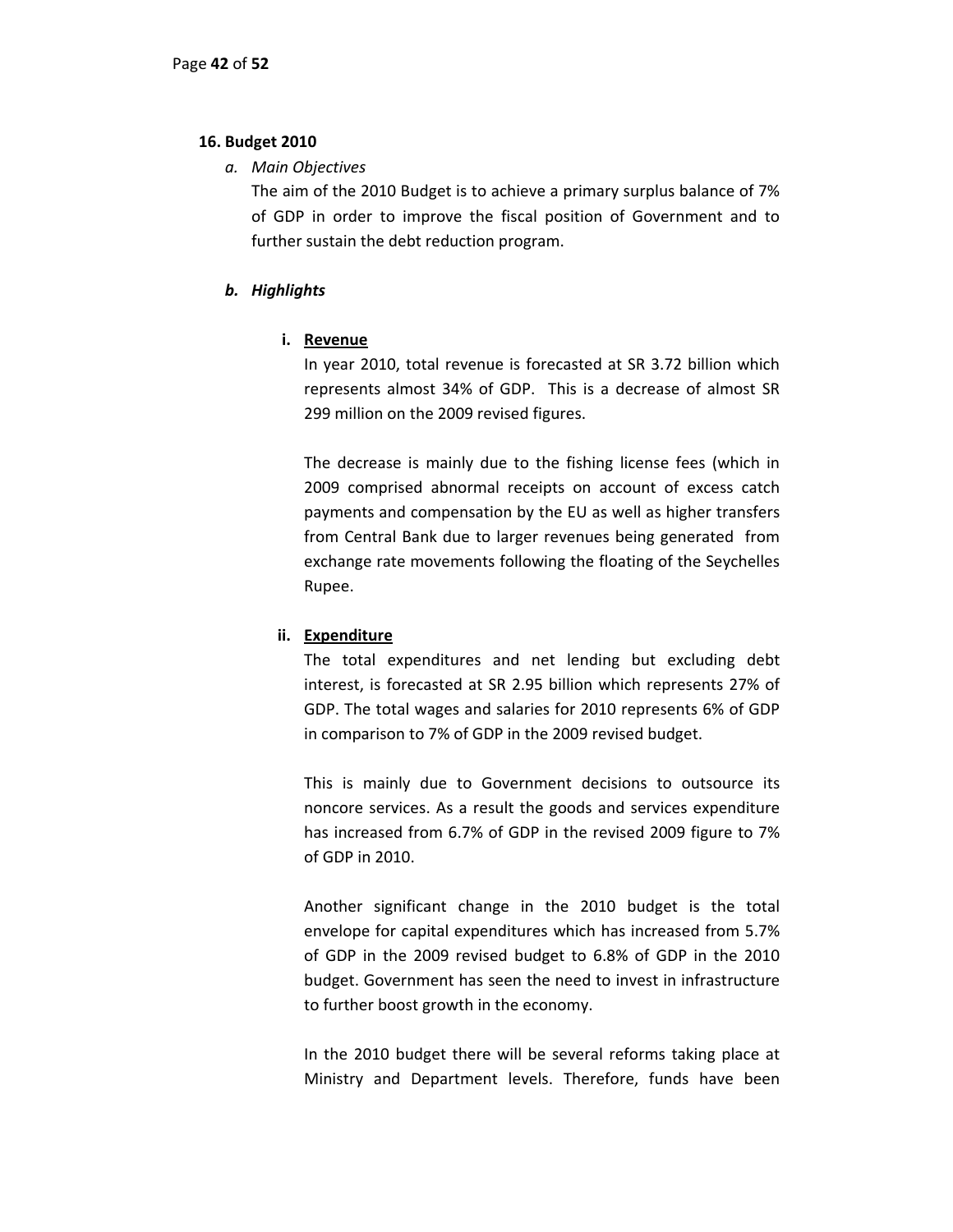provided to enable those Ministries and Departments to properly administer their reform process.

The 2010 budget will once again see the Ministry of Education and the Ministry of Health and Social Development receive the bigger share of the total Ministries' and Departments' budget. This represents 5% of GDP in total. This once again demonstrates the Government's commitment to provide education and health for its population which is a key requirement for the development of our country.

*c. Social Programmes of Government, Funded via Centralized Payments and Subventions to Regulatory Bodies*

Mr. Speaker, a great part of the budget address focuses on our overall revenue generation avenues and our expenditures that are allocated to Government Ministries and Departments so that they are able to function effectively.

Mr. Speaker it is to be highlighted that the funding budgeted by Governments in any developing society does not limit itself to simply the funding of its Ministries and Departments but extends also to countless other areas of social and economic importance. In this regard, Mr. Speaker, Seychelles is no different and in fact due to our small size and isolation, the cost borne by Seychelles per head of population is far greater than most other countries.

It is to be noted Mr. Speaker that our budget in 2010 to cover the Centralised Payments for our Social Program of Central Government is R339m.

Of this amount, Mr. Speaker it is noted that nearly half will be required in Government's commitment to just two important cost items, namely Overseas Training for 2010 which is budgeted at just over R99m and the cost of the Social Safety Net for our people which has been budgeted at R65m.

With the creation of the Seychelles University, Government will provide funding for 100 Seychellois. The source of funding will be from the Overseas Training Fund budget.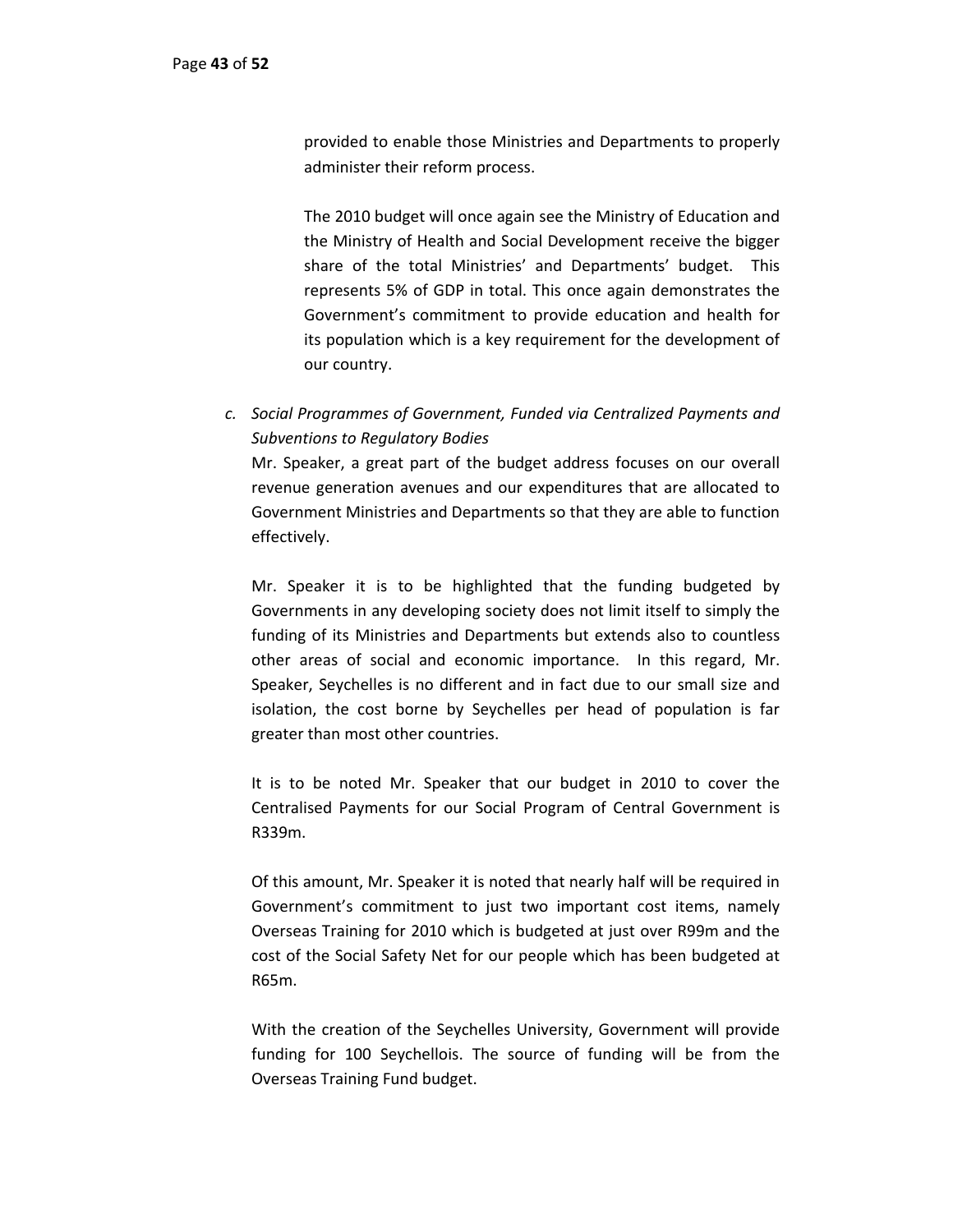Mr. Speaker it is also noted that in other major expenditures being budgeted under Centralised Payments, we have provided:

- Local training programs with a budget of over R30m will cover the following areas: SR3 for the Revenue Commission, SR2m for the Fire Brigade Services, Postal Services and SBC who are preparing to go digital.
- The Concessionary Credit unit which will assist with Micro financing to our small entrepreneurs, with a budget of R20m; and
- The Tourism Marketing Fund with an allocation of just over R28m in the budget to enhance our tourism marketing efforts.

Mr. Speaker, from our Centralised payments budget Government also maintains its very important commitment to such programs as:

- the National Aids Trust Fund of R1m;
- the Childrens Home Foundation R4.4m;
- the Childrens Special Fund R5m;
- National Council for the Disabled R1.1m and
- CARE ‐ SR2m
- Contribution of SR2m to the renovation of St Michel's Church at Anse Aux Pins.

The budget also makes provision to assist in various development areas such as:

- the Praslin and La Digue Development Funds which will receive a combined total of SR10.6m between them, and
- the fuel rebate scheme to assist registered fishermen with a budget of SR14m

We have also established a number of Statutory Regulatory bodies in Seychelles that fulfil necessary and important roles and that assist to complement the overall efforts of Government's administration processes.

In 2010 the budget to operate at all of our regulatory bodies has been set at R150m.

I'm referring to the major funding areas such as:

• National Sports Council which has been allocated just over R29m, recognizing the additional expenditure needed in preparation for the International sporting events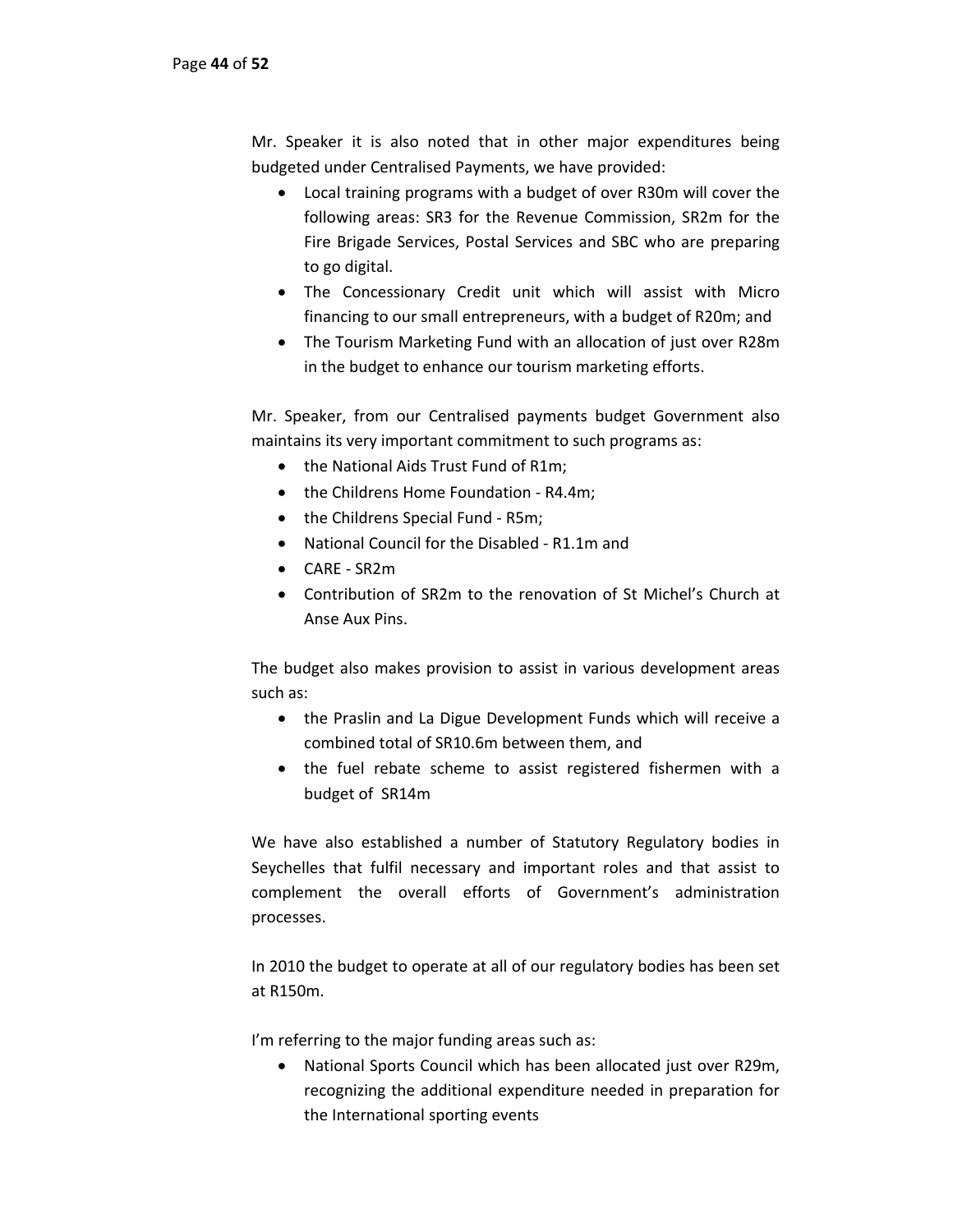- Seychelles Tourism Board and the Seychelles Tourism Academy which have between them been allocated a budget of just over R32m to further progress our efforts at maximizing the potential in the Tourism sector;
- Fire Brigade Services which has been allocated R13m;
- Botanical Gardens Foundation which will receive just over R9m;

In our continued fight against drug and substance abuse and financial offences such as money laundering and other proceeds of crime, the National Drug Enforcement Agency will receive R23m and the Financial Intelligence Unit will be allocated R10m;

# *d. Capital Projects*

The capital project related expenditure proposed for the fiscal year ending  $31<sup>st</sup>$  December 2010 is SR591.0m, which is 5.34% of our GDP.

The total capital outlay for the fiscal year 2010 is SR747.5m including Development Grants to parastatal organizations representing 6.76% of GDP, or 20.36% of gross expenditure.

I will highlight here some of the major projects:

- I. EDUCATION
	- a. Reconstruction of Mont Fleuri Primary School & Creche Project work started in the 1st quarter of 2008. This project is entirely funded by the Seychelles Government with a budget of SR21.0 million.
	- b. Maritime Training Centre

Project work started in the 3rd quarter of 2008. This project is being co-financed by BADEA and Government of Seychelles, whereby BADEA finances 75% and GOS 25% of the cost of civil works.

The project will cost SR15.7 million and will be completed next year.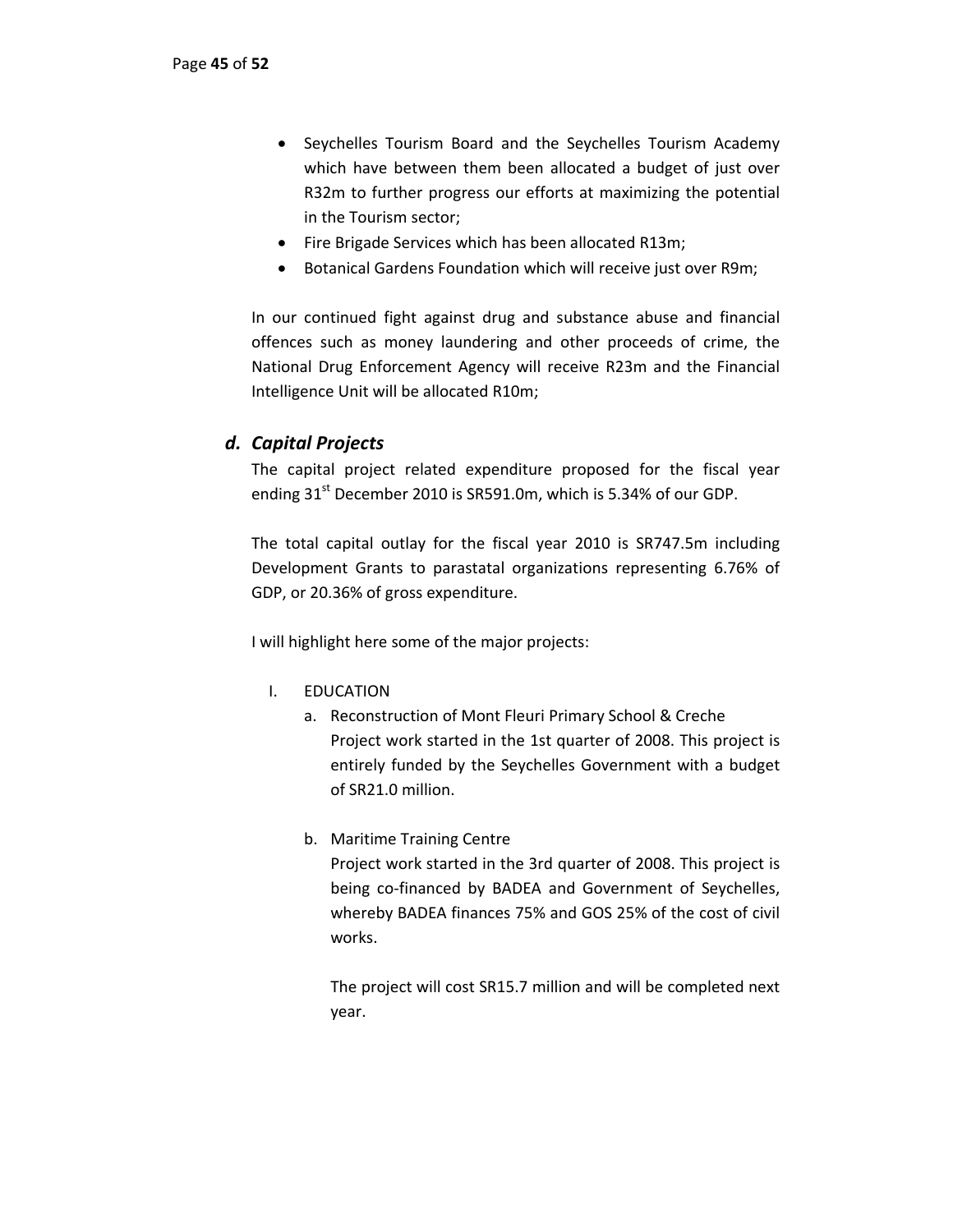- c. Ile Perseverance Primary School Work will start next year on this primary school which will serve the new housing estate, and it is being financed by OFID, BADEA and Seychelles Government.
- II. HEALTH
	- a. Beau Vallon Health Centre There were delays in the completion date due to various reasons and the project is now expected to be completed next year.
	- b. Les Cannelles Mental Health Centre Project work is expected to start early next year. The tendered price for this project is SR 24.2 million.
	- c. Anse Royale Hospital

This is one of projects under the Chinese Government's grant program fully funded and implemented by them. It was estimated to cost around SR43million.

Project work is progressing well and is expected to be completed by 2nd quarter of 2010.

d. Ille Perseverance Health Centre

There will be a health centre on Ile Perseverance that will be financed by OFID, BADEA and Government of Seychelles. Work is expected to commence in mid 2010.

e. Equipment for Health

Government has also contracted a loan from OFID in the sum of SR66million for the procurement of equipment for the Victoria Hospital and the National Institute of Health Studies. All the equipments should be in the country next year.

## III. ENVIRONMENT & NATURAL RESOURCES & TRANSPORT

a. Providence Landfill Project

Tenders have been floated for the construction of this facility. The cost of SR36 million will be borne by the European Union and the Seychelles Government.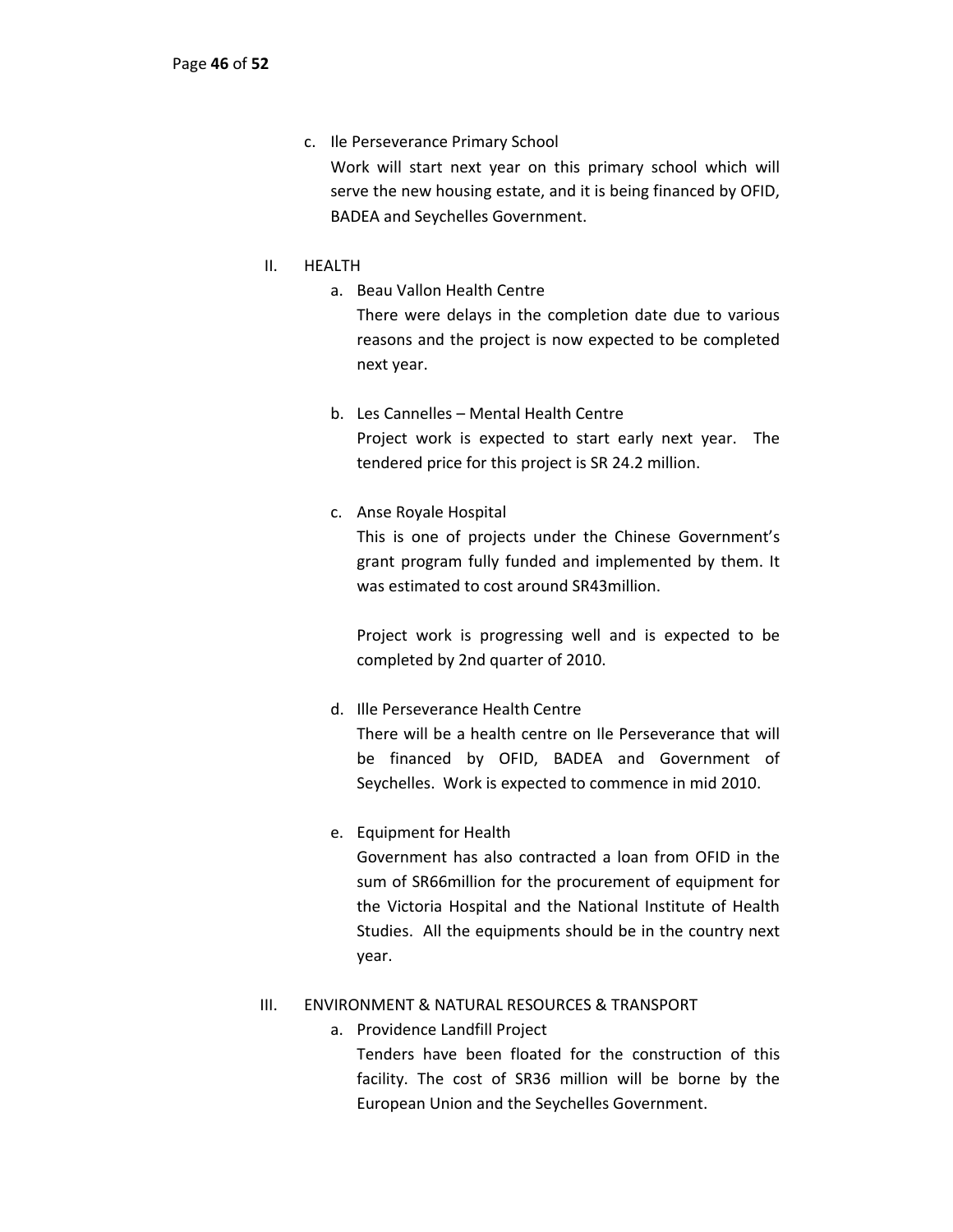b. Construction of Artisanal Fishing Port

This project involves the construction at Providence Industrial Estate of facilities for artisanal fishing on Mahe. It will include facilities for all stages of unloading and processing of fish, as well as ice storage and administration. An ice plant is also being constructed at Bel Ombre under this project.

The project is expected to be completed in the second quarter of 2010 at a cost of SR110 million.

- c. District Street Lighting Priority is being given to lighting up the district roads, at a cost of SR1.5 million.
- d. Improvement of Belle Vue Road, La Digue We are providing SR1million for the completion of this project.
- e. Jean Larue Road, Takamaka 2<sup>nd</sup> Phase This project will continue during 2010 at a cost of SR1.1 million.
- f. Cap Bonm Zan, Anse Royale Likewise, this project will continue in 2010 at a cost of SR1.5 million.

# IV. NATIONAL ASSEMBLY BUILDING, ILE DU PORT This project was started in 2008 under the Chinese Government's

Grant programme, at a cost of SR46m. It is expected to be ready shortly.

The Seychelles Government will be responsible for the road, electricity, water and landscaping, at a cost of SR6 million.

# V. JUDICIARY BUILDING

This project also falls under the Chinese Government's Grant programme at a cost of about SR45m and work is expected to start early next year.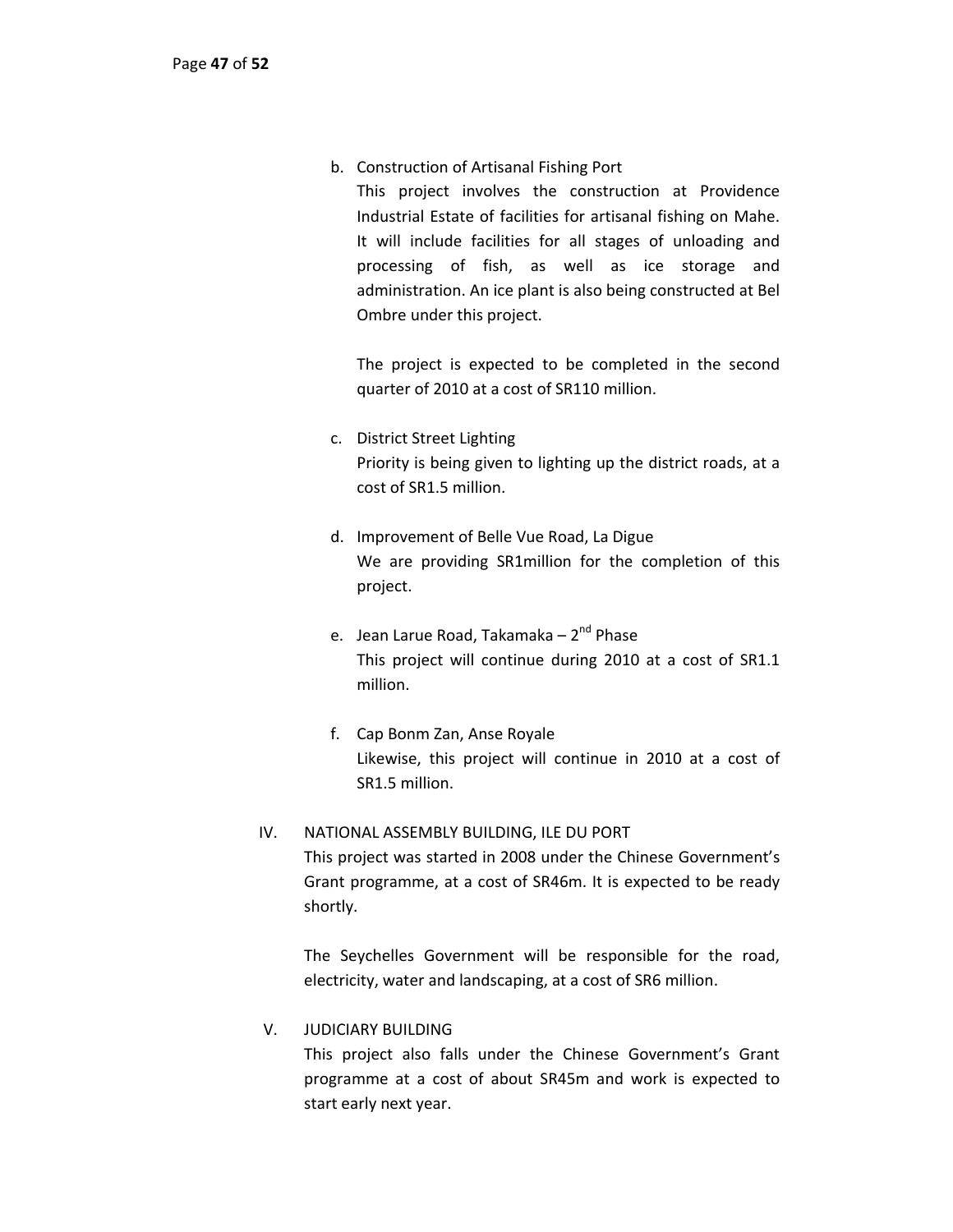VI. COMMUNITY DEVELOPMENT, YOUTH, SPORT AND CULTURE We have put in an allocation of SR20 million rupees for projects in the Districts.

# VII. DEVELOPMENT GRANTS The budget provides for SR129.5m as development grant.

The sum of SR3m has been budgeted for SPTC and SR126.6m for PUC.

VIII. CONTINGENCY

The 2010 budget provides for SR100m as contingency. We have decided to use all of this contingency to finance capital investments that PUC needs to implement in line with its investment plan.

# *e. External Debt*

Government continues in good faith with its efforts to achieve a comprehensive public external debt restructuring, consistent with our medium‐term payments' capacity.

As was recognized by Paris Club creditors, an immediate and sizable cash flow relief in the short‐ to medium‐term and a sustained reduction of our debt service burden is necessary. This needs to be supplemented by significant balance of payments support from our international partners.

The principal objective of our medium‐term debt management strategy is to place public debt on a sustainable path. The strategy approved by Cabinet in November commits us to achieving this through the pursuit of prudent fiscal and monetary policies and securing a restructuring of public external debt that is consistent with Seychelles' limited payment capacity.

Mr Speaker, I am pleased to present to the National Assembly our medium term debt strategy as well as our annual borrowing plan.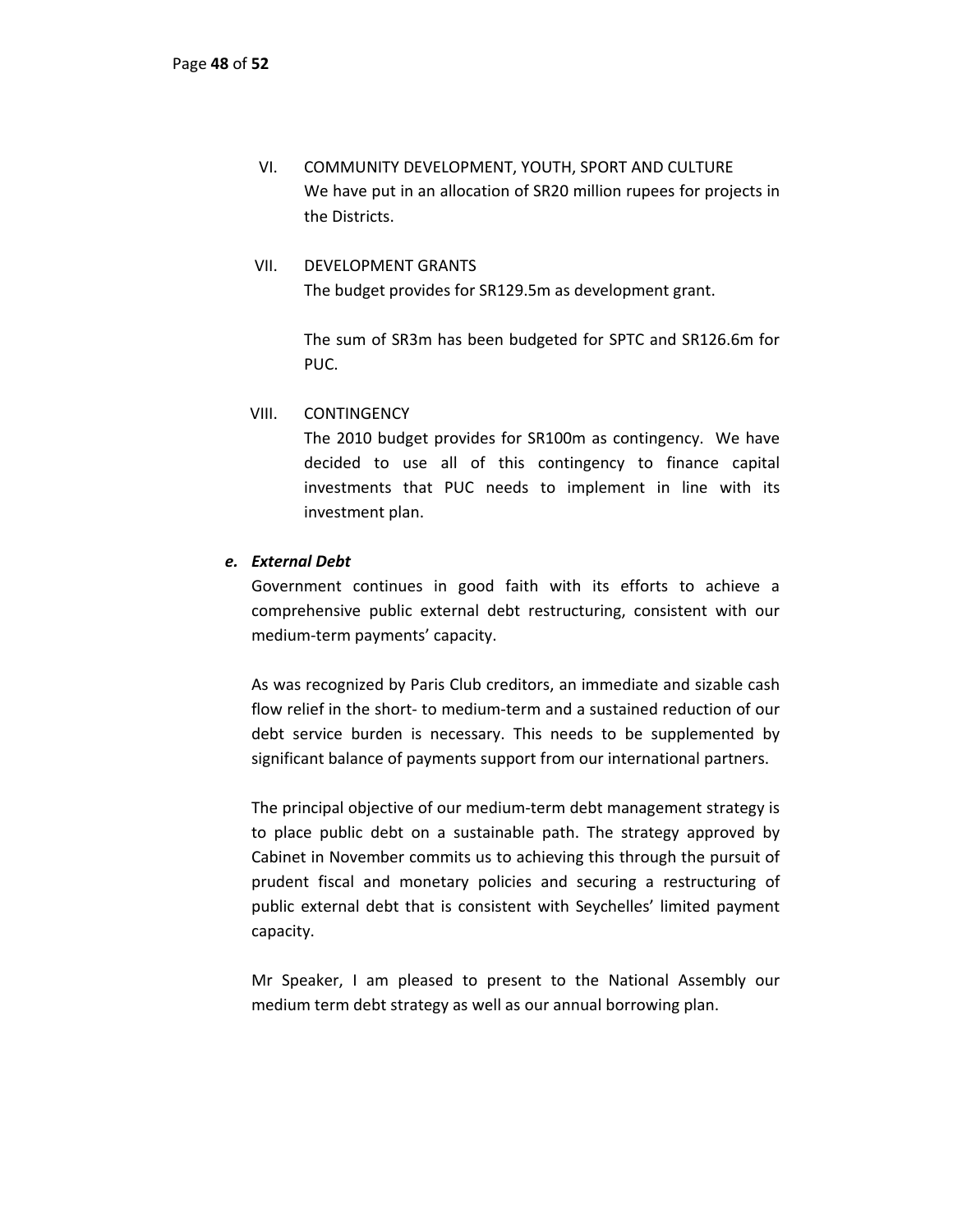## **17. Concluding Remarks**

Mr Speaker, the last 12 months have seen Seychelles through one of its most significant economic and financial transformations. This process is one which has been undertaken with much planning with consideration given foremost to the long term stability and sustainability of our small country.

All of our Seychellois citizens have felt its impact and many of us have been affected by the profound changes that have swept across our lives, businesses and normal way of doing things.

This has helped us reflect on a new way forward, being more efficient, more conscious of how we affect others and realising that finally we belong to a global village where competitiveness is key and success is a common objective and hard work is essential, and we need to develop the passion and love for work.

This transformation is a long and irreversible process. Together we are determined to make the march towards further economic prosperity and well being of our citizens.

We must continue to hold our moral values high as well as those principles of ensuring that we always protect all our citizens and resources. We must continue to pursue the fight against piracy and acts of banditry with vigour and determination.

We thank all of the hard working people of Seychelles for your patience and indulgence in adapting to the new Seychelles as well as your resilience in these challenging times. We thank our friends and partners who have shown their faith in our reforms, those who have agreed to write off part of our debts and to assist us in our effort to achieve economic sustainability and progress.

We have also undertaken a number of other commitments to our multilateral partners who have stood by Seychelles during this difficult period of our reform. Here I wish to pay tribute to the IMF, the World Bank, the AfDB and the European Union in particular for both their financial and technical support and otherwise which has assisted us in improving our budgetary position, build up our reserves and regain international credibility.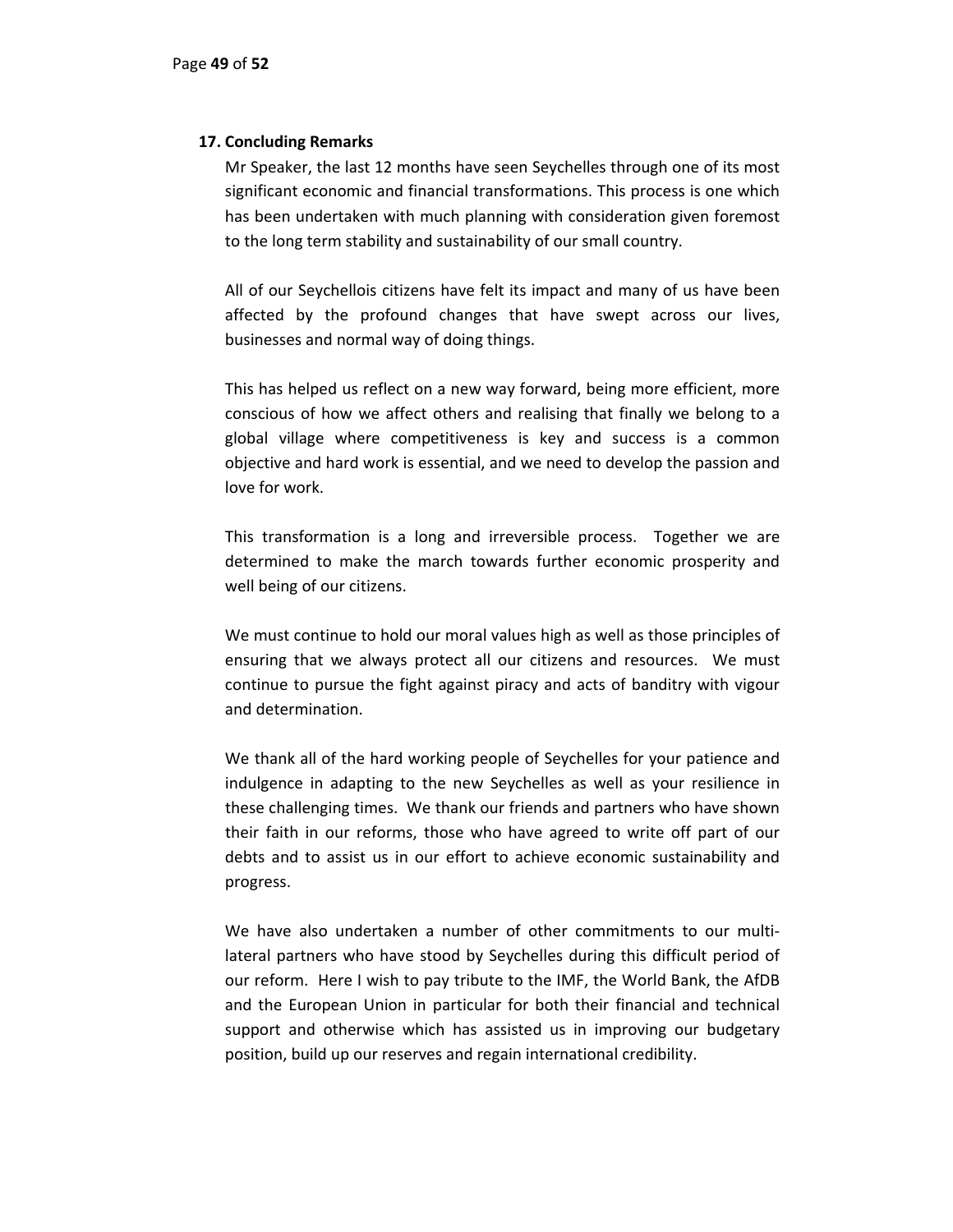I must mention a special word of thanks to members of the Paris Club who accorded Seychelles a 45% reduction in our stock of debt to member countries. This gesture was a symbolic show of support for the on‐going reforms and proof of the good will and trust by these countries in our commitment going forward.

I also wish to thank all our bilateral partners who have shown support to Seychelles during these testing times. In particular I would like to mention the Government of the United Arab Emirates and mainly the Abu Dhabi Government acting through the Abu Dhabi Fund for Development whose financial assistance to Seychelles is deeply appreciated and acknowledged.

We also thank the Governments of China and India for continuing to stand by us in our socio‐economic development.

The Government of Malaysia also signed up a debt relief agreement with Seychelles and we thank them too for their support and understanding. We continue to negotiate with other creditors, both bi‐lateral and commercial in order to place Seychelles' debts on a sustainable footing.

I would like to thank the President and Vice‐President of the Republic for their guidance and support, as well as my colleague ministers and their respective teams.

I thank my staff in the Ministry of Finance for their professionalism, motivation and devotion in their work and the numerous tasks we have undertaken together.

Last but not least, I would like to congratulate members of the private sector and civil society who gave us their collaboration and embraced this new spirit in our economy and the wave of change with a positive attitude.

I would also like to thank the National Assembly for the support they have given in establishing the necessary legal framework to facilitate our reform programme.

People of Seychelles, after the shocks we have experienced in 2008 and 2009 we are gradually stabilising our economy.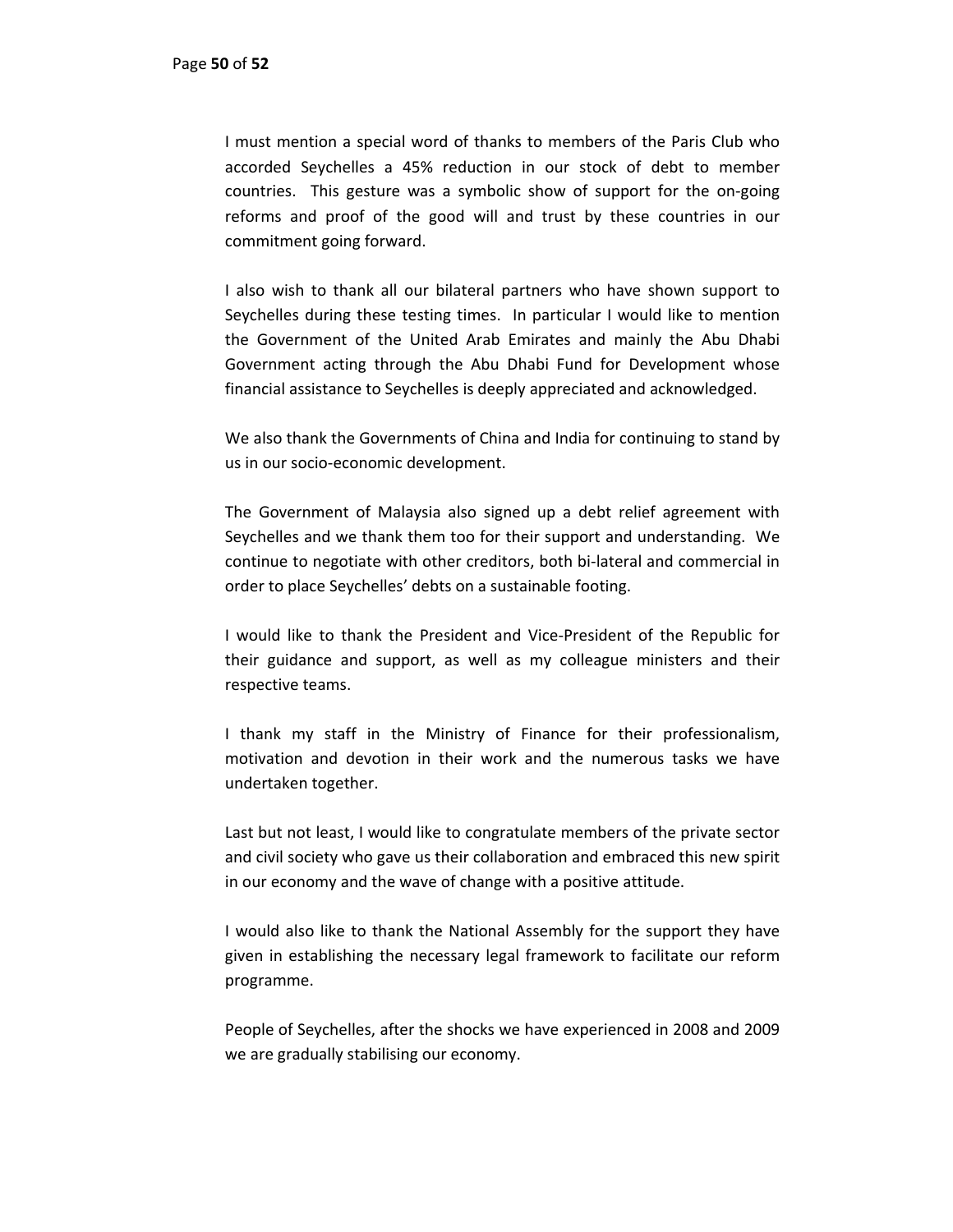I salute President Michel for his courageous decisions. Our vision for Seychelles hasn't changed. We will not compromise our principle for equality in opportunity and social justice. And we would like all our citizens to put these opportunities to good advantage.

We have created an economic and financial policy that is able to sustain our development plans for the benefit of Seychelles.

In the new economy that we're creating, it is absolutely necessary that we find the right balance in our social programme, and the new tax regulations are based on this principle – and that means that we are creating a system that is more just.

In the new direction we have chosen, it's important that we don't depend on what the economy will bring us, but rather we need to find ways to contribute to help it grow.

We need to ensure our economy's sustainability whilst at the same time secure our social gains for which we have worked so hard.

The key to this is that we all need to work and contribute. For those who cannot contribute, we have a system in place to help you.

If you work but your means do not allow you to contribute to some of the paying services, a system of means testing will determine how you can be assisted.

But what is clear is that if you work, you just cannot automatically depend on social security or welfare assistance.

The 2010 Budget is based on our medium term programme over 3 years. We also have a plan to restructure our debt during this same three‐year period.

The measures that I have announced are the solid bases for the Seychelles economy to start showing real growth from next year.

The world economy is still in recession. We're still living in uncertain times. We don't have control over external factors.